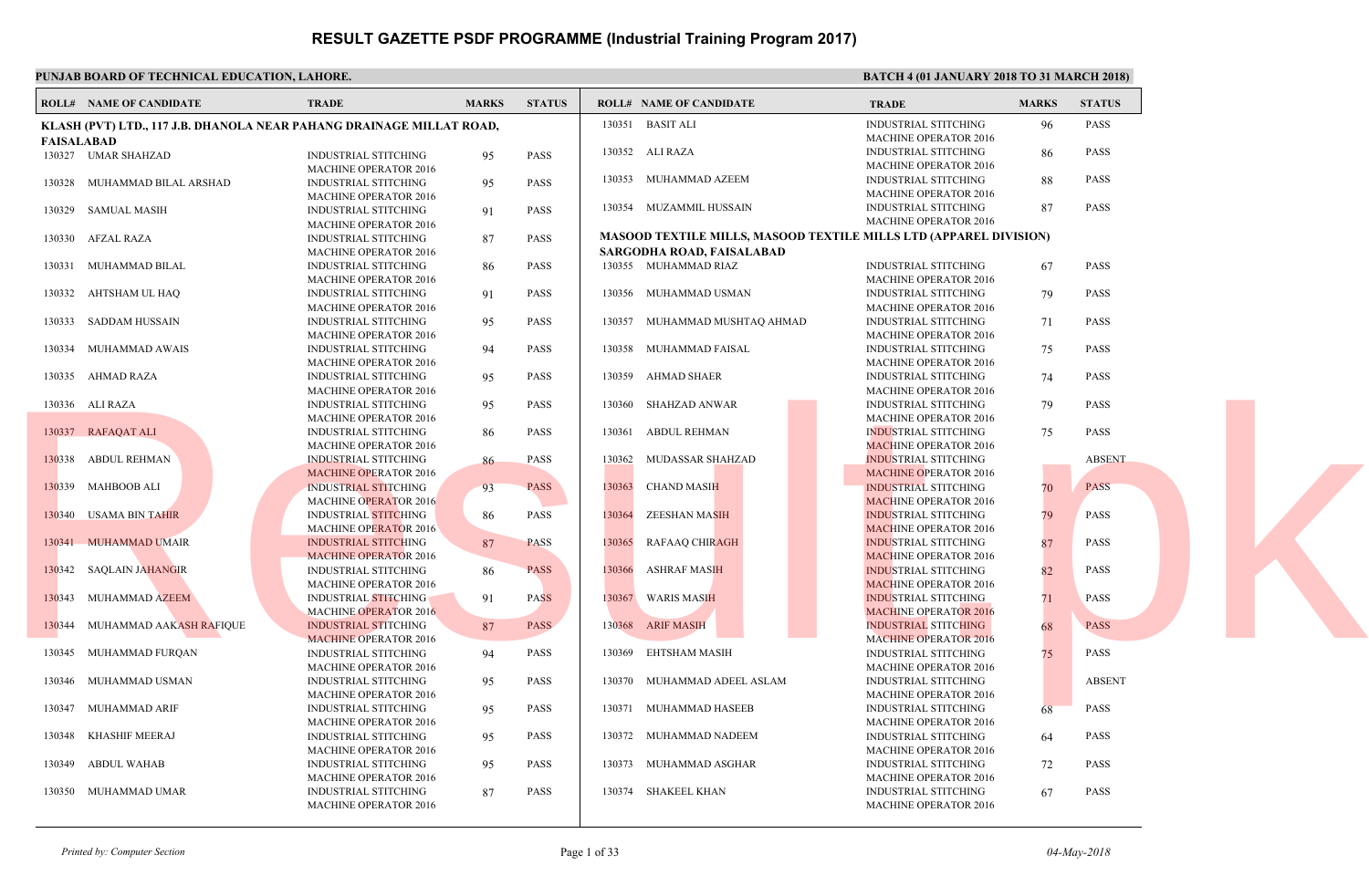|        | <b>ROLL# NAME OF CANDIDATE</b>                                              | <b>TRADE</b>                                         | <b>MARKS</b> | <b>STATUS</b> |        | <b>ROLL# NAME OF CANDIDATE</b>                   | <b>TRAL</b>  |
|--------|-----------------------------------------------------------------------------|------------------------------------------------------|--------------|---------------|--------|--------------------------------------------------|--------------|
|        | 130375 YASIR MASIH                                                          | <b>INDUSTRIAL STITCHING</b>                          | 70           | <b>PASS</b>   |        | 130399 SAFDAR HUSSAIN                            | <b>INDUS</b> |
|        |                                                                             | <b>MACHINE OPERATOR 2016</b>                         |              |               |        |                                                  | <b>MACH</b>  |
|        | 130376 IRFAN GHULAM                                                         | <b>INDUSTRIAL STITCHING</b>                          | 70           | <b>PASS</b>   | 130400 | MUHAMMAD KASHIF                                  | <b>INDUS</b> |
|        |                                                                             | <b>MACHINE OPERATOR 2016</b>                         |              |               |        |                                                  | <b>MACH</b>  |
|        | 130377 SAQLAIN RAZA                                                         | INDUSTRIAL STITCHING                                 |              | <b>ABSENT</b> | 130401 | FAISAL                                           | <b>INDUS</b> |
|        |                                                                             | <b>MACHINE OPERATOR 2016</b>                         |              |               |        |                                                  | <b>MACH</b>  |
|        | 130378 IJLAL HAIDER                                                         | <b>INDUSTRIAL STITCHING</b>                          | 75           | PASS          |        | 130402 M. IMRAN                                  | <b>INDUS</b> |
|        |                                                                             | <b>MACHINE OPERATOR 2016</b>                         |              |               |        |                                                  | <b>MACH</b>  |
|        |                                                                             |                                                      |              | <b>PASS</b>   |        |                                                  | <b>INDUS</b> |
| 130379 | QASIM KHURSHEED                                                             | <b>INDUSTRIAL STITCHING</b>                          | 67           |               |        | 130403 M. ASIF RAZA                              |              |
|        |                                                                             | <b>MACHINE OPERATOR 2016</b>                         |              |               |        |                                                  | <b>MACH</b>  |
| 130380 | <b>TAHIR ABBAS</b>                                                          | <b>INDUSTRIAL STITCHING</b>                          | 67           | <b>PASS</b>   | 130404 | <b>TAHIR MEHMOOD</b>                             | <b>INDUS</b> |
|        |                                                                             | <b>MACHINE OPERATOR 2016</b>                         |              |               |        |                                                  | <b>MACH</b>  |
| 130381 | SHAHROZ KHAN                                                                | <b>INDUSTRIAL STITCHING</b>                          | 74           | <b>PASS</b>   |        | 130405 M. ALI NASIR                              | <b>INDUS</b> |
|        |                                                                             | <b>MACHINE OPERATOR 2016</b>                         |              |               |        |                                                  | <b>MACH</b>  |
|        | 130382 BILAWAL                                                              | <b>INDUSTRIAL STITCHING</b>                          | 74           | PASS          |        | <b>MASOOD TEXTILE MILLS, MASOOD TEXTILE MILL</b> |              |
|        |                                                                             | <b>MACHINE OPERATOR 2016</b>                         |              |               |        | SAHIANWALA ROAD, KHURRIWALA, FAISALABAD          |              |
|        | <b>MASOOD TEXTILE MILLS, MASOOD TEXTILE MILLS LTD (CRESCENT UNIT), NEAR</b> |                                                      |              |               |        | 130406 GHULAM RASOOL                             | <b>INDUS</b> |
|        | CRESCENT SUGAR MILLS JHUMRA ROAD, FAISALABAD                                |                                                      |              |               |        |                                                  | <b>MACH</b>  |
|        | 130383 M. ASIF                                                              | <b>INDUSTRIAL STITCHING</b>                          | 88           | <b>PASS</b>   |        | 130407 TANVEER AHMAD                             | <b>INDUS</b> |
|        |                                                                             | <b>MACHINE OPERATOR 2016</b>                         |              |               |        |                                                  | <b>MACF</b>  |
|        | 130384 M. ASJAD                                                             | <b>INDUSTRIAL STITCHING</b>                          | 89           | <b>PASS</b>   | 130408 | ZEESHAN KHALIQ                                   | <b>INDUS</b> |
|        |                                                                             | <b>MACHINE OPERATOR 2016</b>                         |              |               |        |                                                  | <b>MACH</b>  |
|        | 130385 NADEEM REHMAN                                                        | <b>INDUSTRIAL STITCHING</b>                          | 89           | <b>PASS</b>   | 130409 | SALMAN ILYAS                                     | <b>INDUS</b> |
|        |                                                                             | <b>MACHINE OPERATOR 2016</b>                         |              |               |        |                                                  | <b>MACH</b>  |
|        | 130386 M. SHAKIR                                                            | <b>INDUSTRIAL STITCHING</b>                          | 88           | <b>PASS</b>   |        | 130410 MUHAMMAD QAMAR ISLAM                      | <b>INDUS</b> |
|        |                                                                             | <b>MACHINE OPERATOR 2016</b>                         |              |               |        |                                                  | <b>MACH</b>  |
|        | 130387 M. QADEER                                                            | <b>INDUSTRIAL STITCHING</b>                          | $-87$        | <b>PASS</b>   | 130411 | MUHAMMAD ARSLAN                                  | <b>INDUS</b> |
|        |                                                                             | <b>MACHINE OPERATOR 2016</b>                         |              |               |        |                                                  | <b>MACH</b>  |
|        | 130388 SAJID MANZOOR                                                        |                                                      |              | <b>PASS</b>   |        | 130412 MUSTANSAR HUSSAIN                         | <b>INDUS</b> |
|        |                                                                             | <b>INDUSTRIAL STITCHING</b>                          | 85           |               |        |                                                  | <b>MACE</b>  |
|        |                                                                             | <b>MACHINE OPERATOR 2016</b>                         |              |               |        |                                                  |              |
| 130389 | <b>ABID HUSSAIN</b>                                                         | <b>INDUSTRIAL STITCHING</b>                          | 88           | <b>PASS</b>   | 130413 | <b>TANVEER HUSSAIN</b>                           | <b>INDUS</b> |
|        |                                                                             | <b>MACHINE OPERATOR 2016</b>                         |              |               |        |                                                  | <b>MACH</b>  |
|        | 130390 HIFAZAT ALI                                                          | <b>INDUSTRIAL STITCHING</b>                          | 88           | <b>PASS</b>   |        | 130414 DANIYAL GILL                              | <b>INDUS</b> |
|        |                                                                             | <b>MACHINE OPERATOR 2016</b>                         |              |               |        |                                                  | <b>MACH</b>  |
|        | 130391 M.ABDULLAH                                                           | <b>INDUSTRIAL STITCHING</b>                          | 90           | <b>PASS</b>   |        | 130415 REHMAN YOUSAF                             | <b>INDUS</b> |
|        |                                                                             | <b>MACHINE OPERATOR 2016</b>                         |              |               |        |                                                  | <b>MACH</b>  |
|        | 130392 ZOHAIB NISAR                                                         | <b>INDUSTRIAL STITCHING</b>                          | 89           | <b>PASS</b>   |        | 130416 REHMAN ALI                                | <b>INDUS</b> |
|        |                                                                             | <b>MACHINE OPERATOR 2016</b>                         |              |               |        |                                                  | <b>MACH</b>  |
|        | 130393 M.BILAL                                                              | <b>INDUSTRIAL STITCHING</b>                          | 89           | <b>PASS</b>   |        | 130417 REHMAN ALI                                | <b>INDUS</b> |
|        |                                                                             | <b>MACHINE OPERATOR 2016</b>                         |              |               |        |                                                  | <b>MACH</b>  |
|        | 130394 M.ZEESHAN                                                            | <b>INDUSTRIAL STITCHING</b>                          | 90           | <b>PASS</b>   |        | 130418 MUHAMMAD NAZIM                            | <b>INDUS</b> |
|        |                                                                             | <b>MACHINE OPERATOR 2016</b>                         |              |               |        |                                                  | <b>MACH</b>  |
| 130395 | MUHAMMAD SAEED HUSSAIN                                                      | <b>INDUSTRIAL STITCHING</b>                          | 90           | <b>PASS</b>   |        | 130419 MUHAMMAD ASIM                             | <b>INDUS</b> |
|        |                                                                             | <b>MACHINE OPERATOR 2016</b>                         |              |               |        |                                                  | <b>MACH</b>  |
|        | 130396 HAQ NAWAZ                                                            | <b>INDUSTRIAL STITCHING</b>                          | 87           | <b>PASS</b>   |        | 130420 MUHAMMAD SHAHZAD                          | <b>INDUS</b> |
|        |                                                                             | <b>MACHINE OPERATOR 2016</b>                         |              |               |        |                                                  | <b>MACH</b>  |
| 130397 | MUHAMMAD SHAHBAZ ALI                                                        | <b>INDUSTRIAL STITCHING</b>                          |              | <b>ABSENT</b> |        | 130421 ARSLAN ALI                                | <b>INDUS</b> |
|        |                                                                             |                                                      |              |               |        |                                                  | <b>MACH</b>  |
|        | 130398 MUHAMMAD SHAHBAZ                                                     | MACHINE OPERATOR 2016<br><b>INDUSTRIAL STITCHING</b> | 86           | <b>PASS</b>   |        | 130422 ALI HASSAN                                | <b>INDUS</b> |
|        |                                                                             |                                                      |              |               |        |                                                  | <b>MACH</b>  |
|        |                                                                             | <b>MACHINE OPERATOR 2016</b>                         |              |               |        |                                                  |              |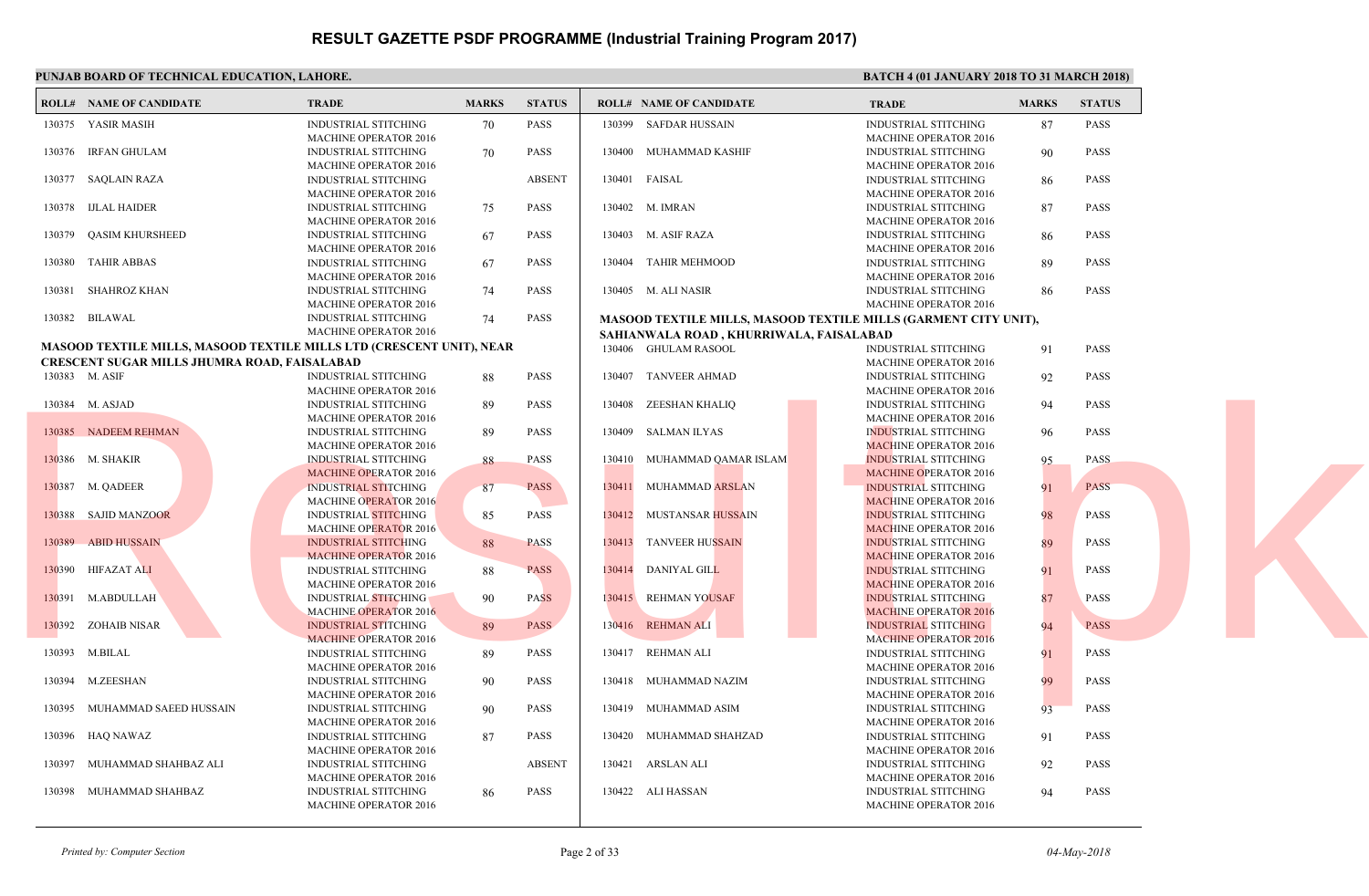|             | PUNJAB BOARD OF TECHNICAL EDUCATION, LAHORE. |                                                                                             | <b>BATC</b>  |               |               |                                                                          |  |                                            |
|-------------|----------------------------------------------|---------------------------------------------------------------------------------------------|--------------|---------------|---------------|--------------------------------------------------------------------------|--|--------------------------------------------|
|             | <b>ROLL# NAME OF CANDIDATE</b>               | <b>TRADE</b>                                                                                | <b>MARKS</b> | <b>STATUS</b> |               | <b>ROLL# NAME OF CANDIDATE</b>                                           |  | <b>TRAL</b>                                |
|             | 130423 ALI RAZA                              | <b>INDUSTRIAL STITCHING</b><br><b>MACHINE OPERATOR 2016</b>                                 | 91           | <b>PASS</b>   |               | 130447 SYED MUHAMMAD TAHIR ALI                                           |  | <b>INDUS</b><br><b>MACH</b>                |
|             | 130424 MUHAMMAD ZEESHAN                      | <b>INDUSTRIAL STITCHING</b><br><b>MACHINE OPERATOR 2016</b>                                 | 90           | <b>PASS</b>   |               | 130448 MUHAMMAD HAMZA SALEEM                                             |  | <b>INDUS</b><br><b>MACH</b>                |
| 130425      | ADEEL JAVED                                  | INDUSTRIAL STITCHING<br><b>MACHINE OPERATOR 2016</b>                                        | 91           | <b>PASS</b>   |               | 130449 RAO ALI SHAN                                                      |  | <b>INDUS</b><br><b>MACH</b>                |
|             | 130426 MUHAMMAD ABID                         | <b>INDUSTRIAL STITCHING</b><br><b>MACHINE OPERATOR 2016</b>                                 | -90          | <b>PASS</b>   |               | 130450 IRFAN HAIDER                                                      |  | <b>INDUS</b><br><b>MACH</b>                |
| 130427      | SHMAS IRFAN                                  | INDUSTRIAL STITCHING<br><b>MACHINE OPERATOR 2016</b>                                        | 96           | <b>PASS</b>   | 130451 SHAROZ |                                                                          |  | <b>INDUS</b><br><b>MACH</b>                |
| 130428      | AFTAB MUZAMMAL                               | <b>INDUSTRIAL STITCHING</b><br>MACHINE OPERATOR 2016                                        | 92           | <b>PASS</b>   |               | 130452 MUHAMMAD FAHAD                                                    |  | <b>INDUS</b><br><b>MACH</b>                |
| 130429      | UMER DRAZ                                    | INDUSTRIAL STITCHING<br><b>MACHINE OPERATOR 2016</b>                                        | 95           | <b>PASS</b>   | 130453        | IMRAN KHAN                                                               |  | <b>INDUS</b><br><b>MACH</b>                |
|             | 130430 ABDUL RASHEED                         | <b>INDUSTRIAL STITCHING</b><br><b>MACHINE OPERATOR 2016</b>                                 | 91           | <b>PASS</b>   |               | 130454 IRFAN HAIDER BASHIR                                               |  | <b>INDUS</b><br><b>MACH</b>                |
|             | 130431 ISLAM MOHSIN ALI                      | <b>INDUSTRIAL STITCHING</b><br><b>MACHINE OPERATOR 2016</b>                                 |              | <b>ABSENT</b> | 130455        | MUHAMMAD MAJID                                                           |  | <b>INDUS</b><br><b>MACH</b>                |
|             | NISHATABAD, FAISALABAD                       | <b>MASOOD TEXTILE MILLS, MASOOD TEXTILE MILLS LTD (PEA COCK UNIT),</b>                      |              |               | 130456        | REHMAN SHOUKAT                                                           |  | <b>INDUS</b><br><b>MACH</b>                |
|             | 130432 USAMA SARWAR                          | <b>INDUSTRIAL STITCHING</b>                                                                 | 75           | PASS          | 130457        | <b>IMRAN ALI</b>                                                         |  | <b>INDUS</b>                               |
|             | 130433 SHAHAB NAZEER                         | <b>MACHINE OPERATOR 2016</b><br><b>INDUSTRIAL STITCHING</b><br><b>MACHINE OPERATOR 2016</b> | 72           | <b>PASS</b>   |               | 130458 DANIAL HAIDER                                                     |  | <b>MACH</b><br><b>INDUS</b><br><b>MACF</b> |
|             | 130434 YAQOOB MASIH                          | <b>INDUSTRIAL STITCHING</b>                                                                 | 72           | <b>PASS</b>   |               | <b>MASOOD TEXTILE MILLS, MASOOD TEXTILE MILL</b>                         |  |                                            |
|             | 130435 AZEEM YOUSAF                          | <b>MACHINE OPERATOR 2016</b><br><b>INDUSTRIAL STITCHING</b>                                 | 77           | <b>PASS</b>   |               | <b>KOHINOOR MILLS, JARRAWANWALA ROAD, FAISA</b><br>130459 MUHAMMAD NAEEM |  | <b>INDUS</b>                               |
|             | 130436 MUHAMMAD ARSHAD                       | <b>MACHINE OPERATOR 2016</b><br><b>INDUSTRIAL STITCHING</b>                                 | 80           | <b>PASS</b>   | 130460        | MUHAMMAD JAMEEL                                                          |  | <b>MACF</b><br><b>INDUS</b>                |
|             | 130437 FAISAL IQBAL                          | <b>MACHINE OPERATOR 2016</b><br><b>INDUSTRIAL STITCHING</b>                                 | 78           | <b>PASS</b>   | 130461        | <b>ISLAM RAZZAQ</b>                                                      |  | <b>MACF</b><br><b>INDUS</b>                |
|             | 130438 UMER JAVED                            | <b>MACHINE OPERATOR 2016</b><br><b>INDUSTRIAL STITCHING</b>                                 | 74           | <b>PASS</b>   |               | 130462 MUDASSAR                                                          |  | <b>MACE</b><br><b>INDUS</b>                |
|             | 130439 ABDUL REHMAN                          | <b>MACHINE OPERATOR 2016</b><br><b>INDUSTRIAL STITCHING</b>                                 | 78           | <b>PASS</b>   |               | 130463 M. SHAHZAIB                                                       |  | <b>MACH</b><br><b>INDUS</b>                |
| 130440      | RIZWAN SABIR                                 | <b>MACHINE OPERATOR 2016</b><br><b>INDUSTRIAL STITCHING</b><br><b>MACHINE OPERATOR 2016</b> | 75           | <b>PASS</b>   |               | 130464 M. YASIR AMEEN                                                    |  | <b>MACH</b><br><b>INDUS</b><br><b>MACH</b> |
| 130441      | REHMAT ALI BALOUCH                           | <b>INDUSTRIAL STITCHING</b><br><b>MACHINE OPERATOR 2016</b>                                 | 75           | <b>PASS</b>   | 130465        | QAISAR LIAQAT                                                            |  | <b>INDUS</b><br><b>MACH</b>                |
| 130442      | SYED UMAIR ALI SHAH                          | <b>INDUSTRIAL STITCHING</b><br>MACHINE OPERATOR 2016                                        | 77           | <b>PASS</b>   | 130466        | <b>ABDUL RAUF</b>                                                        |  | <b>INDUS</b><br><b>MACH</b>                |
| 130443      | TAYYAB ALI RIAZ                              | INDUSTRIAL STITCHING<br><b>MACHINE OPERATOR 2016</b>                                        | 77           | PASS          | 130467        | <b>MUNEEB ASHRAF</b>                                                     |  | <b>INDUS</b><br><b>MACH</b>                |
|             | 130444 GHULAM JILANI                         | INDUSTRIAL STITCHING<br><b>MACHINE OPERATOR 2016</b>                                        | 79           | <b>PASS</b>   |               | 130468 SHAHBIRAM                                                         |  | <b>INDUS</b><br><b>MACH</b>                |
| 130445      | SHAHBAZ ALI SHAH                             | <b>INDUSTRIAL STITCHING</b><br><b>MACHINE OPERATOR 2016</b>                                 |              | <b>ABSENT</b> | 130469        | MUHAMAD YASEEN                                                           |  | <b>INDUS</b><br><b>MACH</b>                |
| 130446 AQIB |                                              | INDUSTRIAL STITCHING<br><b>MACHINE OPERATOR 2016</b>                                        |              | <b>ABSENT</b> |               | 130470 M. FAIZAN                                                         |  | <b>INDUS</b><br><b>MACH</b>                |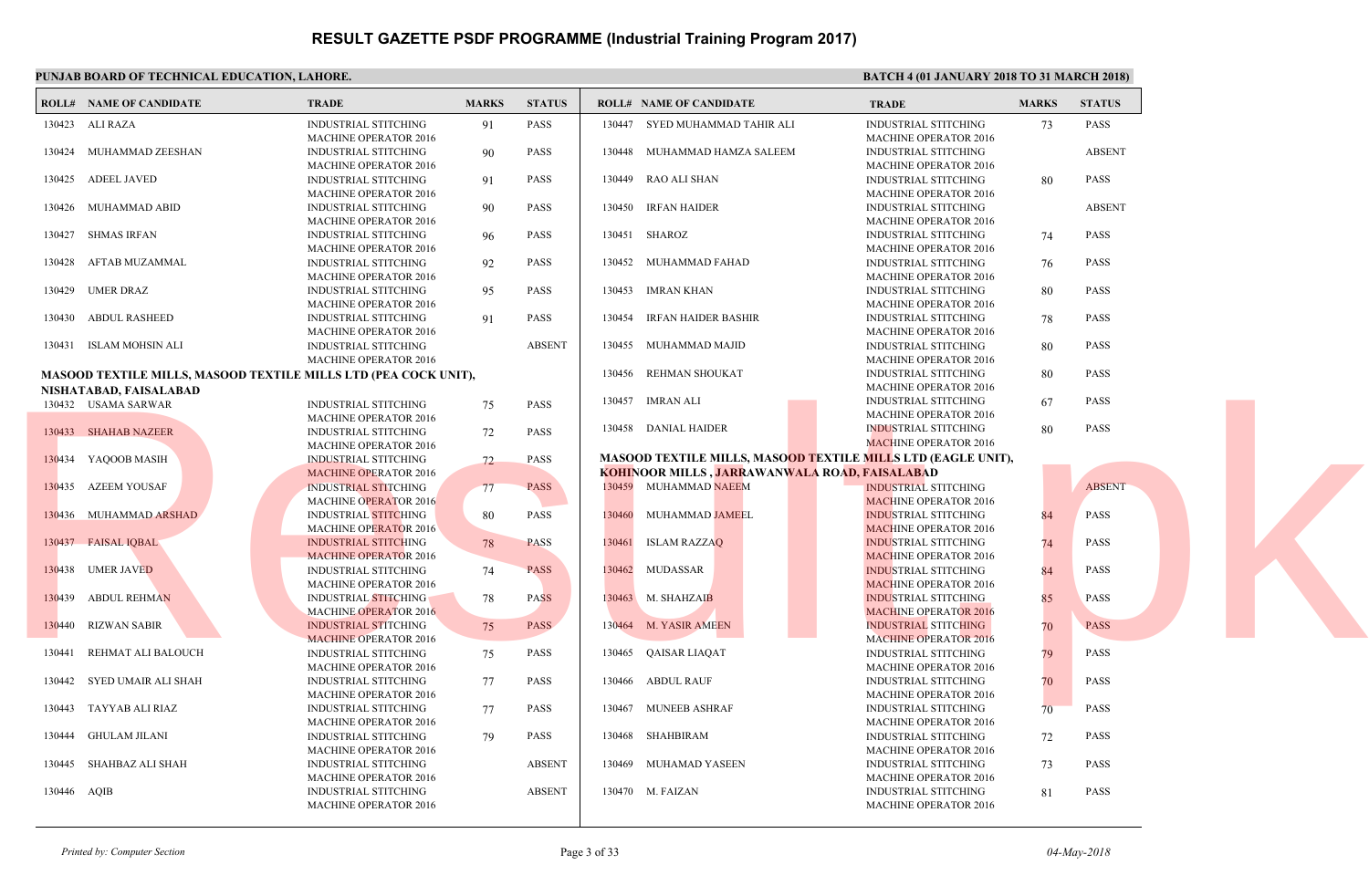|            | PUNJAB BOARD OF TECHNICAL EDUCATION, LAHORE. |                              |              |               |                                                  | <b>BATC</b>  |
|------------|----------------------------------------------|------------------------------|--------------|---------------|--------------------------------------------------|--------------|
|            | <b>ROLL# NAME OF CANDIDATE</b>               | <b>TRADE</b>                 | <b>MARKS</b> | <b>STATUS</b> | <b>ROLL# NAME OF CANDIDATE</b>                   | <b>TRAL</b>  |
|            | 130471 M. SHAKEEL                            | <b>INDUSTRIAL STITCHING</b>  | 82           | PASS          | 130496 MAJID                                     | <b>INDUS</b> |
|            |                                              | <b>MACHINE OPERATOR 2016</b> |              |               |                                                  | <b>MACH</b>  |
|            | 130472 M. HAMZA                              | <b>INDUSTRIAL STITCHING</b>  | 85           | <b>PASS</b>   | 130497<br>MUHAMMAD RIZWAN                        | <b>INDUS</b> |
|            |                                              | <b>MACHINE OPERATOR 2016</b> |              |               |                                                  | <b>MACH</b>  |
|            | 130473 NAUMAN ALI                            | <b>INDUSTRIAL STITCHING</b>  | 88           | <b>PASS</b>   | 130498 MUHAMMAD MURTAZA                          | <b>INDUS</b> |
|            |                                              | <b>MACHINE OPERATOR 2016</b> |              |               |                                                  | <b>MACH</b>  |
|            | 130474 ANEEL SHEHROZ                         | <b>INDUSTRIAL STITCHING</b>  | 84           | <b>PASS</b>   | 130499<br>HABIB ULLAH                            | <b>INDUS</b> |
|            |                                              | <b>MACHINE OPERATOR 2016</b> |              |               |                                                  | <b>MACH</b>  |
|            | 130475 ZAFAR IQBAL                           | <b>INDUSTRIAL STITCHING</b>  | 91           | <b>PASS</b>   | 130500<br>MUHAMMAD MAZHAR BILAL                  | <b>INDUS</b> |
|            |                                              | <b>MACHINE OPERATOR 2016</b> |              |               |                                                  | <b>MACH</b>  |
|            | 130476 SHAHZAIB                              | <b>INDUSTRIAL STITCHING</b>  | 92           | <b>PASS</b>   | ZAHID ALI<br>130501                              | <b>INDUS</b> |
|            |                                              | <b>MACHINE OPERATOR 2016</b> |              |               |                                                  | <b>MACH</b>  |
|            | 130477 M. BILAL                              | <b>INDUSTRIAL STITCHING</b>  | 91           | PASS          | 130502 FARMAN ALI                                | <b>INDUS</b> |
|            |                                              | <b>MACHINE OPERATOR 2016</b> |              |               |                                                  | <b>MACH</b>  |
|            | 130478 ABDUL QADEER                          | <b>INDUSTRIAL STITCHING</b>  | 91           | <b>PASS</b>   | 130503 ZUBAIR ABBAS                              | <b>INDUS</b> |
|            |                                              | <b>MACHINE OPERATOR 2016</b> |              |               |                                                  | <b>MACH</b>  |
|            |                                              |                              |              | <b>PASS</b>   |                                                  |              |
| 130479     | ZAHID IQBAL                                  | <b>INDUSTRIAL STITCHING</b>  | 87           |               | SHAHBAZ MASIH<br>130504                          | <b>INDUS</b> |
|            |                                              | <b>MACHINE OPERATOR 2016</b> |              |               |                                                  | <b>MACH</b>  |
| 130480     | ALI RAMZAN                                   | <b>INDUSTRIAL STITCHING</b>  | 88           | <b>PASS</b>   | 130505<br>NAEEM MASIH                            | <b>INDUS</b> |
|            |                                              | <b>MACHINE OPERATOR 2016</b> |              |               |                                                  | <b>MACH</b>  |
| 130481     | <b>REHMAN ABBAS</b>                          | INDUSTRIAL STITCHING         | 79           | <b>PASS</b>   | 130506<br>FARHAN                                 | <b>INDUS</b> |
|            |                                              | <b>MACHINE OPERATOR 2016</b> |              |               |                                                  | <b>MACH</b>  |
|            | 130482 M. USMAN                              | <b>INDUSTRIAL STITCHING</b>  | 82           | <b>PASS</b>   | 130507 ALEEM                                     | <b>INDUS</b> |
|            |                                              | <b>MACHINE OPERATOR 2016</b> |              |               |                                                  | <b>MACF</b>  |
|            | 130483 M. SHOAIB ADIL                        | <b>INDUSTRIAL STITCHING</b>  | 76           | <b>PASS</b>   | 130508<br>JUNAID SHARIF                          | <b>INDUS</b> |
|            |                                              | <b>MACHINE OPERATOR 2016</b> |              |               |                                                  | <b>MACH</b>  |
|            | 130484 IHSAN AHMAD                           | <b>INDUSTRIAL STITCHING</b>  | 80           | <b>PASS</b>   | 130509<br><b>AMAN AKASH</b>                      | <b>INDUS</b> |
|            |                                              | <b>MACHINE OPERATOR 2016</b> |              |               |                                                  | <b>MACH</b>  |
|            | 130485 HAMZA FAHEEM AMIN                     | <b>INDUSTRIAL STITCHING</b>  | 84           | <b>PASS</b>   | 130510<br><b>ADNAN HUSSAIN</b>                   | <b>INDUS</b> |
|            |                                              | <b>MACHINE OPERATOR 2016</b> |              |               |                                                  | <b>MACH</b>  |
|            | 130486 UMAIR JAVED                           | <b>INDUSTRIAL STITCHING</b>  |              | <b>ABSENT</b> | 130511<br><b>BILAL HUSSAIN</b>                   | <b>INDUS</b> |
|            |                                              | <b>MACHINE OPERATOR 2016</b> |              |               |                                                  | <b>MACH</b>  |
|            | 130487 MUHAMMAD SAJID                        | INDUSTRIAL STITCHING         | 83           | <b>PASS</b>   | 130512<br>QAMAR SHAH <mark>ID MA</mark> SIH      | <b>INDUS</b> |
|            |                                              | <b>MACHINE OPERATOR 2016</b> |              |               |                                                  | <b>MACH</b>  |
|            | 130488 NAVEED NAWAZ                          | <b>INDUSTRIAL STITCHING</b>  | 74           | <b>PASS</b>   | 130513 WASEEM MASIH                              | <b>INDUS</b> |
|            |                                              | <b>MACHINE OPERATOR 2016</b> |              |               |                                                  | <b>MACF</b>  |
|            |                                              |                              |              |               |                                                  |              |
| 130489     | ALI RAZA                                     | <b>INDUSTRIAL STITCHING</b>  | 84           | <b>PASS</b>   | <b>MASOOD TEXTILE MILLS, MASOOD TEXTILE MILL</b> |              |
|            |                                              | <b>MACHINE OPERATOR 2016</b> |              |               | <b>GHASEETPURA STOP, SHEIKHUPURA ROAD, JARAN</b> |              |
| 130490     | TALHA SHOUKAT                                | INDUSTRIAL STITCHING         | 79           | <b>PASS</b>   | 130514 ASIA BIBI                                 | <b>AUTO</b>  |
|            |                                              | <b>MACHINE OPERATOR 2016</b> |              |               |                                                  | OPER/        |
| 130491 ALI |                                              | INDUSTRIAL STITCHING         | 80           | <b>PASS</b>   |                                                  | 2016         |
|            |                                              | <b>MACHINE OPERATOR 2016</b> |              |               | 130515 TAYYBA IQBAL SHAH                         | <b>AUTO</b>  |
| 130492     | MUHAMMAD MUJAHID AKRAM                       | INDUSTRIAL STITCHING         | 79           | <b>PASS</b>   |                                                  | OPERA        |
|            |                                              | <b>MACHINE OPERATOR 2016</b> |              |               |                                                  | 2016         |
| 130493     | MUHAMMAD HANZLA ISHTIAQ                      | INDUSTRIAL STITCHING         | 81           | PASS          | 130516 TANVEER AKHTER                            | <b>AUTO</b>  |
|            |                                              | <b>MACHINE OPERATOR 2016</b> |              |               |                                                  | OPERA        |
| 130494     | MUHAMMAD BILAL HABIB                         | <b>INDUSTRIAL STITCHING</b>  | 88           | <b>PASS</b>   |                                                  | 2016         |
|            |                                              | <b>MACHINE OPERATOR 2016</b> |              |               | 130517 ZARINA KOUSER                             | <b>AUTO</b>  |
|            | 130495 KAMRAN FAROOQ                         | INDUSTRIAL STITCHING         |              | <b>ABSENT</b> |                                                  | OPER/        |
|            |                                              | <b>MACHINE OPERATOR 2016</b> |              |               |                                                  | 2016         |
|            |                                              |                              |              |               |                                                  |              |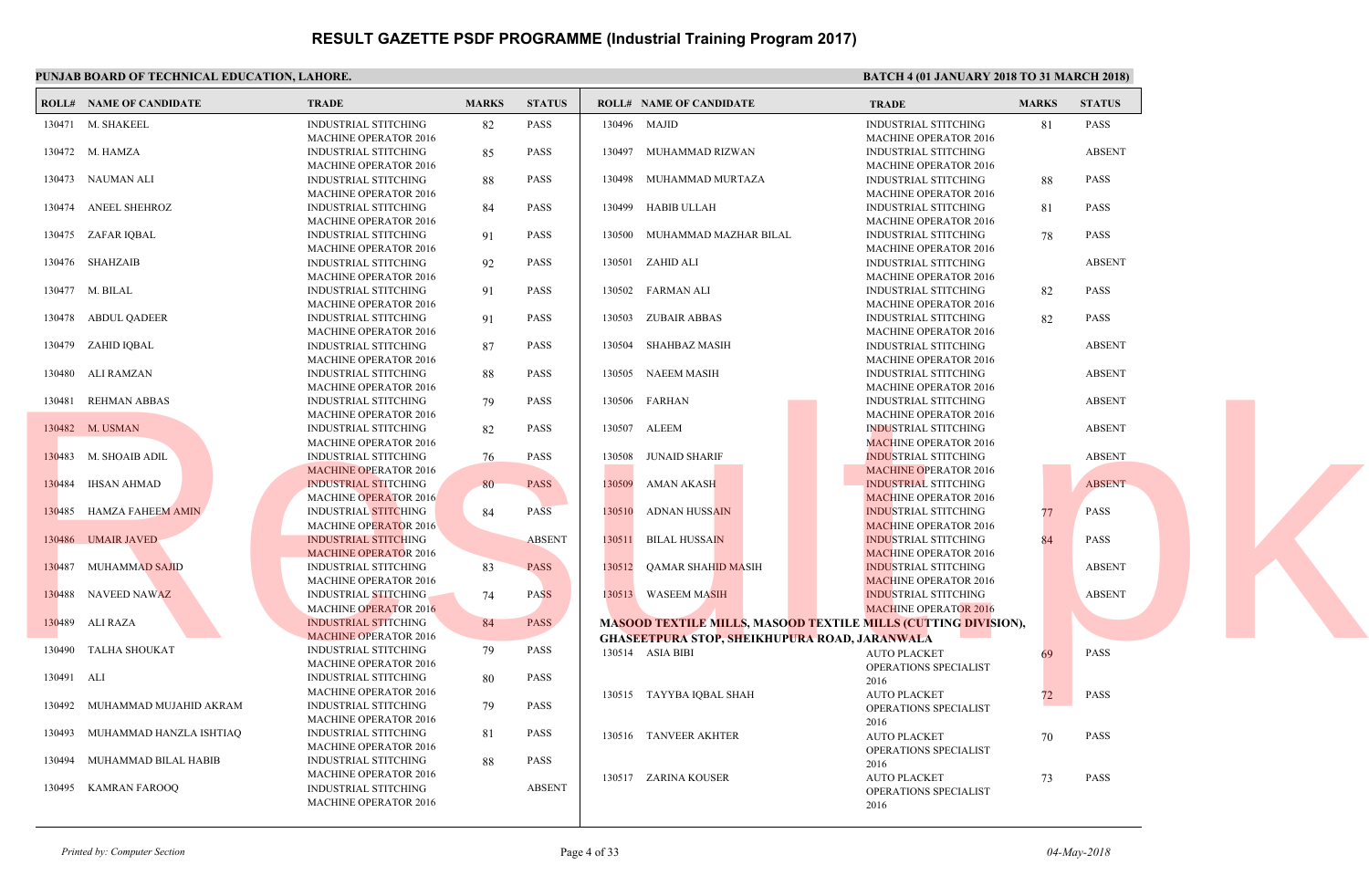| PUNJAB BOARD OF TECHNICAL EDUCATION, LAHORE. |                                                             |              |               |                                              |                                      |
|----------------------------------------------|-------------------------------------------------------------|--------------|---------------|----------------------------------------------|--------------------------------------|
| <b>ROLL# NAME OF CANDIDATE</b>               | <b>TRADE</b>                                                | <b>MARKS</b> | <b>STATUS</b> | <b>ROLL# NAME OF CANDIDATE</b>               |                                      |
| 130518 AMINA RANI                            | <b>AUTO PLACKET</b><br>OPERATIONS SPECIALIST<br>2016        | 72           | PASS          | 130535 ZEESHAN                               | <b>AUTO</b><br>OPERA<br>2016         |
| 130519 FARZANA BIBI                          | <b>AUTO PLACKET</b><br>OPERATIONS SPECIALIST<br>2016        | 72           | PASS          | 130536 ARSHAD ALI                            | <b>AUTO</b><br>OPER/<br>2016         |
| 130520 ANJAMAN SHAHEEN                       | <b>AUTO PLACKET</b><br>OPERATIONS SPECIALIST<br>2016        | 72           | PASS          | 130537 ABDUL SATTAR HAIDERY                  | <b>AUTO</b><br>OPERA<br>2016         |
| 130521 UMAIR ALI                             | <b>AUTO PLACKET</b><br>OPERATIONS SPECIALIST<br>2016        | 69           | <b>PASS</b>   | 130538 NASIM BIBI                            | <b>AUTO</b><br>OPER/<br>2016         |
| 130522 EHSAN ULLAH                           | <b>AUTO PLACKET</b><br>OPERATIONS SPECIALIST<br>2016        | 69           | <b>PASS</b>   | 130539 MUHAMMAD AQEEL                        | <b>AUTO</b><br>OPERA<br>2016         |
| 130523 M HANZALA                             | <b>AUTO PLACKET</b><br>OPERATIONS SPECIALIST<br>2016        | 68           | <b>PASS</b>   | 130540 ANEELA FAZAL                          | <b>AUTO</b><br>OPER/<br>2016         |
| 130524 REHANA REETA                          | <b>AUTO PLACKET</b><br>OPERATIONS SPECIALIST<br>2016        | 72           | PASS          | 130541 MUHAMMAD JUNAID SHOUKAT               | <b>AUTO</b><br>OPERA<br>2016         |
| 130525 NASREEN AKHTER                        | <b>AUTO PLACKET</b><br>OPERATIONS SPECIALIST<br>2016        | 71           | <b>PASS</b>   | 130542 YASIR ALI<br>130543 KHURRAM SHAHZAD   | <b>FABRI</b><br>2016<br><b>FABRI</b> |
| 130526 RANA FAISAL MEHMOOD                   | <b>AUTO PLACKET</b><br><b>OPERATIONS SPECIALIST</b><br>2016 |              | <b>ABSENT</b> | 130544 AHMER IJAZ                            | 2016<br><b>FABRI</b><br>2016         |
| 130527 M.SOHAIL KAZMI                        | <b>AUTO PLACKET</b><br>OPERATIONS SPECIALIST<br>2016        | 75           | <b>PASS</b>   | 130545 M HASEEB ALI<br>130546 ZAIN UL ABIDIN | <b>FABRI</b><br>2016<br><b>FABRI</b> |
| 130528 RAMZAN BIBI                           | <b>AUTO PLACKET</b><br><b>OPERATIONS SPECIALIST</b><br>2016 | 67           | <b>PASS</b>   | 130547 M AFTAB YASEEN                        | 2016<br><b>FABRI</b><br>2016         |
| 130529 RUQEYYA                               | <b>AUTO PLACKET</b><br>OPERATIONS SPECIALIST<br>2016        | 68           | <b>PASS</b>   | 130548 ABID ALI<br>130549 TAMOOR QASIM       | <b>FABRI</b><br>2016<br><b>FABRI</b> |
| 130530 SUREYYA PARVEEN                       | <b>AUTO PLACKET</b><br><b>OPERATIONS SPECIALIST</b><br>2016 | 71           | <b>PASS</b>   | 130550 MUHAMMAD DANISH                       | 2016<br><b>FABRI</b><br>2016         |
| 130531 ALLAH RAKHI                           | <b>AUTO PLACKET</b><br>OPERATIONS SPECIALIST<br>2016        | 74           | PASS          | 130551 USMAN ALI<br>130552 AHSAN SOHAIL      | FABRI<br>2016<br><b>FABRI</b>        |
| 130532 SHAHIDA PARVEEN                       | <b>AUTO PLACKET</b><br>OPERATIONS SPECIALIST<br>2016        | 71           | PASS          | 130553 SHOAIB BASHIR                         | 2016<br>FABRI<br>2016                |
| 130533 NASREEN BIBI                          | <b>AUTO PLACKET</b><br>OPERATIONS SPECIALIST<br>2016        | 72           | PASS          | 130554 BABER<br>130555 DILSHAD MASIH         | FABRI<br>2016<br>FABRI               |
| 130534 RIAZ BIBI                             | <b>AUTO PLACKET</b><br>OPERATIONS SPECIALIST<br>2016        | 73           | PASS          | 130556 M AWAISE                              | 2016<br><b>FABRI</b><br>2016         |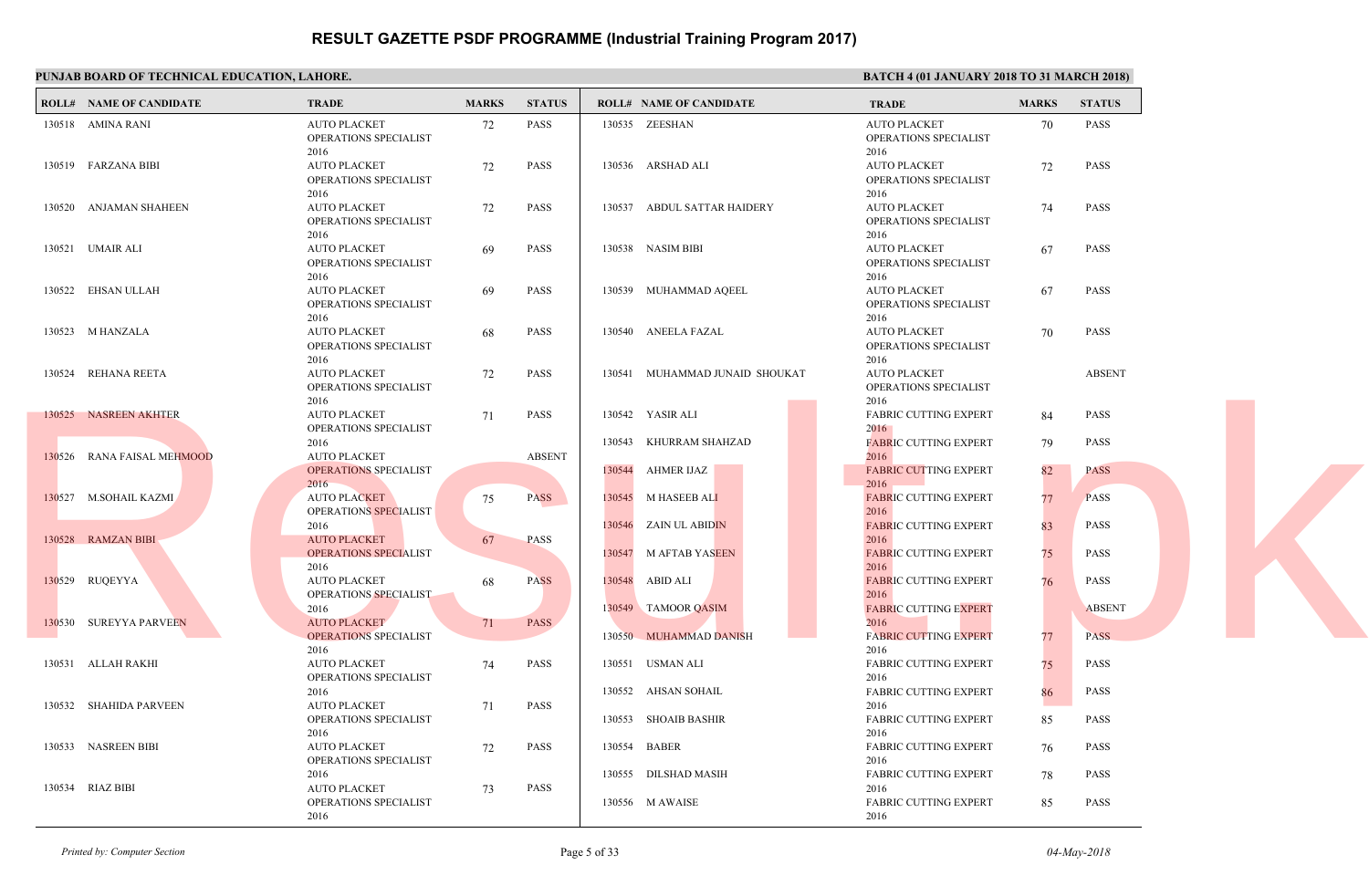#### **PUNJAB BOARD OF TECHNICAL EDUCATION, LAHORE.** BATCH 4 (01 JANUARY 2018 TO 31 MARCH 2018 TO 31 MARCH 2018 TO 31 MARCH 2018) **ROLL# NAME OF CANDIDATE TRADE MARKS STATUS ROLL# NAME OF CANDIDATE TRADE MARKS STATUS** FABRIC CUTTING EXPERT 87 PASS 2016 130557 ASHFAQ FABRIC CUTTING EXPERT 88 PASS 2016 130558 MUJAHID ZULFIQAR FABRIC CUTTING EXPERT 86 PASS 2016 130559 M USMAN FABRIC CUTTING EXPERT 75 PASS 2016 130560 NADEEM AKHTER FABRIC CUTTING EXPERT 75 PASS 2016 130561 KHAWER HUSSAIN FABRIC CUTTING EXPERT 77 PASS 2016 130562 AMAN ULLAH FABRIC CUTTING EXPERT 85 PASS 2016 130563 HAFIZ ALI HASSAN FABRIC CUTTING EXPERT 87 PASS 2016 130564 ADIL HUSSAIN FABRIC CUTTING EXPERT 86 PASS 2016 130565 M AZRAR KHALIL FABRIC CUTTING EXPERT 75 PASS 2016 130566 M BILAL FABRIC CUTTING EXPERT 76 PASS 2016 130567 SHAHID MEHMOOD FABRIC CUTTING EXPERT 77 PASS 2016 130568 IRFAN MASIH FABRIC CUTTING EXPERT 75 PASS 2016 130569 M QASIM FABRIC QUALITY 87 PASS INSPECTOR 2016 130570 M QASIM FABRIC QUALITY 84 PASS INSPECTOR 2016 130571 DILAWAR ISHFAQ FABRIC QUALITY 87 PASS INSPECTOR 2016 130572 M IMRAN MANSHA FABRIC QUALITY 86 PASS INSPECTOR 2016 130573 M IMRAN SIDDIQUE FABRIC QUALITY 85 PASS INSPECTOR 2016 130574 ABDUL QADOOS FABRIC QUALITY ABSENT INSPECTOR 2016 130575 EHSAN ULLAH FABRIC QUALITY 86 PASS INSPECTOR 2016 130576 ASIF MEHMOOD FABRIC QUALITY 83 PASS INSPECTOR 2016 130577 M USMAN RIAZ FABRIC QUALITY 84 PASS INSPECTOR 2016 130578 M ADNAN FABRIC QUALITY 85 PASS INSPECTOR 2016 130579 JAFFAR JAMIL FABRIC QUALITY 90 PASS INSPECTOR 2016 130580 ALI RAZA FABRIC QUALITY 86 PASS INSPECTOR 2016 130581 M ZAMEER FABRI **INSPE**  130582 M IMRAN FABRI **INSPE**  130583 ADNAN ALI FABRI **INSPE**  130584 M SAMI ARSHAD FABRI **INSPE**  130585 M ASIF FABRI **INSPE**  130586 M NOMAN AKRAM FABRI **INSPE**  130587 NAVEED AHMAD FABRI **INSPE**  130588 ISMAIL KHAN FABRI **INSPE**  130589 M ASAD ZAFER FABRI **INSPE**  130590 ANAM UL HAQ FABRI **INSPE**  130591 M WAQAS FABRI **INSPE**  130592 M KHURRAM FABRI **INSPE**  130593 SHAHID SALEEM FABRI **INSPE**  130594 M SHOAIB NASEER **FABRI INSPE**  130595 M BILAL AHMAD FABRI **INSPE**  130596 SHAHZAD SARWER FABRI **INSPE**  130597 M ABRAR KNITT DEVE<sub>l</sub> 130598 M JOHAR ZAKI KNITT DEVE<sub>l</sub> 130599 M USMAN ARSHAD KNITT DEVEL 130600 M AMIR KNITT DEVEL 130601 ALI RAZA KNITT DEVE<sub>l</sub> 130602 M ASIF KNITT DEVE<sub>l</sub> 130603 AZEEM TAHIR KNITT DEVE<sub>l</sub> 130604 ZULQARNAIN IQBAL KNITT DEVE<sub>l</sub> 130605 M ASIF KNITT DEVEL 130606 M ATIF 13056 SHAHD MEHMOOD PAIR CUTTING EXPERT 76 PASS 13092 M KHURRAM PAIR PAIR 13057<br>
13056 HEAN MASHI<br>
13058 HEAN MASHI<br>
13058 M QASIM<br>
13058 M QASIM<br>
13058 M QASIM<br>
13058 M QASIM<br>
13058 M QASIM<br>
13068 M QASIM<br>
2016 CUTTING EX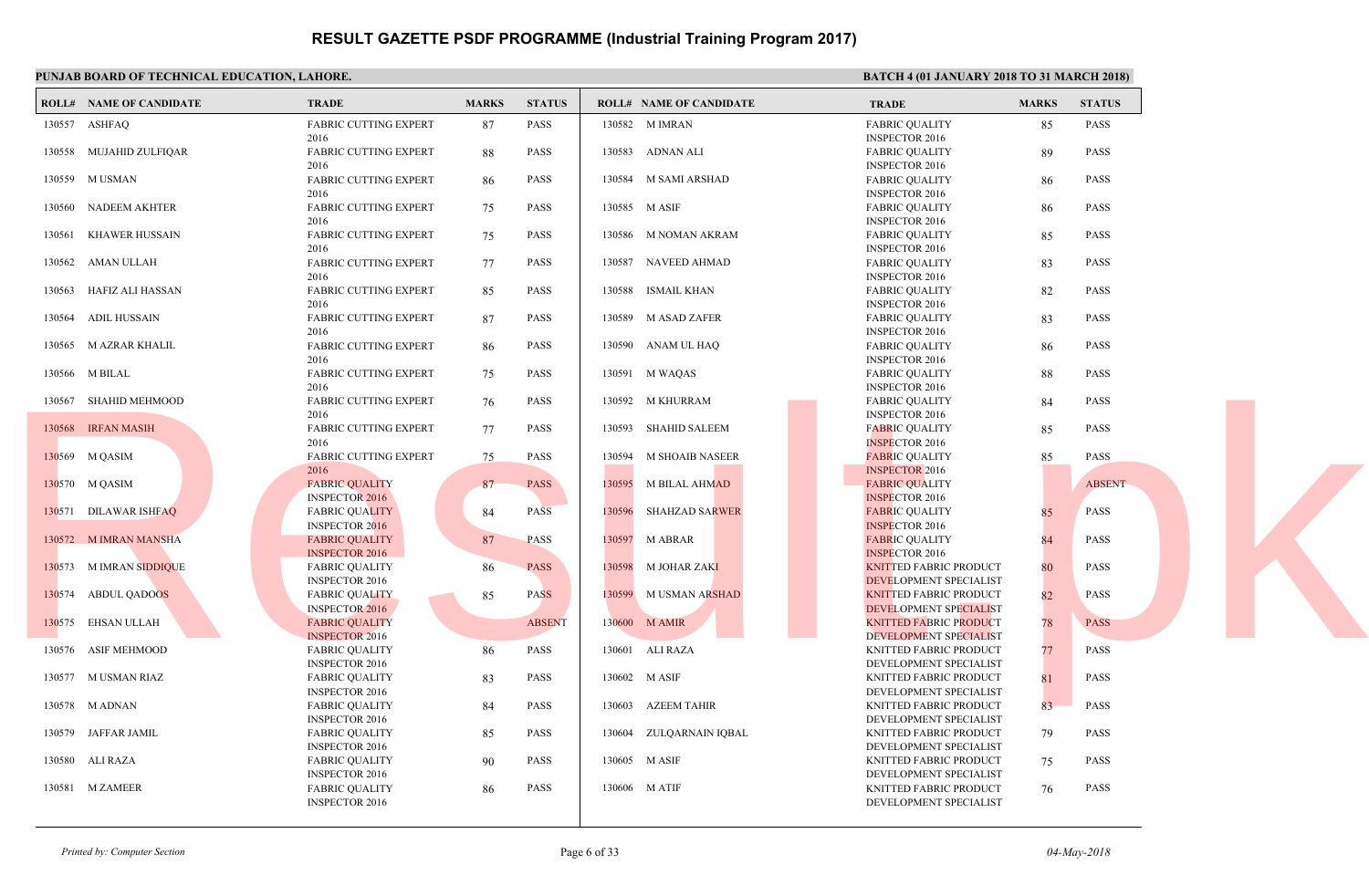|        | PUNJAB BOARD OF TECHNICAL EDUCATION, LAHORE. |                               |              |               |                                                      | <b>BATC</b>       |
|--------|----------------------------------------------|-------------------------------|--------------|---------------|------------------------------------------------------|-------------------|
|        | <b>ROLL# NAME OF CANDIDATE</b>               | <b>TRADE</b>                  | <b>MARKS</b> | <b>STATUS</b> | <b>ROLL# NAME OF CANDIDATE</b>                       | <b>TRAL</b>       |
|        | 130607 M QAISER                              | KNITTED FABRIC PRODUCT        | 80           | <b>PASS</b>   | 130632 M RAMZAN                                      | <b>KNITT</b>      |
|        |                                              | DEVELOPMENT SPECIALIST        |              |               |                                                      | OPER/             |
| 130608 | M YASEEN BASHARAT                            | KNITTED FABRIC PRODUCT        | 82           | <b>PASS</b>   | 130633 ALI HAIDER                                    | <b>KNITT</b>      |
|        |                                              | DEVELOPMENT SPECIALIST        |              |               |                                                      | OPER/             |
|        | 130609 M IMRAN TALIB                         | KNITTED FABRIC PRODUCT        | 80           | PASS          | 130634 NASEEM ASIM                                   | <b>KNITT</b>      |
|        |                                              | DEVELOPMENT SPECIALIST        |              |               |                                                      | OPER/             |
|        | 130610 M KALEEM                              | KNITTED FABRIC PRODUCT        | 80           | PASS          | 130635 M WASEEM                                      | <b>KNITT</b>      |
|        |                                              | DEVELOPMENT SPECIALIST        |              |               |                                                      | OPER/             |
|        | 130611 ASAD MAKHDOOM                         | KNITTED FABRIC PRODUCT        | 76           | <b>PASS</b>   | 130636 JABBAR HUSSAIN                                | <b>KNITT</b>      |
|        |                                              | DEVELOPMENT SPECIALIST        |              |               |                                                      | OPER/             |
|        | 130612 M NAVEED                              | KNITTED FABRIC PRODUCT        | 75           | <b>PASS</b>   | 130637<br>ALI RAZA                                   | <b>KNITT</b>      |
|        |                                              | DEVELOPMENT SPECIALIST        |              |               |                                                      | OPER/             |
|        | 130613 M WASEEM                              |                               |              | <b>PASS</b>   |                                                      | <b>KNITT</b>      |
|        |                                              | KNITTED FABRIC PRODUCT        | 79           |               | 130638 M ARSHAD ISHAQ                                |                   |
|        |                                              | DEVELOPMENT SPECIALIST        |              |               |                                                      | OPER/             |
|        | 130614 M SHAHBAZ ASHRAF                      | KNITTED FABRIC PRODUCT        | 73           | <b>PASS</b>   | 130639 ZUBAIR IFTIKHAR                               | <b>KNITT</b>      |
|        |                                              | DEVELOPMENT SPECIALIST        |              |               |                                                      | OPER/             |
|        | 130615 HANAN ASHRAF                          | KNITTED FABRIC PRODUCT        | 82           | <b>PASS</b>   | 130640 HASSAN RAZA                                   | <b>KNITT</b>      |
|        |                                              | DEVELOPMENT SPECIALIST        |              |               |                                                      | OPER/             |
|        | 130616 ALI HASSAN                            | KNITTED FABRIC PRODUCT        | 80           | <b>PASS</b>   | 130641<br>ARSLAN RAHAT                               | <b>KNITT</b>      |
|        |                                              | DEVELOPMENT SPECIALIST        |              |               |                                                      | OPER/             |
|        | 130617 SHAMRAIZ SHAFIQUE                     | KNITTED FABRIC PRODUCT        | 81           | <b>PASS</b>   | 130642 ALI RAZA                                      | <b>KNITT</b>      |
|        |                                              | DEVELOPMENT SPECIALIST        |              |               |                                                      | OPER/             |
|        | 130618 QASIM HAMEED                          | KNITTED FABRIC PRODUCT        | 82           | <b>PASS</b>   | 130643<br>JUNAID IJAZ ARSHAD                         | <b>KNITT</b>      |
|        |                                              | DEVELOPMENT SPECIALIST        |              |               |                                                      | OPER/             |
|        | 130619 FURQAN MUHAMMAD                       | KNITTED FABRIC PRODUCT        | 80           | <b>PASS</b>   | <b>ABDUL MANAN</b><br>130644                         | <b>KNITT</b>      |
|        |                                              | DEVELOPMENT SPECIALIST        |              |               |                                                      | OPER <sub>A</sub> |
|        | 130620 M ADIL                                | <b>KNITTED FABRIC PRODUCT</b> | 82           | <b>PASS</b>   | 130645<br><b>M AZEEM KHAN</b>                        | <b>KNITT</b>      |
|        |                                              | DEVELOPMENT SPECIALIST        |              |               |                                                      | <b>OPER</b>       |
|        | 130621 M ANEES                               | <b>KNITTED FABRIC PRODUCT</b> | 76           | <b>PASS</b>   | 130646<br><b>ABDUR REHMAN</b>                        | <b>KNITT</b>      |
|        |                                              | DEVELOPMENT SPECIALIST        |              |               |                                                      | <b>OPER</b>       |
|        |                                              |                               |              |               | 130647                                               |                   |
|        | 130622 SYED AMEER HAMZA                      | <b>KNITTED FABRIC PRODUCT</b> | 81           | <b>PASS</b>   | <b>AMIR SHAHZAD</b>                                  | <b>KNITT</b>      |
|        |                                              | DEVELOPMENT SPECIALIST        |              |               |                                                      | <b>OPER</b>       |
|        | 130623 ASIF HUSSAIN CHISTI                   | KNITTED FABRIC PRODUCT        | 78           | <b>PASS</b>   | MAQSOOD HU <mark>SSAIN</mark><br>130648              | <b>KNITT</b>      |
|        |                                              | DEVELOPMENT SPECIALIST        |              |               |                                                      | OPER/             |
|        | 130624 TOQEER NASIR                          | KNITTED FABRIC PRODUCT        | 79           | <b>PASS</b>   | 130649 AMIR KHAN                                     | <b>KNITT</b>      |
|        |                                              | DEVELOPMENT SPECIALIST        |              |               |                                                      | <b>OPER</b>       |
|        | 130625 M USMAN ASLAM                         | <b>KNITTED FABRIC PRODUCT</b> | 76           | <b>PASS</b>   | 130650 ASJAD ALI                                     | <b>KNITT</b>      |
|        |                                              | DEVELOPMENT SPECIALIST        |              |               |                                                      | OPER/             |
|        | 130626 MAHBOOB ALAM                          | <b>KNITTING MACHINE</b>       | 82           | <b>PASS</b>   | 130651 M ZEESHAN TABASAM                             | <b>KNITT</b>      |
|        |                                              | OPERATOR 2016                 |              |               |                                                      | OPER/             |
|        | 130627 ALI RAZA                              | KNITTING MACHINE              | 81           | <b>PASS</b>   | 130652 IMRAN MASIH                                   | <b>KNITT</b>      |
|        |                                              | OPERATOR 2016                 |              |               |                                                      | OPER/             |
|        | 130628 M DAUD                                | KNITTING MACHINE              | 80           | <b>PASS</b>   | 130653 ZAFER IQBAL                                   | <b>KNITT</b>      |
|        |                                              | OPERATOR 2016                 |              |               |                                                      | OPER/             |
|        | 130629 NOMAN AFZAL                           | KNITTING MACHINE              |              | <b>PASS</b>   |                                                      |                   |
|        |                                              | OPERATOR 2016                 | 78           |               | HASNAIN TANWEER ASSOCIATES (PVT) LIMITED, H          |                   |
|        |                                              |                               |              |               | <b>ASSOCIATES (PVT) LIMITED SUITE #14, SECOND FL</b> |                   |
| 130630 | USMAN ALI                                    | <b>KNITTING MACHINE</b>       | 82           | <b>PASS</b>   | <b>MARKAZ, ISLAMABAD</b>                             |                   |
|        |                                              | OPERATOR 2016                 |              |               | 130654 INZAMAM ABBASI                                | <b>SALES</b>      |
|        | 130631 ADNAN JAVID MASIH                     | <b>KNITTING MACHINE</b>       | 68           | <b>PASS</b>   |                                                      |                   |
|        |                                              | OPERATOR 2016                 |              |               | 130655 NADEEM IJAZ                                   | <b>SALES</b>      |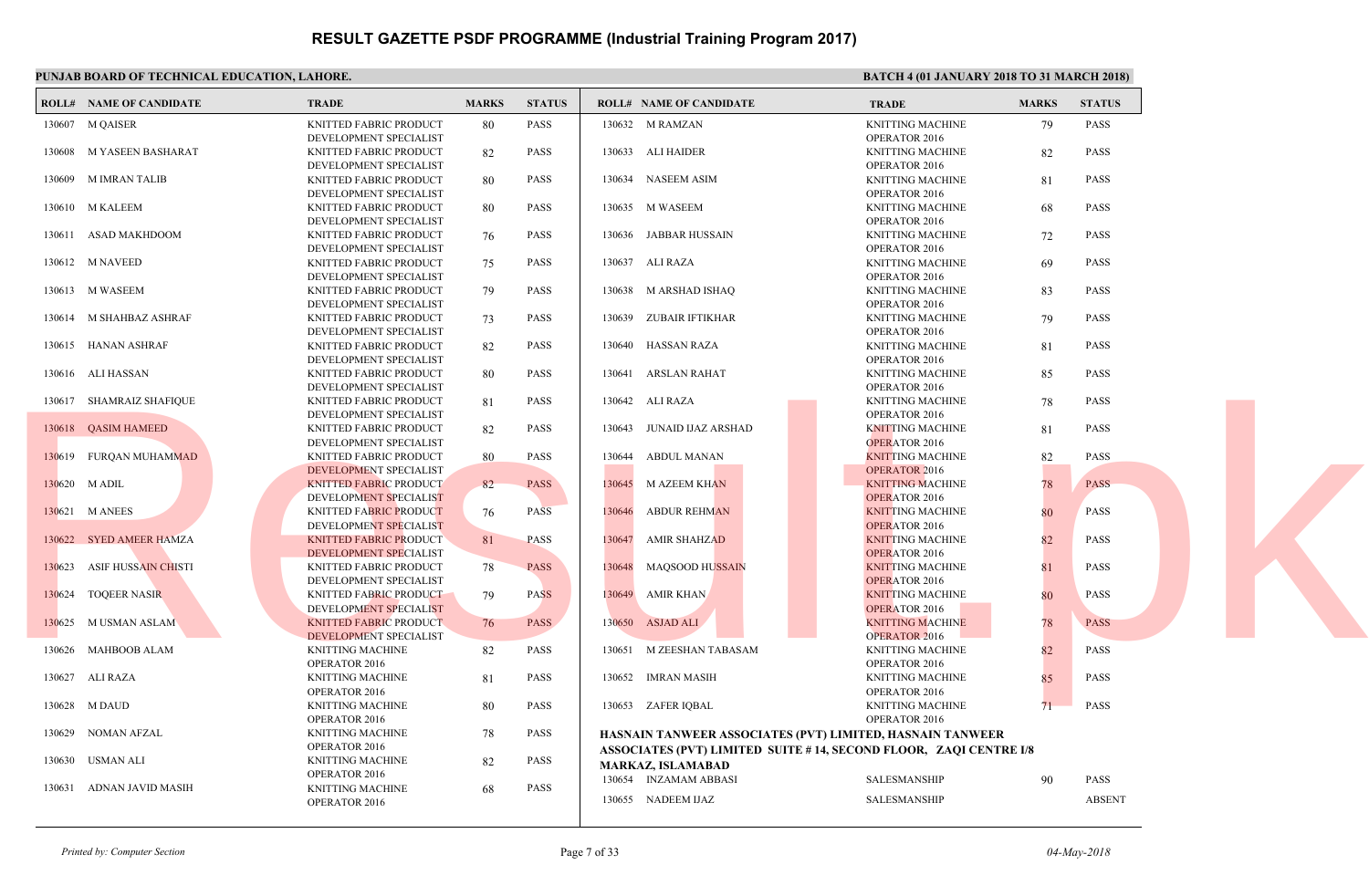|        | PUNJAB BOARD OF TECHNICAL EDUCATION, LAHORE.                          |                         |              |               |        |                                         | <b>BATC</b> |
|--------|-----------------------------------------------------------------------|-------------------------|--------------|---------------|--------|-----------------------------------------|-------------|
|        | <b>ROLL# NAME OF CANDIDATE</b>                                        | <b>TRADE</b>            | <b>MARKS</b> | <b>STATUS</b> |        | <b>ROLL# NAME OF CANDIDATE</b>          | <b>TRAL</b> |
| 130656 | MIR MABROOR AHMED                                                     | SALESMANSHIP            |              | <b>ABSENT</b> | 130689 | FAHIM AHMED                             | <b>AUTO</b> |
| 130657 | <b>USAMA IRFAN</b>                                                    | <b>SALESMANSHIP</b>     |              | <b>ABSENT</b> | 130690 | SHAIRYAR AHMED                          | <b>AUTO</b> |
| 130658 | SAEED UR REHMAN                                                       | SALESMANSHIP            |              | <b>ABSENT</b> | 130691 | OSAMA BIN TARIQ                         | <b>AUTO</b> |
| 130659 | MUHAMMAD NISAR KAYANI                                                 | SALESMANSHIP            | 86           | <b>PASS</b>   | 130692 | NASIR ALI MUGHAL                        | <b>AUTO</b> |
| 130660 | JAZIB AMAN KHAN                                                       | <b>SALESMANSHIP</b>     |              | <b>ABSENT</b> | 130693 | HAROON MASIH                            | <b>AUTO</b> |
| 130661 | MUHAMMAD SHAHBAZ                                                      | SALESMANSHIP            |              | <b>ABSENT</b> | 130694 | RASHID ASHRAF                           | <b>AUTO</b> |
| 130662 | <b>RAO ADAM AYUB</b>                                                  | SALESMANSHIP            |              | <b>ABSENT</b> | 130695 | <b>TANVEER ASHRAF</b>                   | <b>AUTO</b> |
| 130663 | <b>SAIMA DASTGEER</b>                                                 | SALESMANSHIP            |              | <b>ABSENT</b> | 130696 | <b>UMER HAYAT</b>                       | <b>AUTO</b> |
| 130664 | <b>ASGHAR ABBAS</b>                                                   | SALESMANSHIP            |              | <b>ABSENT</b> | 130697 | <b>WAQAS AHMAD</b>                      | <b>AUTO</b> |
| 130665 | <b>FAWAD RAZI</b>                                                     | SALESMANSHIP            |              | <b>ABSENT</b> | 130698 | ASIF ALI                                | <b>AUTO</b> |
| 130666 | ZEESHAN KHALID                                                        | SALESMANSHIP            |              | <b>ABSENT</b> | 130699 | BANARAS MASIH                           | <b>AUTO</b> |
| 130667 | KHURRAM SHAHZAD                                                       | SALESMANSHIP            |              | <b>ABSENT</b> | 130700 | NOUMAN MALIK AWAN                       | <b>AUTO</b> |
| 130668 | <b>BABAR SHAFIQ</b>                                                   | <b>SALESMANSHIP</b>     |              | <b>ABSENT</b> | 130701 | <b>HAIDER ASIF</b>                      | <b>AUTO</b> |
| 130669 | MUHAMMAD AHMAD PASHA                                                  | <b>SALESMANSHIP</b>     |              | <b>ABSENT</b> | 130702 | WASIF ALI                               | <b>AUTO</b> |
| 130670 | <b>INTISAR AHMED</b>                                                  | <b>SALESMANSHIP</b>     |              | <b>ABSENT</b> | 130703 | WAHID ABBASI                            | <b>AUTO</b> |
| 130671 | <b>MALIK TOUQEER DANISH</b>                                           | SALESMANSHIP            |              | <b>ABSENT</b> | 130704 | MUHAMMMAD NISAR ASGHER                  | <b>AUTO</b> |
| 130672 | ARSAL FAROOQ                                                          | SALESMANSHIP            |              | <b>ABSENT</b> | 130705 | MUHAMMAD ARJUMAND SH <mark>AH</mark> ID | <b>AUTO</b> |
| 130673 | MALIK TAHIR AH <mark>MAD</mark>                                       | <b>SALESMANSHIP</b>     |              | <b>ABSENT</b> | 130706 | <b>MAJID HUSSAIN</b>                    | <b>AUTO</b> |
| 130674 | AZFAR ALI HASSAN                                                      | <b>SALESMANSHIP</b>     |              | <b>ABSENT</b> | 130707 | <b>OSAMA NASIR</b>                      | <b>AUTO</b> |
| 130675 | <b>GHULAM DASTGEER</b>                                                | <b>SALESMANSHIP</b>     |              | <b>ABSENT</b> | 130708 | SHAHID HUSSAIN SIDDIQI                  | <b>AUTO</b> |
|        | 130676 MUHAMMAD ALI                                                   | <b>SALESMANSHIP</b>     |              | <b>ABSENT</b> | 130709 | MUHAMMAD SIRAJ KHAN                     | <b>AUTO</b> |
|        | 130677 NAZAKAT ALI                                                    | <b>SALESMANSHIP</b>     |              | <b>ABSENT</b> | 130710 | MUHAMMAD WAQAS                          | <b>AUTO</b> |
| 130678 | ABDUL REHMAN HAIDER                                                   | SALESMANSHIP            |              | <b>ABSENT</b> |        | 130711 M. ATEEQ                         | <b>AUTO</b> |
|        | 130679 ABDUL RAFEH AHMED                                              | <b>SALESMANSHIP</b>     |              | <b>ABSENT</b> |        | 130712 SAGHER AKHTER                    | <b>AUTO</b> |
|        | <b>SHAQURRI INTERNATIONAL, PLOT NO 194,ST NO 1, I-10/3, ISLAMABAD</b> |                         |              |               |        | 130713 SARDAR ALI                       | <b>AUTO</b> |
| 130680 | AQIB MANZOOR                                                          | <b>AUTO ELECTRICIAN</b> | -99          | <b>PASS</b>   | 130714 | <b>GHULAM MUSTAFA</b>                   | <b>AUTO</b> |
| 130681 | SABIR HUSSAIN                                                         | <b>AUTO ELECTRICIAN</b> | 99           | <b>PASS</b>   |        | 130715 M. BILAL YAQOOB                  | <b>AUTO</b> |
| 130682 | NABEEL ALI RAZA                                                       | <b>AUTO ELECTRICIAN</b> | 92           | <b>PASS</b>   |        | 130716 M. IDREES                        | <b>AUTO</b> |
| 130683 | <b>TAIMOON SHAMOON</b>                                                | <b>AUTO ELECTRICIAN</b> | 91           | <b>PASS</b>   |        | 130717 MUHAMMAD ALI ARIF                | <b>AUTO</b> |
| 130684 | MUHAMMAD UMAIR FAROOQ                                                 | <b>AUTO ELECTRICIAN</b> | 99           | <b>PASS</b>   |        | 130718 MUHAMMAD AQIB                    | <b>AUTO</b> |
| 130685 | <b>DAUD AMJAD</b>                                                     | <b>AUTO ELECTRICIAN</b> | 91           | <b>PASS</b>   | 130719 | ALFRED PHOOL                            | <b>AUTO</b> |
| 130686 | FARMAN AFZAL AHMED                                                    | <b>AUTO ELECTRICIAN</b> |              | <b>ABSENT</b> | 130720 | ATTA UR REHMAN                          | <b>AUTO</b> |
| 130687 | MUHAMMAD RAEES YOSUF                                                  | <b>AUTO ELECTRICIAN</b> | 99           | <b>PASS</b>   | 130721 | KASHIF RIAZ                             | <b>AUTO</b> |
|        | 130688 MUHAMMAD RAFIQ                                                 | <b>AUTO ELECTRICIAN</b> | 91           | <b>PASS</b>   |        | 130722 SHERAZ ALI                       | <b>AUTO</b> |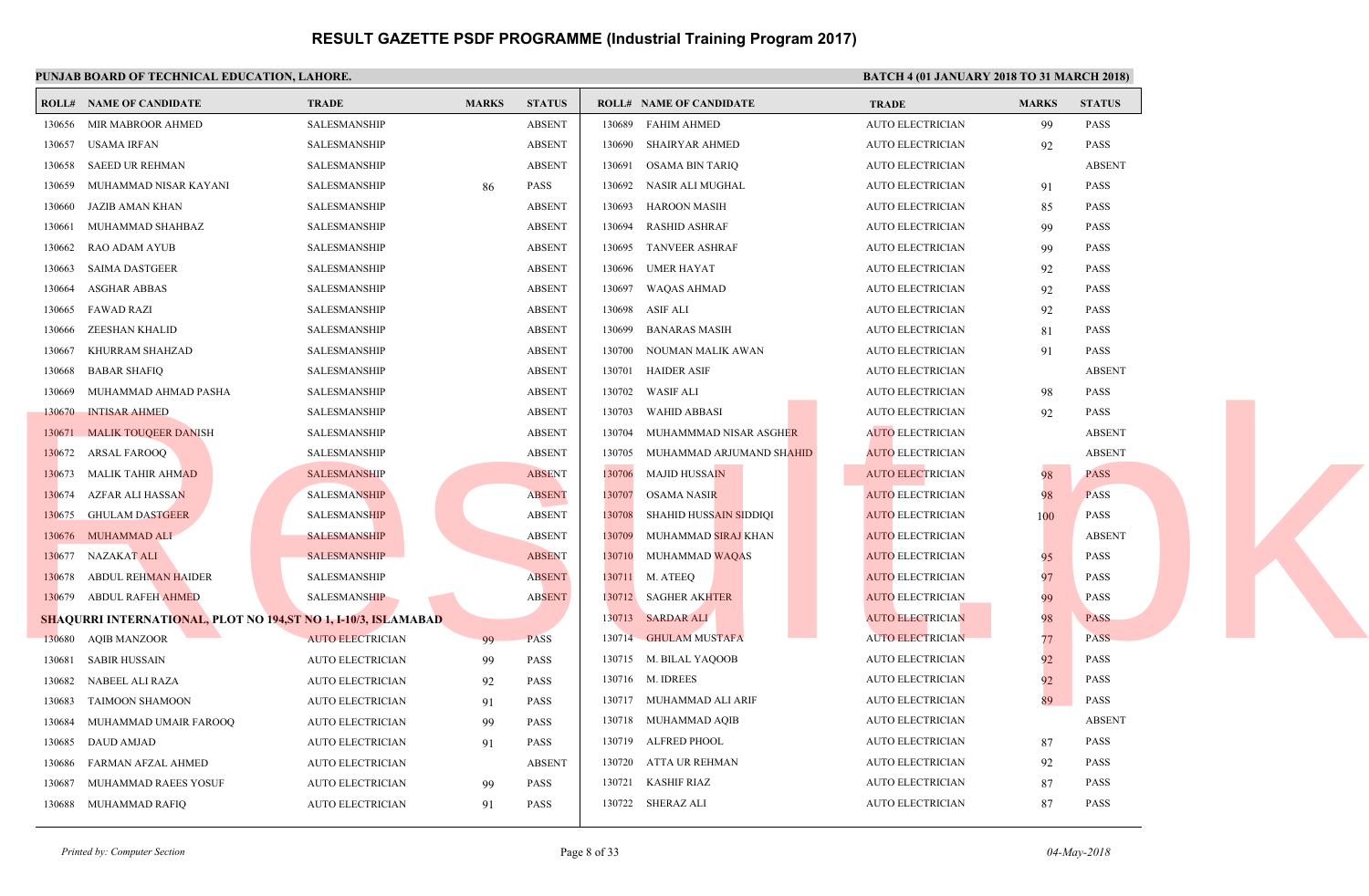|        | PUNJAB BOARD OF TECHNICAL EDUCATION, LAHORE. |                               |              |               |                                     | <b>BATC</b> |
|--------|----------------------------------------------|-------------------------------|--------------|---------------|-------------------------------------|-------------|
|        | <b>ROLL# NAME OF CANDIDATE</b>               | <b>TRADE</b>                  | <b>MARKS</b> | <b>STATUS</b> | <b>ROLL# NAME OF CANDIDATE</b>      | <b>TRAL</b> |
|        | 130723 M. AFAQ                               | <b>AUTO ELECTRICIAN</b>       |              | <b>ABSENT</b> | 130757 ISRAR UL HAQ                 | <b>AUTO</b> |
|        | 130724 GHULAM QADIR                          | <b>AUTO ELECTRICIAN</b>       |              | <b>ABSENT</b> | 130758<br>ALLAH DITA                | <b>AUTO</b> |
|        | 130725 M. ABBAS                              | <b>AUTO ELECTRICIAN</b>       | 92           | <b>PASS</b>   | 130759<br>MUHAMMAD SHOAIB           | <b>AUTO</b> |
| 130726 | MALIK GHULAM SUBHAN                          | <b>AUTO ELECTRICIAN</b>       | 100          | <b>PASS</b>   | 130760<br><b>ANSER MEHMOOD</b>      | <b>AUTO</b> |
| 130727 | MUHAMMAD ARIF MOUQEEM                        | <b>AUTO ELECTRICIAN</b>       |              | <b>ABSENT</b> | 130761<br>CH. HAROON IFTIKHAR       | <b>AUTO</b> |
| 130728 | NAVEED AHMED                                 | AUTO ELECTRICIAN              | 94           | <b>PASS</b>   | 130762 M. NADEEM HASHMI             | <b>AUTO</b> |
| 130729 | <b>WAQAR PERVEZ</b>                          | <b>AUTO ELECTRICIAN</b>       |              | <b>ABSENT</b> | 130763 M. MOHSIN                    | <b>AUTO</b> |
| 130730 | ABDUL RAHIM                                  | <b>AUTO ELECTRICIAN</b>       | 98           | <b>PASS</b>   | 130764<br>MUHAMMAD KHALID           | <b>AUTO</b> |
| 130731 | RIZWAN ARSHAD                                | <b>AUTO ELECTRICIAN</b>       | 97           | <b>PASS</b>   | MUHAMMAD AHMAD<br>130765            | <b>AUTO</b> |
| 130732 | KASHIF ASHRAAF                               | <b>AUTO ELECTRICIAN</b>       | 98           | <b>PASS</b>   | MUHAMMAD BILAL ABBASI<br>130766     | <b>AUTO</b> |
| 130733 | MUHAMMAD USAMA                               | <b>AUTO ELECTRICIAN</b>       | 93           | <b>PASS</b>   | CH. ZAHOOR ELLAHI<br>130767         | <b>AUTO</b> |
| 130734 | HAMMAD SHUKAT                                | <b>AUTO ELECTRICIAN</b>       | 99           | <b>PASS</b>   | <b>FAISAL ISLAM</b><br>130768       | <b>AUTO</b> |
| 130735 | MAZHAR MEHMOOD                               | <b>AUTO ELECTRICIAN</b>       | 100          | PASS          | 130769<br>ASIF MUSHTAQ              | <b>AUTO</b> |
|        | 130736 MUHAMMAD UMER                         | AUTO MECHANIC (DIESEL)        | 86           | <b>PASS</b>   | 130770<br>MUNIR HUSSAIN             | <b>AUTO</b> |
|        | 130737 MUHAMMAD ZAREEN                       | AUTO MECHANIC (DIESEL)        | 83           | <b>PASS</b>   | 130771<br>ABDUL MOIZ                | <b>AUTO</b> |
| 130738 | <b>HAMEED AKHTER</b>                         | AUTO MECHANIC (DIESEL)        | 80           | <b>PASS</b>   | 130772<br>JAMSHAID IQBAL            | <b>AUTO</b> |
|        | 130739 ZAIN UL HAQ                           | AUTO MECHANIC (DIESEL)        | 79           | PASS          | 130773<br>ABDUL WAHAB               | <b>AUTO</b> |
| 130740 | ASIF SHAHZAD S <del>HEIKH</del>              | <b>AUTO MECHANIC (DIESEL)</b> | 85           | <b>PASS</b>   | 130774<br>WARIS ALI                 | <b>AUTO</b> |
|        | 130741 BILAL YASIN                           | <b>AUTO MECHANIC (DIESEL)</b> | 86           | <b>PASS</b>   | 130775<br>MUHAMMAD USMAN            | <b>AUTO</b> |
|        | 130742 SHAHZAD MEHMOOD                       | <b>AUTO MECHANIC (DIESEL)</b> |              | <b>ABSENT</b> | 130776<br><b>SHEIKH TALHA</b>       | <b>AUTO</b> |
|        | 130743 ABID HUSSAIN                          | <b>AUTO MECHANIC (DIESEL)</b> | 85           | <b>PASS</b>   | 130777<br><b>ABID YASEEN</b>        | <b>AUTO</b> |
|        | 130744 ZAHIR MEHMOOD                         | <b>AUTO MECHANIC (DIESEL)</b> | 81           | <b>PASS</b>   | 130778<br>M. IRFAN                  | <b>AUTO</b> |
|        | 130745 ABDULLAH BIN TARQ                     | AUTO MECHANIC (DIESEL)        | 86           | <b>PASS</b>   | 130779<br>SYED ZAIGHAM ABBAS SHAH   | <b>AUTO</b> |
|        | 130746 KALEEM ULLAH                          | <b>AUTO MECHANIC (DIESEL)</b> | 79           | <b>PASS</b>   | <b>ISRAR AHMED ABBASI</b><br>130780 | <b>AUTO</b> |
| 130747 | <b>SAMI ULLAH KHAN</b>                       | <b>AUTO MECHANIC (DIESEL)</b> | 86           | <b>PASS</b>   | 130781<br><b>SAMI ULLAH</b>         | <b>AUTO</b> |
| 130748 | AWAIS                                        | <b>AUTO MECHANIC (DIESEL)</b> | 84           | <b>PASS</b>   | 130782<br><b>TAIMOOR MEHBOOB</b>    | <b>AUTO</b> |
| 130749 | GHALIB ANOSH                                 | AUTO MECHANIC (DIESEL)        |              | <b>ABSENT</b> | 130783<br>IFTIKHAR AHMED            | <b>AUTO</b> |
| 130750 | DANISH ALI                                   | AUTO MECHANIC (DIESEL)        | 76           | <b>PASS</b>   | 130784<br>RASHID MEHMOOD            | <b>AUTO</b> |
| 130751 | MUZAFFAR IQBAL                               | AUTO MECHANIC (DIESEL)        |              | <b>ABSENT</b> | 130785<br>MUBBASHIR NISAR           | <b>AUTO</b> |
| 130752 | MUHAMMAD WALI                                | AUTO MECHANIC (DIESEL)        | 78           | <b>PASS</b>   | 130786<br>MUHAMMAD SAJJAD           | <b>AUTO</b> |
| 130753 | <b>AAMIR SOHAIL</b>                          | AUTO MECHANIC (DIESEL)        |              | <b>ABSENT</b> | <b>KHALID HAMEED</b><br>130787      | <b>AUTO</b> |
| 130754 | SYED HAMMAD ALI                              | AUTO MECHANIC (DIESEL)        | 83           | <b>PASS</b>   | 130788<br>FAISAL KHAN               | <b>AUTO</b> |
| 130755 | WAHEED SHAHZAD                               | AUTO MECHANIC (DIESEL)        |              | <b>ABSENT</b> | 130789 M. ZUBAIR                    | <b>AUTO</b> |
|        | 130756 GHULAM BASHIR                         | AUTO MECHANIC (DIESEL)        |              | <b>ABSENT</b> | 130790 AWAIS AHMED                  | <b>AUTO</b> |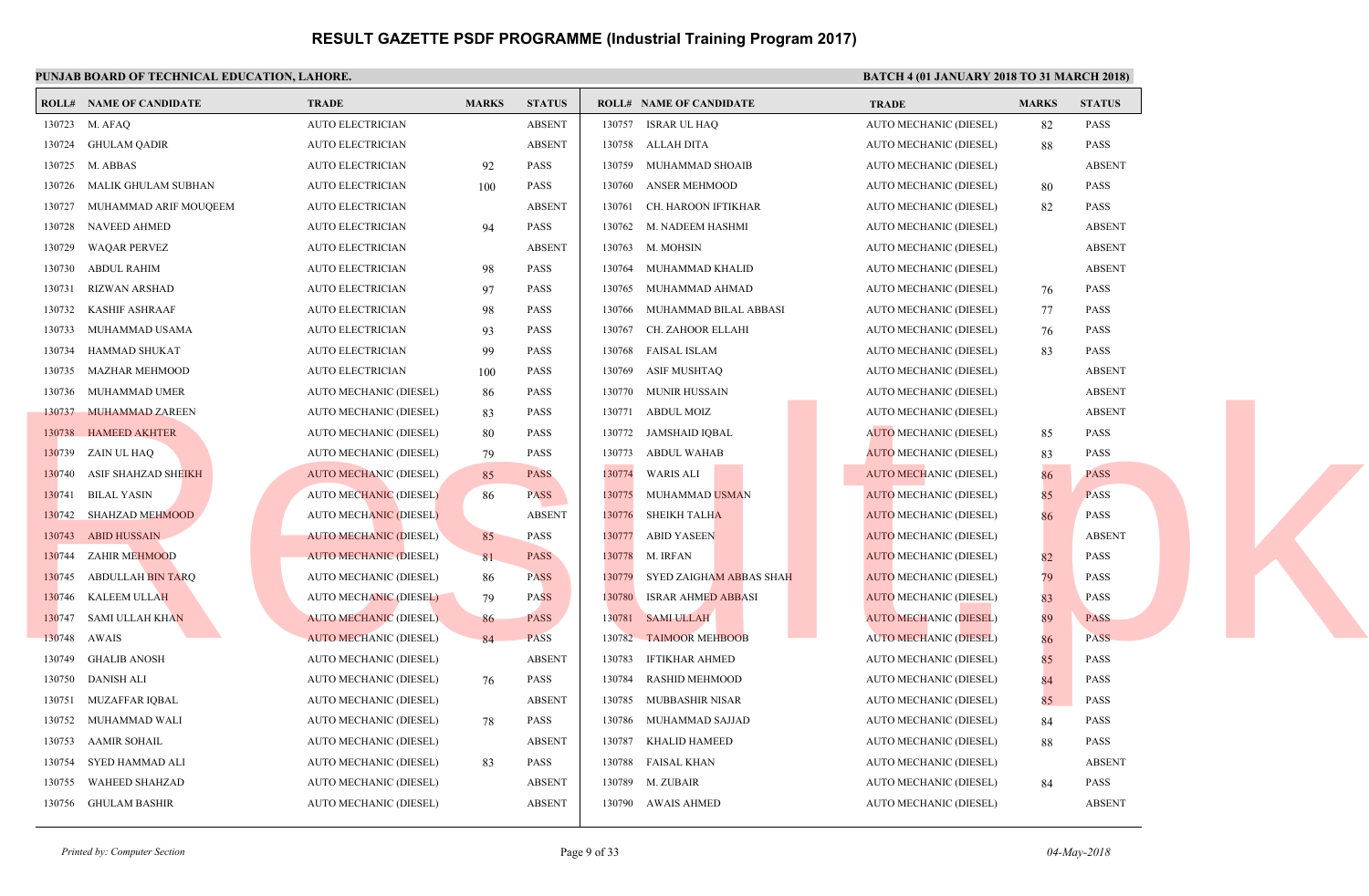|        | PUNJAB BOARD OF TECHNICAL EDUCATION, LAHORE. |                                       |              |               |                                   | <b>BATC</b>                 |
|--------|----------------------------------------------|---------------------------------------|--------------|---------------|-----------------------------------|-----------------------------|
|        | <b>ROLL# NAME OF CANDIDATE</b>               | <b>TRADE</b>                          | <b>MARKS</b> | <b>STATUS</b> | <b>ROLL# NAME OF CANDIDATE</b>    | <b>TRAL</b>                 |
| 130791 | USMAN HASSAN                                 | AUTO MECHANIC (DIESEL)                |              | <b>ABSENT</b> | 130816 USAMA NADEEM               | <b>AUTO</b>                 |
|        | 130792 SHAHROZ SHAHID                        | AUTO MECHANIC (PETROL)<br>2016        | 84           | <b>PASS</b>   | 130817 M. BILAL RAFIQUE           | 2016<br><b>AUTO</b>         |
| 130793 | HASEEB UR REHMAN                             | AUTO MECHANIC (PETROL)<br>2016        | 94           | <b>PASS</b>   | 130818 ADIL RAFIQUE               | 2016<br><b>AUTO</b>         |
|        | 130794 FAIZAN BASHIR                         | AUTO MECHANIC (PETROL)<br>2016        | 80           | <b>PASS</b>   | 130819 AQEEL AHMED                | 2016<br><b>AUTO</b>         |
|        | 130795 NADEEM YOUSAF                         | AUTO MECHANIC (PETROL)<br>2016        | 81           | <b>PASS</b>   | 130820<br>ASAD MUNIR              | 2016<br><b>AUTO</b>         |
| 130796 | MALIK MUHAMMAD ILYAS                         | AUTO MECHANIC (PETROL)<br>2016        | 91           | <b>PASS</b>   | HAFEEZ UR REHMAN<br>130821        | 2016<br><b>AUTO</b>         |
| 130797 | <b>TANVEER HUSSAIN</b>                       | AUTO MECHANIC (PETROL)<br>2016        | 81           | PASS          | 130822 SAQIB UR REHMAN            | 2016<br><b>AUTO</b>         |
| 130798 | MUHAMMAD JAWAD MOBEEN                        | AUTO MECHANIC (PETROL)<br>2016        | 79           | <b>PASS</b>   | 130823 GHULAM NADIR               | 2016<br><b>AUTO</b>         |
| 130799 | ABDULLAH ABDUL LATIF AKHTER                  | AUTO MECHANIC (PETROL)<br>2016        | 83           | <b>PASS</b>   | 130824 SYED KAFAIT HUSSAIN SHAH   | 2016<br><b>AUTO</b>         |
| 130800 | OWAIS BASHIR                                 | AUTO MECHANIC (PETROL)<br>2016        | 81           | <b>PASS</b>   | SIKANDER HAYYAT<br>130825         | 2016<br><b>AUTO</b>         |
| 130801 | UZAIR UR REHMAN                              | AUTO MECHANIC (PETROL)<br>2016        | 83           | <b>PASS</b>   | MEHBOOB UR REHMAN<br>130826       | 2016<br><b>AUTO</b>         |
|        | 130802 MAMRAIZ KHAN                          | AUTO MECHANIC (PETROL)<br>2016        | 81           | <b>PASS</b>   | 130827 ATEEQ AHMED                | 2016<br><b>AUTO</b>         |
|        | 130803 MUHAMMAD ANWAR UL ISLAM               | AUTO MECHANIC (PETROL)<br>2016        | 83           | PASS          | NIAZ HUSSAIN<br>130828            | 2016<br><b>AUTO</b>         |
|        | 130804 CHAUDHARY AKASH AHMED                 | AUTO MECHANIC (PETROL)<br>2016        | 88           | <b>PASS</b>   | 130829<br>ABDULLAH                | 2016<br><b>AUTO</b>         |
|        | 130805 RAJAB HUSSAIN                         | <b>AUTO MECHANIC (PETROL)</b><br>2016 | 81           | <b>PASS</b>   | 130830<br><b>FAISAL KHAN</b>      | 2016<br><b>AUTO</b>         |
|        | 130806 JAWAD AHMED                           | <b>AUTO MECHANIC (PETROL)</b><br>2016 |              | <b>ABSENT</b> | 130831<br>SADDAM AHMAD ABBASI     | 2016<br><b>AUTO</b>         |
|        | 130807 KHALIL IQBAL                          | <b>AUTO MECHANIC (PETROL)</b><br>2016 | 81           | <b>PASS</b>   | 130832<br>MUHAMMAD SULEMAN        | 2016<br><b>AUTO</b>         |
| 130808 | HAMZA NAVEED                                 | <b>AUTO MECHANIC (PETROL)</b><br>2016 | 93           | <b>PASS</b>   | 130833<br>DANISH NISAR            | 2016<br><b>AUTO</b>         |
| 130809 | MUHAMMAD SAIM KHAN                           | <b>AUTO MECHANIC (PETROL)</b><br>2016 | 81           | <b>PASS</b>   | 130834 USMAN ALI                  | 2016<br><b>AUTO</b>         |
|        | 130810 MUHAMMAD ABDULLAH                     | <b>AUTO MECHANIC (PETROL)</b><br>2016 | 81           | <b>PASS</b>   | <b>ABDUL HASEEB</b><br>130835     | 2016<br><b>AUTO</b>         |
| 130811 | <b>HASSAN RAFIQUE</b>                        | AUTO MECHANIC (PETROL)<br>2016        | 81           | <b>PASS</b>   | 130836<br>ASIM TAJ                | 2016<br><b>AUTO</b>         |
|        | 130812 ZUBAIR SHAHZAD                        | AUTO MECHANIC (PETROL)<br>2016        | 83           | <b>PASS</b>   | MUHAMMAD SHEHZAD ABBASI<br>130837 | 2016<br><b>AUTO</b>         |
|        | 130813 BABAR SHABBIR                         | AUTO MECHANIC (PETROL)<br>2016        | 81           | PASS          | 130838 MUHAMMAD USMAN             | 2016<br><b>AUTO</b>         |
|        | 130814 MUSAWWAR IQBAL                        | AUTO MECHANIC (PETROL)<br>2016        | 81           | PASS          | 130839<br>ABDUL HASEEB            | 2016<br><b>AUTO</b>         |
|        | 130815 M. USMAN ALI                          | AUTO MECHANIC (PETROL)<br>2016        | 90           | <b>PASS</b>   | 130840 MUHAMMAD SHAZAIB BUTT      | 2016<br><b>AUTO</b><br>2016 |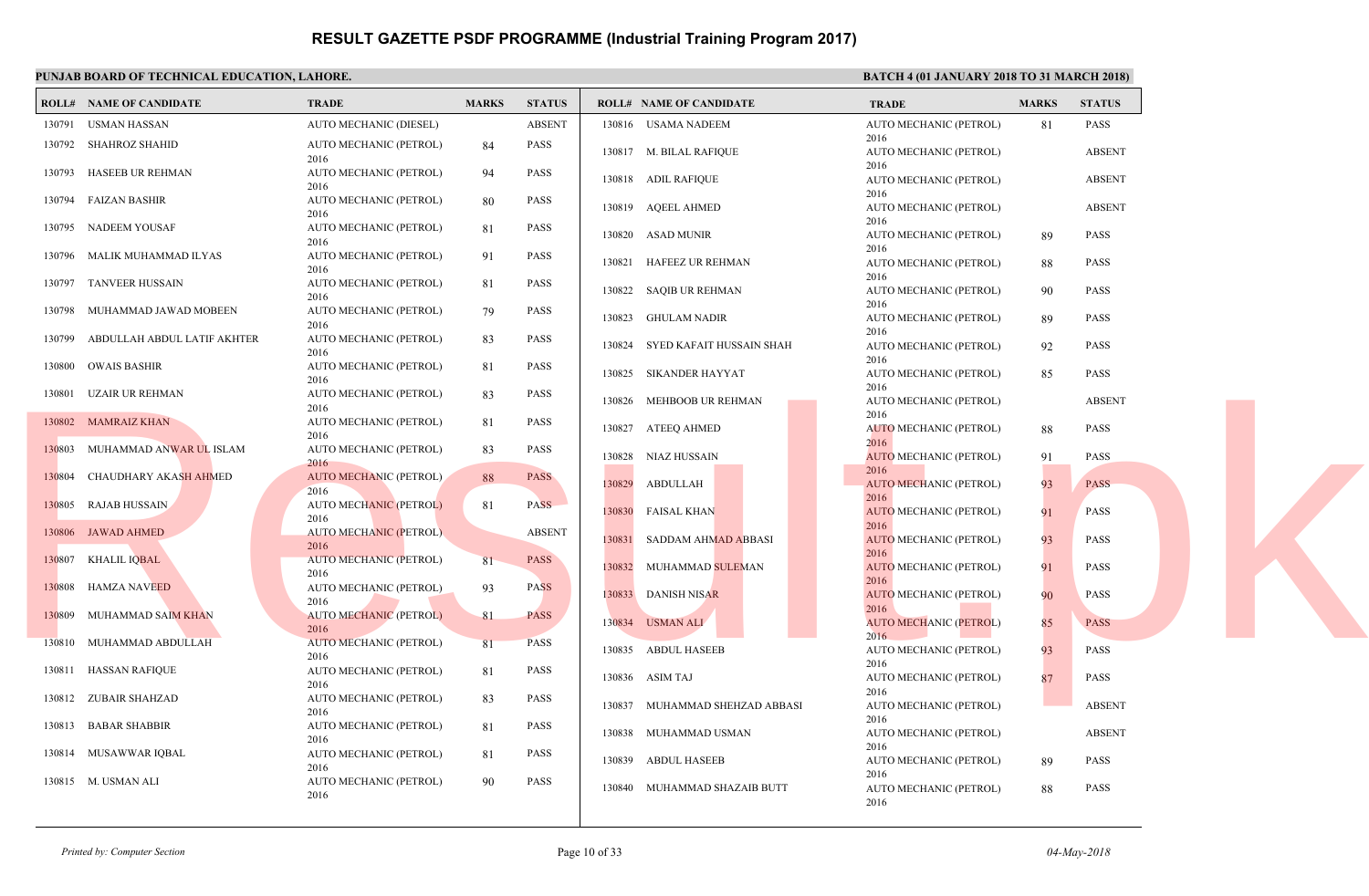|        | PUNJAB BOARD OF TECHNICAL EDUCATION, LAHORE. |                                               |              |               |        |                                    | <b>BATC</b>                  |
|--------|----------------------------------------------|-----------------------------------------------|--------------|---------------|--------|------------------------------------|------------------------------|
|        | <b>ROLL# NAME OF CANDIDATE</b>               | <b>TRADE</b>                                  | <b>MARKS</b> | <b>STATUS</b> |        | <b>ROLL# NAME OF CANDIDATE</b>     | <b>TRAL</b>                  |
| 130841 | <b>HAMMAD TARIQ</b>                          | AUTO MECHANIC (PETROL)<br>2016                | -90          | PASS          | 130866 | <b>SANAULLAH TARIQ</b>             | <b>INDUS</b><br>2016         |
| 130842 | RAJA QAISER MEHMOOD                          | AUTO MECHANIC (PETROL)<br>2016                | 87           | <b>PASS</b>   | 130867 | AHTISHAM ASLAM                     | <b>INDUS</b><br>2016         |
| 130843 | MUHAMMAD MUNIR                               | AUTO MECHANIC (PETROL)<br>2016                | 94           | <b>PASS</b>   | 130868 | <b>MUFEEZ BHATTI</b>               | <b>INDUS</b><br>2016         |
| 130844 | MUHAMMAD YASIR HUSSAIN                       | AUTO MECHANIC (PETROL)<br>2016                | 93           | <b>PASS</b>   |        | 130869 MUBASHIR IQBAL              | <b>INDUS</b><br>2016         |
| 130845 | NADEEM AHMED                                 | AUTO MECHANIC (PETROL)<br>2016                | 85           | <b>PASS</b>   |        | 130870 MUHAMMAD RIZWAN             | <b>INDUS</b><br>2016         |
|        | 130846 M. ALI                                | AUTO MECHANIC (PETROL)<br>2016                | 92           | <b>PASS</b>   | 130871 | KHURRAM SHAHZAD                    | <b>INDUS</b><br>2016         |
| 130847 | NOOR AKBAR                                   | AUTO MECHANIC (PETROL)<br>2016                | 87           | <b>PASS</b>   | 130872 | MUHAMMAD BILAL                     | <b>INDUS</b><br>2016         |
| 130848 | SAAD NASEER                                  | <b>INDUSTRIAL ELECTRICIAN</b><br>2016         | 82           | <b>PASS</b>   | 130873 | MUBEEN AKRAM                       | <b>INDUS</b><br>2016         |
| 130849 | MUHAMMAD IMRAN                               | INDUSTRIAL ELECTRICIAN<br>2016                | 87           | <b>PASS</b>   |        | 130874 TANVEER AHMED               | <b>INDUS</b><br>2016         |
| 130850 | KASHAN UL HASSAN                             | <b>INDUSTRIAL ELECTRICIAN</b><br>2016         | 85           | <b>PASS</b>   | 130875 | HAIDER ALI                         | <b>INDUS</b><br>2016         |
|        | 130851 MUHAMMAD RIZWAN                       | INDUSTRIAL ELECTRICIAN<br>2016                | 82           | <b>PASS</b>   | 130876 | MUHAMMAD WAQAS ABBASI              | <b>INDUS</b><br>2016         |
|        | 130852 SHAHZAMAN                             | INDUSTRIAL ELECTRICIAN<br>2016                | 85           | <b>PASS</b>   | 130877 | OBAIDULLAH KHAN                    | <b>INDUS</b><br>2016         |
|        | 130853 MUHAMMAD USMAN                        | INDUSTRIAL ELECTRICIAN<br>2016                | 82           | <b>PASS</b>   | 130878 | ABID ALI                           | <b>INDUS</b><br>2016         |
|        | 130854 MUHAMMAD WAQAR                        | <b>INDUSTRIAL ELECTRICIAN</b>                 | 88           | <b>PASS</b>   | 130879 | MUHAMMAD EHTESHAM UL HAQ           | <b>INDUS</b>                 |
| 130855 | <b>EHTESHAM NASEER</b>                       | 2016<br><b>INDUSTRIAL ELECTRICIAN</b>         | 84           | <b>PASS</b>   | 130880 | <b>SATTI</b><br><b>MOHSIN RAZA</b> | 2016<br><b>INDUS</b>         |
| 130856 | <b>HANIF ULLAH</b>                           | 2016<br><b>INDUSTRIAL ELECTRICIAN</b>         | 84           | <b>PASS</b>   | 130881 | HAROON ABDULLAH                    | 2016<br><b>INDUS</b>         |
|        | 130857 JOHN ROFS                             | 2016<br>INDUSTRIAL ELECTRICIAN                | 83           | <b>PASS</b>   | 130882 | <b>MATEEN ALI</b>                  | 2016<br><b>INDUS</b>         |
|        | 130858 IZHAR UL HAQ ABBASI                   | 2016<br>INDUSTRIAL ELECTRICIAN                | 76           | <b>PASS</b>   |        | 130883 MOBIN ALI                   | 2016<br><b>INDUS</b><br>2016 |
| 130859 | AWAIS FAROOQ                                 | 2016<br><b>INDUSTRIAL ELECTRICIAN</b><br>2016 | 88           | <b>PASS</b>   |        | 130884 SHAHBAZ AHMED               | <b>INDUS</b><br>2016         |
| 130860 | MUHAMMAD ADEEL                               | INDUSTRIAL ELECTRICIAN<br>2016                |              | <b>ABSENT</b> | 130885 | ABDUL QADIR                        | <b>INDUS</b><br>2016         |
| 130861 | MUHAMMAD MOBEEN JAVAID                       | INDUSTRIAL ELECTRICIAN                        |              | <b>ABSENT</b> | 130886 | <b>FARHAN NAZIR</b>                | <b>INDUS</b>                 |
| 130862 | <b>WASEEM TARIQ</b>                          | 2016<br><b>INDUSTRIAL ELECTRICIAN</b>         | 86           | <b>PASS</b>   | 130887 | SHOAIB FAROOQ                      | 2016<br><b>INDUS</b>         |
| 130863 | SYED AOWN ABBAS                              | 2016<br>INDUSTRIAL ELECTRICIAN<br>2016        |              | <b>ABSENT</b> |        | 130888 UMAIR SHEHZAD               | 2016<br><b>INDUS</b><br>2016 |
| 130864 | RAJA IMRAN                                   | INDUSTRIAL ELECTRICIAN<br>2016                | 89           | PASS          | 130889 | M. UZAIR                           | <b>INDUS</b><br>2016         |
|        | 130865 SUBHAN NASEER                         | <b>INDUSTRIAL ELECTRICIAN</b><br>2016         | 81           | <b>PASS</b>   |        | 130890 NOUMAN AKBAR CH.            | <b>INDUS</b><br>2016         |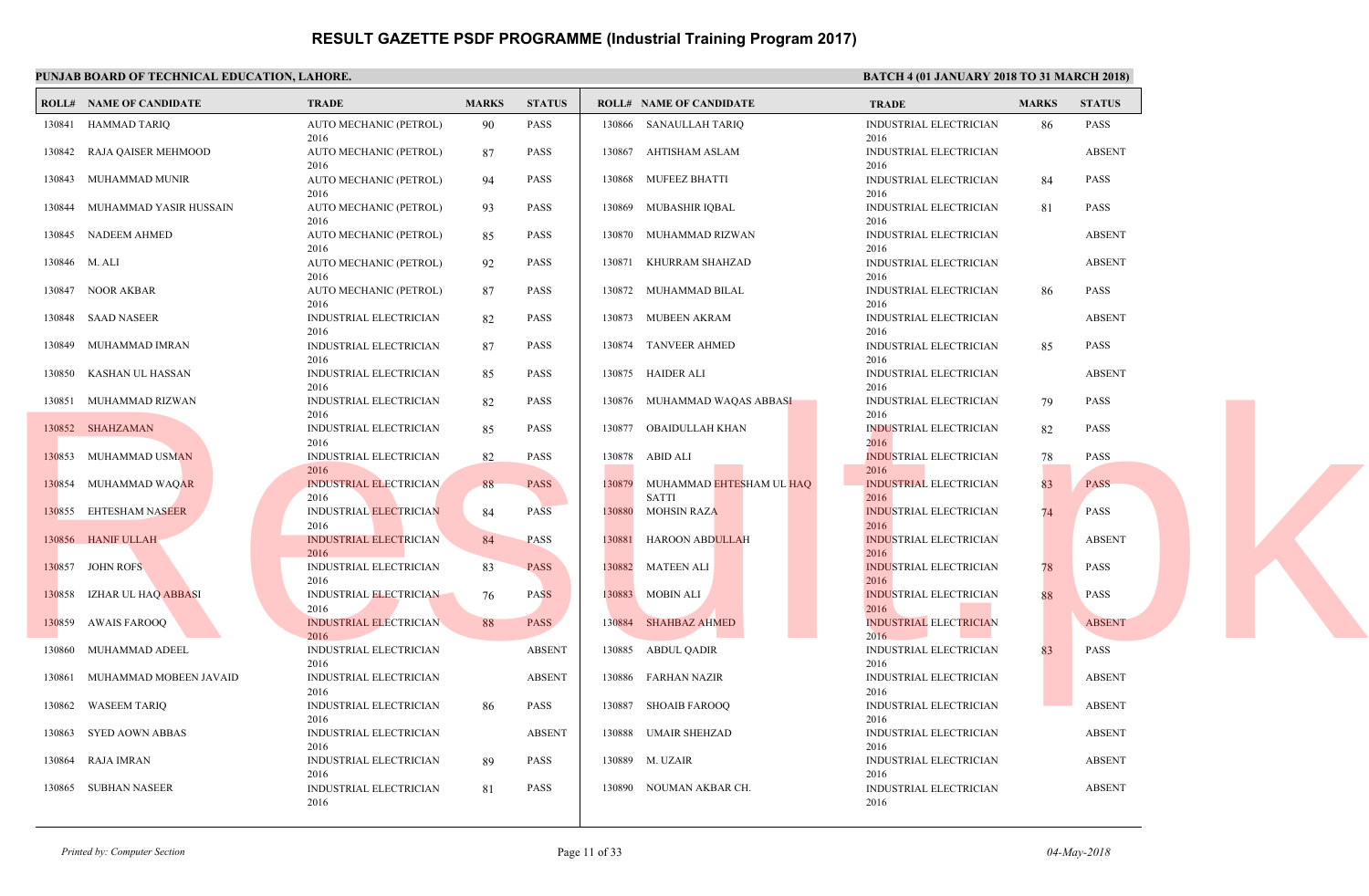|        | PUNJAB BOARD OF TECHNICAL EDUCATION, LAHORE. |                                       |              |               |        |                                | <b>BATC</b>                 |
|--------|----------------------------------------------|---------------------------------------|--------------|---------------|--------|--------------------------------|-----------------------------|
|        | <b>ROLL# NAME OF CANDIDATE</b>               | <b>TRADE</b>                          | <b>MARKS</b> | <b>STATUS</b> |        | <b>ROLL# NAME OF CANDIDATE</b> | <b>TRAL</b>                 |
|        | 130891 MUHAMMAMD ATIF                        | <b>INDUSTRIAL ELECTRICIAN</b><br>2016 | 69           | <b>PASS</b>   |        | 130916 WALEED SAFDAR           | PROG!<br><b>CONT</b>        |
|        | 130892 BADAR LIAQAT                          | INDUSTRIAL ELECTRICIAN<br>2016        | 77           | <b>PASS</b>   |        | 130917 SHABAAN RAFIQUE         | <b>PROG</b><br><b>CONT</b>  |
|        | 130893 M. MOIN                               | INDUSTRIAL ELECTRICIAN<br>2016        |              | <b>ABSENT</b> |        | 130918 SIKANDER BAKHAT         | PROGI<br><b>CONT</b>        |
|        | 130894 MUHAMMAD AZEEM                        | <b>INDUSTRIAL ELECTRICIAN</b><br>2016 | 68           | <b>PASS</b>   | 130919 | AHTESHAM ALI KHAN              | <b>PROG</b><br><b>CONT</b>  |
| 130895 | MUJEEB UR REHMAN                             | <b>INDUSTRIAL ELECTRICIAN</b><br>2016 |              | <b>ABSENT</b> |        | 130920 ATTA UR REHMAN          | <b>PROGI</b><br><b>CONT</b> |
| 130896 | SHOAIB ALI                                   | <b>INDUSTRIAL ELECTRICIAN</b><br>2016 | 88           | <b>PASS</b>   | 130921 | MUHAMMAD ABDULLAH              | PROGI<br><b>CONT</b>        |
| 130897 | FAHAD ALI                                    | <b>INDUSTRIAL ELECTRICIAN</b><br>2016 |              | <b>ABSENT</b> | 130922 | <b>ASIM JAVED</b>              | <b>PROG</b><br><b>CONT</b>  |
| 130898 | MUBARIL ALI                                  | <b>INDUSTRIAL ELECTRICIAN</b><br>2016 |              | <b>ABSENT</b> | 130923 | CH. FARHAD ARSHAD              | <b>PROGI</b><br><b>CONT</b> |
| 130899 | M. SAEED KHAN                                | INDUSTRIAL ELECTRICIAN<br>2016        | 79           | <b>PASS</b>   | 130924 | AHMAD SHEHRYAR MALIK           | <b>PROG</b><br><b>CONT</b>  |
| 130900 | MUHAMMAD SHOAIB                              | <b>INDUSTRIAL ELECTRICIAN</b><br>2016 |              | <b>ABSENT</b> | 130925 | GHULAM MUJTABA AAMIR           | <b>PROGI</b><br><b>CONT</b> |
|        | 130901 SAMI ULLAH                            | <b>INDUSTRIAL ELECTRICIAN</b><br>2016 |              | <b>ABSENT</b> | 130926 | HAMZA JAVED                    | <b>PROG</b><br><b>CONT</b>  |
|        | 130902 MUHAMMAD ZAROON                       | <b>INDUSTRIAL ELECTRICIAN</b><br>2016 |              | <b>ABSENT</b> | 130927 | MALIK SHARJEEL AHMED           | <b>PROG</b><br><b>CONT</b>  |
|        | 130903 ZAIN ABBAS                            | INDUSTRIAL ELECTRICIAN<br>2016        |              | <b>ABSENT</b> | 130928 | <b>WAQAS SAEED</b>             | PROG!<br><b>CONT</b>        |
| 130904 | ABDUL REHMAN KHALID                          | PROGRAMMABLE LOGIC<br><b>CONTROL</b>  | 76           | <b>PASS</b>   | 130929 | <b>HASSAN SALEEM</b>           | <b>PROG</b><br><b>CONT</b>  |
| 130905 | MUHAMMAD IDREES                              | PROGRAMMABLE LOGIC<br><b>CONTROL</b>  |              | <b>ABSENT</b> | 130930 | MUHAMMAD HASNAIN               | <b>PROG</b><br><b>CONT</b>  |
| 130906 | SHEIKH MUHAMMAD HAMZA                        | PROGRAMMABLE LOGIC<br><b>CONTROL</b>  |              | <b>ABSENT</b> | 130931 | <b>AMEER HAMZA</b>             | PROG!<br><b>CONT</b>        |
|        | 130907 MUHAMMAD ALI                          | PROGRAMMABLE LOGIC<br><b>CONTROL</b>  | 73           | <b>PASS</b>   |        | 130932 USMAN ZULFIQAR          | <b>PROGI</b><br><b>CONT</b> |
|        | 130908 SAQIB KHAN                            | PROGRAMMABLE LOGIC<br><b>CONTROL</b>  | 75           | <b>PASS</b>   |        | 130933 M. TARIQ                | <b>PROG</b><br><b>CONT</b>  |
| 130909 | MUHAMMAD FAHEEM RIAZ                         | PROGRAMMABLE LOGIC<br><b>CONTROL</b>  | 75           | <b>PASS</b>   |        | 130934 GHULAM ABBAS            | <b>PROG</b><br><b>CONT</b>  |
|        | 130910 NASIR IMTIAZ                          | PROGRAMMABLE LOGIC<br><b>CONTROL</b>  | 74           | <b>PASS</b>   | 130935 | SHAMRAIZ ASHIQ                 | <b>PROG</b><br><b>CONT</b>  |
|        | 130911 AWAIS IMTIAZ                          | PROGRAMMABLE LOGIC<br><b>CONTROL</b>  | 70           | PASS          |        | 130936 M. USMAN                | PROG!<br><b>CONT</b>        |
|        | 130912 MUHAMMAD AAFAQ SHEIKH                 | PROGRAMMABLE LOGIC<br><b>CONTROL</b>  | 75           | <b>PASS</b>   | 130937 | HASSAN JAVED                   | <b>PROGI</b><br><b>CONT</b> |
|        | 130913 TAHIR ZAFAR                           | PROGRAMMABLE LOGIC<br><b>CONTROL</b>  | 80           | <b>PASS</b>   |        | 130938 M. HASAN ALVI           | PROG!<br><b>CONT</b>        |
|        | 130914 TALAT RAZA                            | PROGRAMMABLE LOGIC<br><b>CONTROL</b>  | 75           | <b>PASS</b>   | 130939 | MUHAMMAD RASHID                | <b>PROG</b><br><b>CONT</b>  |
|        | 130915 MUHAMMAD FAHAD KAYANI                 | PROGRAMMABLE LOGIC<br><b>CONTROL</b>  | 73           | <b>PASS</b>   |        | 130940 YOUSAF RAMZAN           | <b>PROG</b><br><b>CONT</b>  |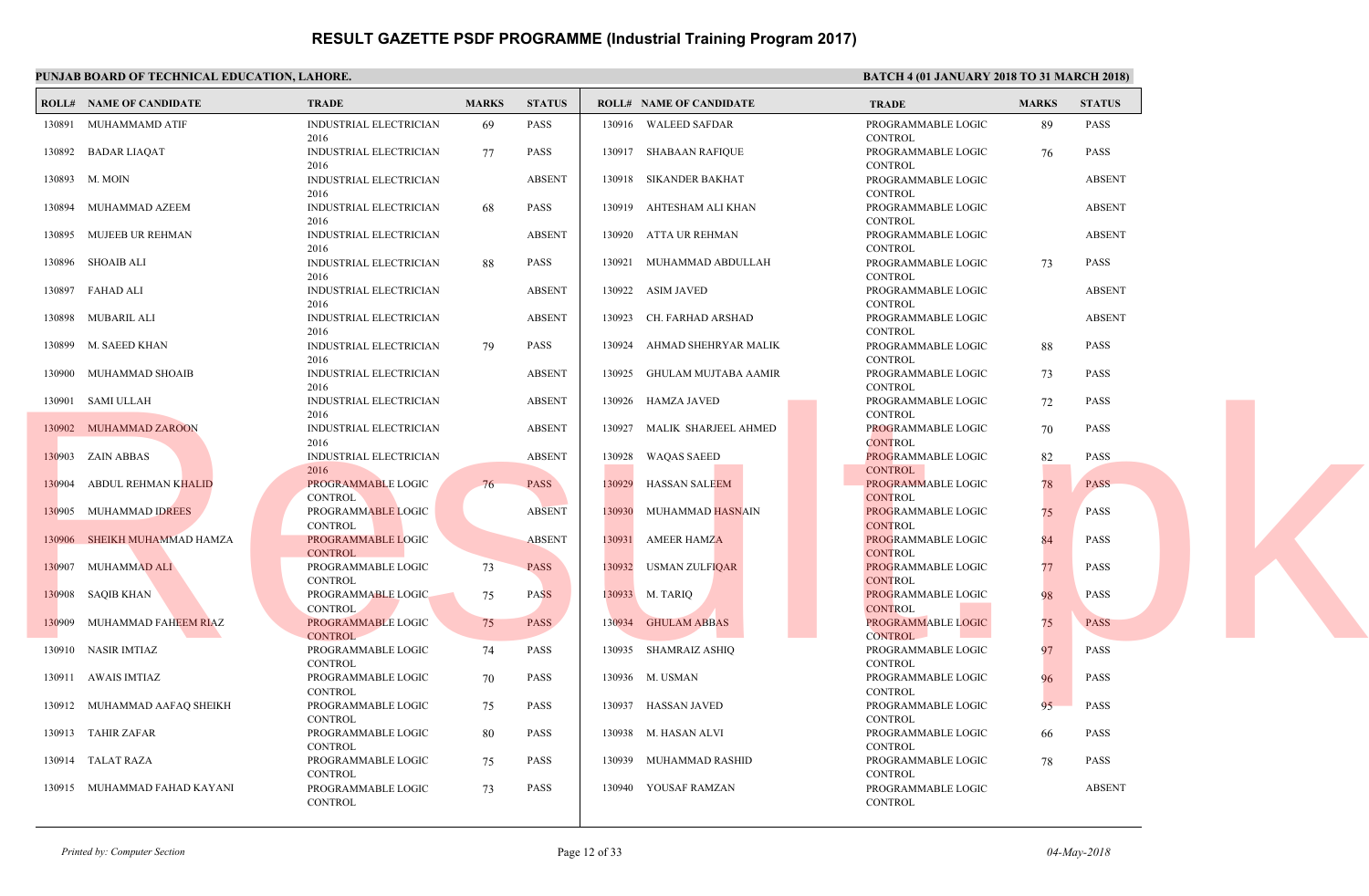|        | PUNJAB BOARD OF TECHNICAL EDUCATION, LAHORE. |                                      |              |               |                                        | <b>BATC</b>                 |
|--------|----------------------------------------------|--------------------------------------|--------------|---------------|----------------------------------------|-----------------------------|
|        | <b>ROLL# NAME OF CANDIDATE</b>               | <b>TRADE</b>                         | <b>MARKS</b> | <b>STATUS</b> | <b>ROLL# NAME OF CANDIDATE</b>         | <b>TRAL</b>                 |
| 130941 | ZEESHAN                                      | PROGRAMMABLE LOGIC                   |              | <b>ABSENT</b> | 130968<br>AMIR ALI                     | <b>SAFET</b>                |
|        |                                              | <b>CONTROL</b>                       |              |               | 130969<br>MUHAMMAD ZUBAIR QAMAR        | <b>SAFET</b>                |
| 130942 | QAISER SHAHZAD                               | PROGRAMMABLE LOGIC<br><b>CONTROL</b> |              | <b>ABSENT</b> | 130970<br>USAMA SAJJAD                 | <b>SAFET</b>                |
|        | 130943 M. ZEESHAN MUGHAL                     | PROGRAMMABLE LOGIC                   |              | <b>ABSENT</b> |                                        |                             |
|        |                                              | <b>CONTROL</b>                       |              |               | 130971<br>MUHAMMAD ARSLAN RASHEED      | <b>SAFET</b>                |
|        | 130944 USMAN ARSHAD                          | PROGRAMMABLE LOGIC                   | -67          | <b>PASS</b>   | TOUSEEF ITFAQ ABBASI<br>130972         | <b>SAFE1</b>                |
| 130945 |                                              | <b>CONTROL</b><br>PROGRAMMABLE LOGIC |              | <b>PASS</b>   | 130973<br>SYED HABIB UL HASSAN KAZMI   | <b>SAFET</b>                |
|        | WAQAS ARSHAD                                 | <b>CONTROL</b>                       | 66           |               | MLAIK MUHAMMAD USAMA<br>130974         | <b>SAFET</b>                |
| 130946 | HABIB UR REHMAN                              | PROGRAMMABLE LOGIC                   | 77           | <b>PASS</b>   | MUHAMMAD BADAR UL ISLAM<br>130975      | <b>SAFET</b>                |
|        |                                              | <b>CONTROL</b>                       |              |               |                                        |                             |
| 130947 | NOMAN AHMAD ABBASI                           | PROGRAMMABLE LOGIC                   |              | <b>ABSENT</b> | 130976<br>USMAN QAYYUM                 | <b>SAFET</b>                |
| 130948 | MUHAMMAD ABDUL BASIT SHAFIQ                  | <b>CONTROL</b><br>PROGRAMMABLE LOGIC | 76           | PASS          | 130977<br>MUHAMMAD SALEEM BUTT         | <b>SAFET</b>                |
|        |                                              | <b>CONTROL</b>                       |              |               | 130978<br>MUQADAS HUSSAIN              | <b>SAFET</b>                |
| 130949 | MUHAMMAD AKMAL                               | PROGRAMMABLE LOGIC                   |              | <b>ABSENT</b> | 130979<br>MUHAMMAD ARSLAN KARIM        | <b>SAFET</b>                |
|        |                                              | <b>CONTROL</b>                       |              |               |                                        |                             |
| 130950 | SHAHZAIB ABBASI                              | PROGRAMMABLE LOGIC<br><b>CONTROL</b> |              | <b>ABSENT</b> | 130980<br>MUHAMMAD HAIDER HAMEED       | <b>SAFET</b>                |
| 130951 | HAMZA ARSHAD ABBASI                          | PROGRAMMABLE LOGIC                   |              | <b>ABSENT</b> | 130981<br>MUH IU DIN                   | <b>SAFET</b>                |
|        |                                              | <b>CONTROL</b>                       |              |               | 130982<br>USAMA                        | <b>SAFET</b>                |
|        | 130952 M. IMRAN                              | PROGRAMMABLE LOGIC                   | -67          | <b>PASS</b>   | 130983<br>MUHAMMAD UMAR                | <b>SAFET</b>                |
|        |                                              | <b>CONTROL</b>                       |              |               | <b>RAO ATIF ALI</b><br>130984          | <b>SAFE1</b>                |
|        | 130953 USMAN HASSAN                          | PROGRAMMABLE LOGIC<br>CONTROL        |              | FAIL          |                                        |                             |
|        | 130954 M. IBRAR                              | PROGRAMMABLE LOGIC                   |              | <b>ABSENT</b> | 130985<br><b>SHOAIB KHALID QURESHI</b> | <b>SAFE1</b>                |
|        |                                              | <b>CONTROL</b>                       |              |               | 130986<br><b>ABDUL MANAN</b>           | <b>SAFET</b>                |
|        | 130955 M. NAEEM                              | PROGRAMMABLE LOGIC                   |              | <b>ABSENT</b> | 130987<br>MUMTAZ HUS <mark>SAIN</mark> | <b>SAFE1</b>                |
|        | 130956 KHLEEL ULLAH                          | <b>CONTROL</b><br>PROGRAMMABLE LOGIC | 65           | <b>PASS</b>   | 130988<br>ALI NAWAZ                    | <b>SOLAI</b>                |
|        |                                              | <b>CONTROL</b>                       |              |               |                                        | <b>TRAIN</b>                |
| 130957 | ABID MEHMOOD                                 | PROGRAMMABLE LOGIC                   |              | <b>ABSENT</b> | 130989<br><b>HAMID RAZZAQ</b>          | <b>SOLA</b>                 |
|        |                                              | <b>CONTROL</b>                       |              |               |                                        | <b>TRAIN</b>                |
|        | 130958 NAVEED NASEEM                         | PROGRAMMABLE LOGIC                   | 96           | <b>PASS</b>   | 130990 NAQASH ALI                      | <b>SOLA</b><br><b>TRAIN</b> |
| 130959 | <b>IRTAZA JAMEEL</b>                         | <b>CONTROL</b><br>PROGRAMMABLE LOGIC |              | <b>ABSENT</b> | <b>SHOAIB KHATEEB</b><br>130991        | <b>SOLAI</b>                |
|        |                                              | <b>CONTROL</b>                       |              |               |                                        | TRAIN                       |
| 130960 | ARSLAN AZAM                                  | <b>SAFETY INSPECTOR 2016</b>         | 79           | <b>PASS</b>   | 130992 UMAR ALI                        | <b>SOLA</b>                 |
| 130961 | SHAHZAIB TAHIR MALIK                         | SAFETY INSPECTOR 2016                | 84           | <b>PASS</b>   | <b>MOHSIN HAMEED</b><br>130993         | <b>TRAIN</b><br><b>SOLA</b> |
| 130962 | MUAHAMMAD USAMA JAHANGIR                     | SAFETY INSPECTOR 2016                | 80           | <b>PASS</b>   |                                        | <b>TRAIN</b>                |
|        |                                              |                                      |              |               | 130994 GHULAM MUJTABA                  | <b>SOLAI</b>                |
| 130963 | TAYYAB HAMEED ABBASI                         | SAFETY INSPECTOR 2016                | 80           | <b>PASS</b>   |                                        | <b>TRAIN</b>                |
| 130964 | AHSAN UL HAQ                                 | SAFETY INSPECTOR 2016                | 75           | <b>PASS</b>   | 130995<br>MIHTAB KHAN                  | <b>SOLA</b><br><b>TRAIN</b> |
| 130965 | <b>GHULAM JILLANI SATTI</b>                  | SAFETY INSPECTOR 2016                |              | <b>ABSENT</b> | 130996<br>M. AQIB ANSARI               | <b>SOLAI</b>                |
| 130966 | MUHAMMAD KASHIF                              | <b>SAFETY INSPECTOR 2016</b>         | 78           | <b>PASS</b>   |                                        | <b>TRAIN</b>                |
| 130967 | <b>IQTIDAR HAIDER</b>                        | <b>SAFETY INSPECTOR 2016</b>         | 78           | <b>PASS</b>   | 130997 JAM ALI HASSAN                  | <b>SOLA</b>                 |
|        |                                              |                                      |              |               |                                        | <b>TRAIN</b>                |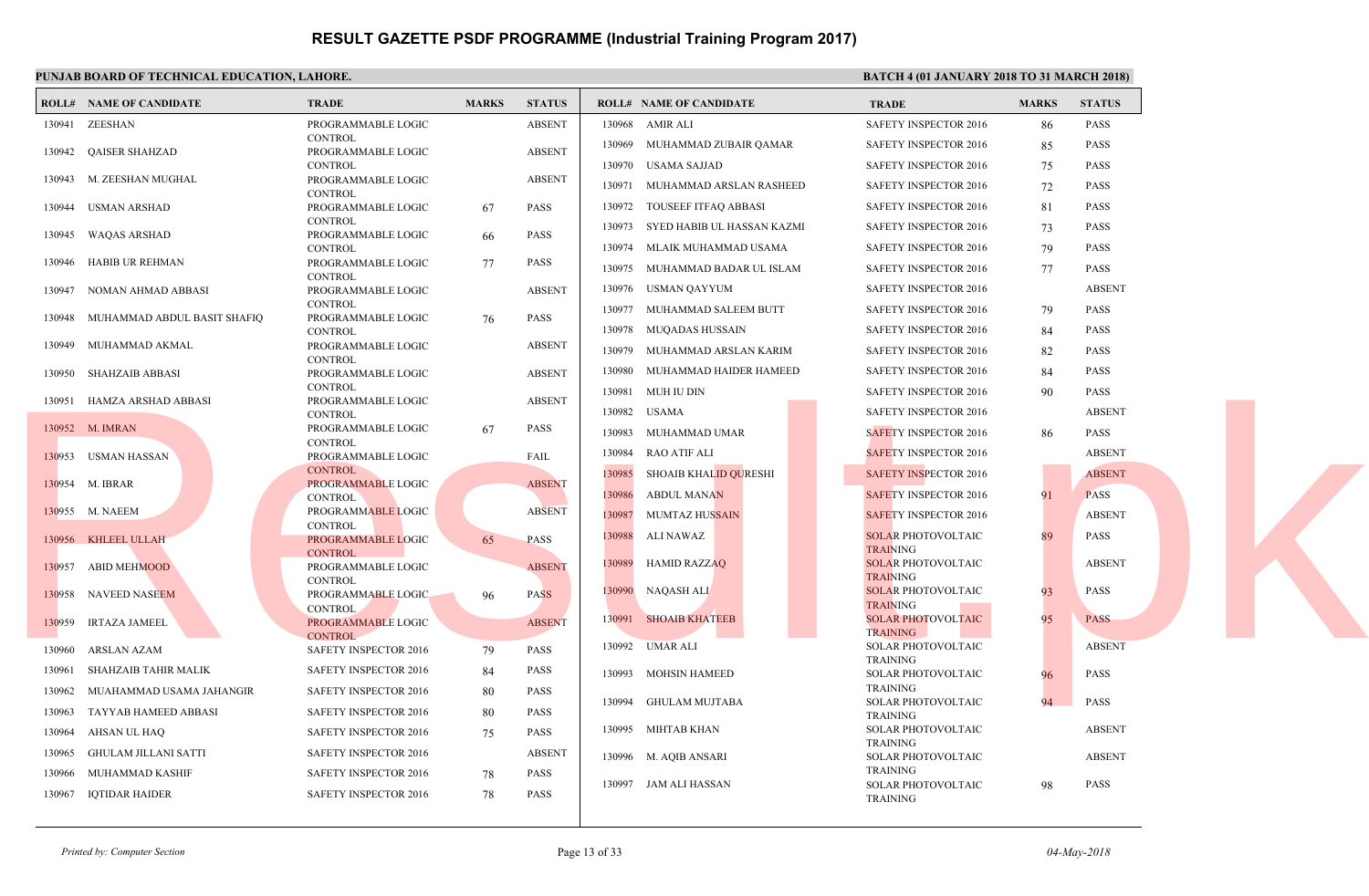|        | PUNJAB BOARD OF TECHNICAL EDUCATION, LAHORE. |                                              |              |               |                                              | <b>BATC</b>                  |
|--------|----------------------------------------------|----------------------------------------------|--------------|---------------|----------------------------------------------|------------------------------|
|        | <b>ROLL# NAME OF CANDIDATE</b>               | <b>TRADE</b>                                 | <b>MARKS</b> | <b>STATUS</b> | <b>ROLL# NAME OF CANDIDATE</b>               | <b>TRAL</b>                  |
|        | 130998 HADAYAT ULLAH                         | SOLAR PHOTOVOLTAIC<br><b>TRAINING</b>        | 97           | <b>PASS</b>   | 131023 BILAL AHMED NAFEES                    | <b>SOLA</b><br><b>TRAIN</b>  |
|        | 130999 M. YASIR                              | SOLAR PHOTOVOLTAIC<br>TRAINING               | 93           | <b>PASS</b>   | 131024 WAHEED LIAQAT                         | <b>SOLA</b><br><b>TRAIN</b>  |
|        | 131000 MUHAMMAD SHAHZAIB                     | SOLAR PHOTOVOLTAIC<br>TRAINING               | 93           | <b>PASS</b>   | 131025 MUHAMMAD RIZWAN                       | <b>SOLAI</b><br><b>TRAIN</b> |
| 131001 | JUNAID ABBAS                                 | SOLAR PHOTOVOLTAIC<br><b>TRAINING</b>        | 95           | <b>PASS</b>   | 131026 MUHAMMAD RAWISH JAMSHID               | <b>SOLAI</b><br><b>TRAIN</b> |
|        | 131002 MUHAMMAD NAVID NIAZ                   | SOLAR PHOTOVOLTAIC<br><b>TRAINING</b>        |              | <b>ABSENT</b> | 131027 AZEEM MUKHTAR                         | <b>SOLAI</b><br><b>TRAIN</b> |
|        | 131003 M. BILAL                              | SOLAR PHOTOVOLTAIC<br><b>TRAINING</b>        |              | <b>ABSENT</b> | 131028 SHAH ALAM                             | <b>SOLAI</b><br><b>TRAIN</b> |
|        | 131004 MUHAMMAD AMMAR JAMIL                  | SOLAR PHOTOVOLTAIC<br><b>TRAINING</b>        | 92           | <b>PASS</b>   | 131029 RIZWAN ASLAM                          | <b>SOLAI</b><br><b>TRAIN</b> |
| 131005 | ASAD MEHMOOD KHAN                            | SOLAR PHOTOVOLTAIC<br><b>TRAINING</b>        |              | <b>ABSENT</b> | 131030 VIJESH KUMAR                          | <b>SOLAI</b><br><b>TRAIN</b> |
| 131006 | <b>SHOAIB ALTAF</b>                          | SOLAR PHOTOVOLTAIC<br><b>TRAINING</b>        | 94           | <b>PASS</b>   | 131031<br>SHERAZ AHMAD ANJUM                 | <b>SOLAI</b><br><b>TRAIN</b> |
|        | 131007 ROHAIL AZEEM                          | SOLAR PHOTOVOLTAIC<br><b>TRAINING</b>        | 97           | PASS          | 131032 QAISAR SHAH                           | <b>SOLA</b><br><b>TRAIN</b>  |
|        | 131008 SARMAD ISHFAQ                         | SOLAR PHOTOVOLTAIC<br><b>TRAINING</b>        | 90           | <b>PASS</b>   | 131033 ZEESHAN SAIF                          | <b>SOLAI</b><br><b>TRAIN</b> |
|        | 131009 WAJID MUKHTAR                         | SOLAR PHOTOVOLTAIC<br><b>TRAINING</b>        | 92           | PASS          | 131034 USAMA MEHBOOB                         | <b>SOLA</b><br><b>TRAIN</b>  |
|        | 131010 AMEER AMJAD                           | SOLAR PHOTOVOLTAIC<br><b>TRAINING</b>        | 92           | PASS          | AMIR IRFAN<br>131035                         | <b>SOLAI</b><br><b>TRAIN</b> |
|        | 131011 MUHAMMAD WAQAS                        | <b>SOLAR PHOTOVOLTAIC</b><br><b>TRAINING</b> | 95           | <b>PASS</b>   | 131036<br><b>ANEES AHMED</b>                 | <b>SOLA</b><br><b>TRAIN</b>  |
|        | 131012 IMTIAZ AHMED                          | <b>SOLAR PHOTOVOLTAIC</b><br>TRAINING        | 89           | <b>PASS</b>   | 131037 MUHAMMAD SHOAIB SAJJAD                | <b>SOLA</b><br><b>TRAIN</b>  |
|        | 131013 ARSHAN JAMIL                          | <b>SOLAR PHOTOVOLTAIC</b><br><b>TRAINING</b> | 70           | <b>PASS</b>   | 131038 M. MURSALEN                           | <b>SOLA</b><br><b>TRAIN</b>  |
|        | 131014 M. HASEEB HAMID                       | SOLAR PHOTOVOLTAIC<br>TRAINING               | 76           | <b>PASS</b>   | 131039 MALIK WALEED                          | <b>SOLA</b><br><b>TRAIN</b>  |
|        | 131015 M. ATIF KHAN                          | SOLAR PHOTOVOLTAIC<br><b>TRAINING</b>        | 74           | <b>PASS</b>   | 131040 MUHAMMAD JAWAD JAFRI                  | <b>SOLAI</b><br><b>TRAIN</b> |
|        | 131016 WAQAS AHMED                           | <b>SOLAR PHOTOVOLTAIC</b><br><b>TRAINING</b> | 86           | <b>PASS</b>   | 131041 MURAWAT HUSSAIN                       | <b>SOLA</b><br><b>TRAIN</b>  |
|        | 131017 PARDEEP KUMAR                         | SOLAR PHOTOVOLTAIC<br><b>TRAINING</b>        | 90           | <b>PASS</b>   | 131042 TAHIR MASHEE                          | <b>SOLAI</b><br><b>TRAIN</b> |
|        | 131018 BILAL AYUB                            | SOLAR PHOTOVOLTAIC<br><b>TRAINING</b>        |              | <b>ABSENT</b> | 131043 M. TAHIR IQBAL                        | <b>SOLA</b><br><b>TRAIN</b>  |
|        | 131019 MUHAMMAD IMRAN                        | SOLAR PHOTOVOLTAIC<br><b>TRAINING</b>        | 78           | <b>PASS</b>   | WARRIACH BUILDERS, FRASH TOWN, PHASE II, ISL |                              |
|        | 131020 IMRAN ALI KHAN                        | SOLAR PHOTOVOLTAIC<br>TRAINING               | 85           | <b>PASS</b>   | 131044 MARIA ZAHEER<br>131045 SABA SHAUKAT   | <b>SAFET</b><br><b>SAFET</b> |
|        | 131021 SUFIAN ALI                            | SOLAR PHOTOVOLTAIC<br><b>TRAINING</b>        | 83           | <b>PASS</b>   | 131046 NEELAM SHAHZADI                       | <b>SAFET</b>                 |
|        | 131022 AJAY KUMAR                            | SOLAR PHOTOVOLTAIC<br><b>TRAINING</b>        | 89           | <b>PASS</b>   | 131047 SONIA ZAHEER                          | <b>SAFET</b>                 |
|        |                                              |                                              |              |               | 131048 ASMA RAZAQ                            | <b>SAFET</b>                 |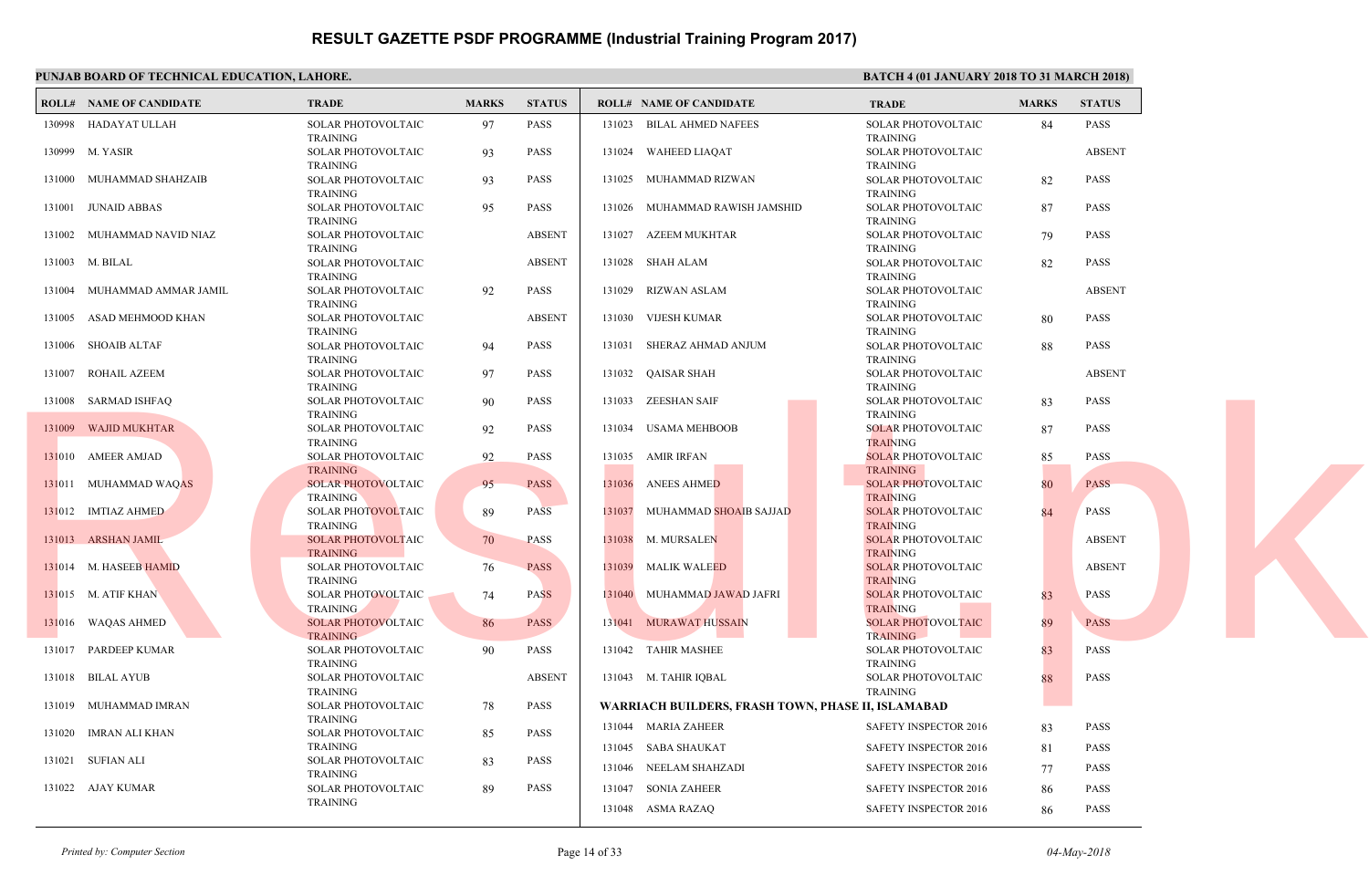#### **PUNJAB BOARD OF TECHNICAL EDUCATION LA**

|        | PUNJAB BOARD OF TECHNICAL EDUCATION, LAHORE. |                              |              |               |        |                                | <b>BAI</b>   |
|--------|----------------------------------------------|------------------------------|--------------|---------------|--------|--------------------------------|--------------|
|        | <b>ROLL# NAME OF CANDIDATE</b>               | <b>TRADE</b>                 | <b>MARKS</b> | <b>STATUS</b> |        | <b>ROLL# NAME OF CANDIDATE</b> | <b>TRAL</b>  |
|        | 131049 MOBIN SABIR                           | SAFETY INSPECTOR 2016        | 81           | <b>PASS</b>   | 131083 | <b>TEHREEM SOLAT</b>           | <b>SAFET</b> |
|        | 131050 SAHIBA TAZEEM                         | SAFETY INSPECTOR 2016        | 83           | <b>PASS</b>   | 131084 | AYESHA NISAR                   | <b>SAFET</b> |
| 131051 | <b>IQRA SHABBIR</b>                          | SAFETY INSPECTOR 2016        | 90           | <b>PASS</b>   | 131085 | SUMMARA UROJ                   | <b>SAFET</b> |
|        | 131052 AMNA SHAKEEL                          | <b>SAFETY INSPECTOR 2016</b> | 80           | <b>PASS</b>   |        | 131086 NAZMINA AYUB            | <b>SAFE1</b> |
| 131053 | HINA IMTIAZ                                  | SAFETY INSPECTOR 2016        | 83           | <b>PASS</b>   | 131087 | <b>MARIAM PERVEEN</b>          | <b>SAFE1</b> |
| 131054 | RIMSHA UROOJ                                 | SAFETY INSPECTOR 2016        |              | FAIL          | 131088 | <b>EMMIA ZAHID</b>             | <b>SAFET</b> |
|        | 131055 MARYAM BIBI                           | SAFETY INSPECTOR 2016        | 83           | <b>PASS</b>   | 131089 | AYESHA NAEEM                   | <b>SAFET</b> |
| 131056 | SHUMAILA WASEEM                              | <b>SAFETY INSPECTOR 2016</b> |              | FAIL          | 131090 | LAIBA JAVED                    | <b>SAFET</b> |
|        | 131057 MARYAM BIBI                           | SAFETY INSPECTOR 2016        | 78           | PASS          | 131091 | SIBGHA AREEJ                   | <b>SAFET</b> |
|        | 131058 MARYEM BIBI                           | SAFETY INSPECTOR 2016        |              | <b>ABSENT</b> | 131092 | SHAMSA MUSHTAQ                 | <b>SAFET</b> |
| 131059 | SADAF ALI                                    | <b>SAFETY INSPECTOR 2016</b> | 91           | <b>PASS</b>   | 131093 | MISBAH BATOOL                  | <b>SAFET</b> |
| 131060 | FAKHTA YAQOOB                                | <b>SAFETY INSPECTOR 2016</b> | 74           | <b>PASS</b>   | 131094 | HUMA KHURSHID                  | <b>SAFET</b> |
| 131061 | <b>ASMA FAROOO</b>                           | <b>SAFETY INSPECTOR 2016</b> | 67           | <b>PASS</b>   | 131095 | SHAFAO SEHAR                   | <b>SAFET</b> |
| 131062 | ALIYA SARFRAZ ABBASI                         | SAFETY INSPECTOR 2016        | 72           | <b>PASS</b>   | 131096 | HAFIZA MANAHIL IDRESS          | <b>SAFET</b> |
| 131063 | <b>AMNA KHUSHAL</b>                          | SAFETY INSPECTOR 2016        | 75           | <b>PASS</b>   | 131097 | HUMAIRA KHURSHID               | <b>SAFET</b> |
| 131064 | <b>SHANZA FATIMA</b>                         | SAFETY INSPECTOR 2016        | 91           | <b>PASS</b>   | 131098 | SYEDA TAYYABA SADIQA BUKHARI   | <b>SAFE1</b> |
| 131065 | FIRDOUSA KANWAL                              | SAFETY INSPECTOR 2016        | 80           | <b>PASS</b>   | 131099 | HABIB ULLLAH                   | <b>SCAFF</b> |
|        | 131066 TAYYABA BIBI                          | <b>SAFETY INSPECTOR 2016</b> | 84           | <b>PASS</b>   | 131100 | MUHAMMAD UMAR ARSHAD           | <b>SCAFF</b> |
|        | 131067 SHAMSA KANWAL                         | <b>SAFETY INSPECTOR 2016</b> | 79           | <b>PASS</b>   | 131101 | SALIK NASEER SATTI             | <b>SCAFF</b> |
|        | 131068 KOMAL NASEER                          | <b>SAFETY INSPECTOR 2016</b> | 77           | <b>PASS</b>   | 131102 | UMAR HAYAT                     | <b>SCAFF</b> |
|        | 131069 ERUN NISA                             | <b>SAFETY INSPECTOR 2016</b> | 76           | PASS          | 131103 | <b>MUHAMMAD AWAIS</b>          | <b>SCAFF</b> |
|        | 131070 QURAT UL AIN                          | <b>SAFETY INSPECTOR 2016</b> | 95           | <b>PASS</b>   | 131104 | MUHAMMAD USMAN                 | <b>SCAFF</b> |
|        | 131071 YASMIN ZAFAR                          | SAFETY INSPECTOR 2016        | 74           | <b>PASS</b>   | 131105 | UZAIR HAMEED                   | <b>SCAFF</b> |
|        | 131072 SEHRISH ZAFAR                         | <b>SAFETY INSPECTOR 2016</b> | 73           | <b>PASS</b>   |        | 131106 ZAFRAN NAWAZ            | <b>SCAFF</b> |
|        | 131073 RIDA BATOOL                           | <b>SAFETY INSPECTOR 2016</b> | 84           | <b>PASS</b>   |        | 131107 MUHAMMAD ZEESHAN        | <b>SCAFF</b> |
|        | 131074 QUDSIYA BATUL                         | <b>SAFETY INSPECTOR 2016</b> | 70           | <b>PASS</b>   | 131108 | <b>ABDUL SUBHAN</b>            | <b>SCAFF</b> |
| 131075 | BUSHRA BASHARAT                              | SAFETY INSPECTOR 2016        | 82           | <b>PASS</b>   | 131109 | SOHRAB AZAM                    | <b>SCAFF</b> |
|        | 131076 AQSA BANO                             | SAFETY INSPECTOR 2016        | 75           | <b>PASS</b>   | 131110 | AMIR HAYAT                     | <b>SCAFF</b> |
| 131077 | RIMSHA FAROOQ                                | <b>SAFETY INSPECTOR 2016</b> | 65           | <b>PASS</b>   |        | 131111 SYED FARAKH ABBAS       | <b>SCAFF</b> |
| 131078 | RABIA RAUF                                   | <b>SAFETY INSPECTOR 2016</b> | 90           | <b>PASS</b>   |        | 131112 HASSAN NISAR            | <b>SCAFF</b> |
| 131079 | SHANZA MAZHAR                                | SAFETY INSPECTOR 2016        | 73           | <b>PASS</b>   |        | 131113 MUHAMMAD RIZWAN         | <b>SCAFF</b> |
| 131080 | ANEEQA ABBASI                                | SAFETY INSPECTOR 2016        | 71           | PASS          |        | 131114 ASAD ILTAF              | <b>SCAFF</b> |
| 131081 | HUMA IMTIAZ                                  | SAFETY INSPECTOR 2016        | 75           | <b>PASS</b>   |        | 131115 NUMAN ABUBAKAR          | <b>SCAFF</b> |
|        | 131082 KAUSAR KHATOON                        | <b>SAFETY INSPECTOR 2016</b> | 78           | <b>PASS</b>   |        | 131116 NAZISH JAMIL            | <b>SCAFF</b> |
|        |                                              |                              |              |               |        |                                |              |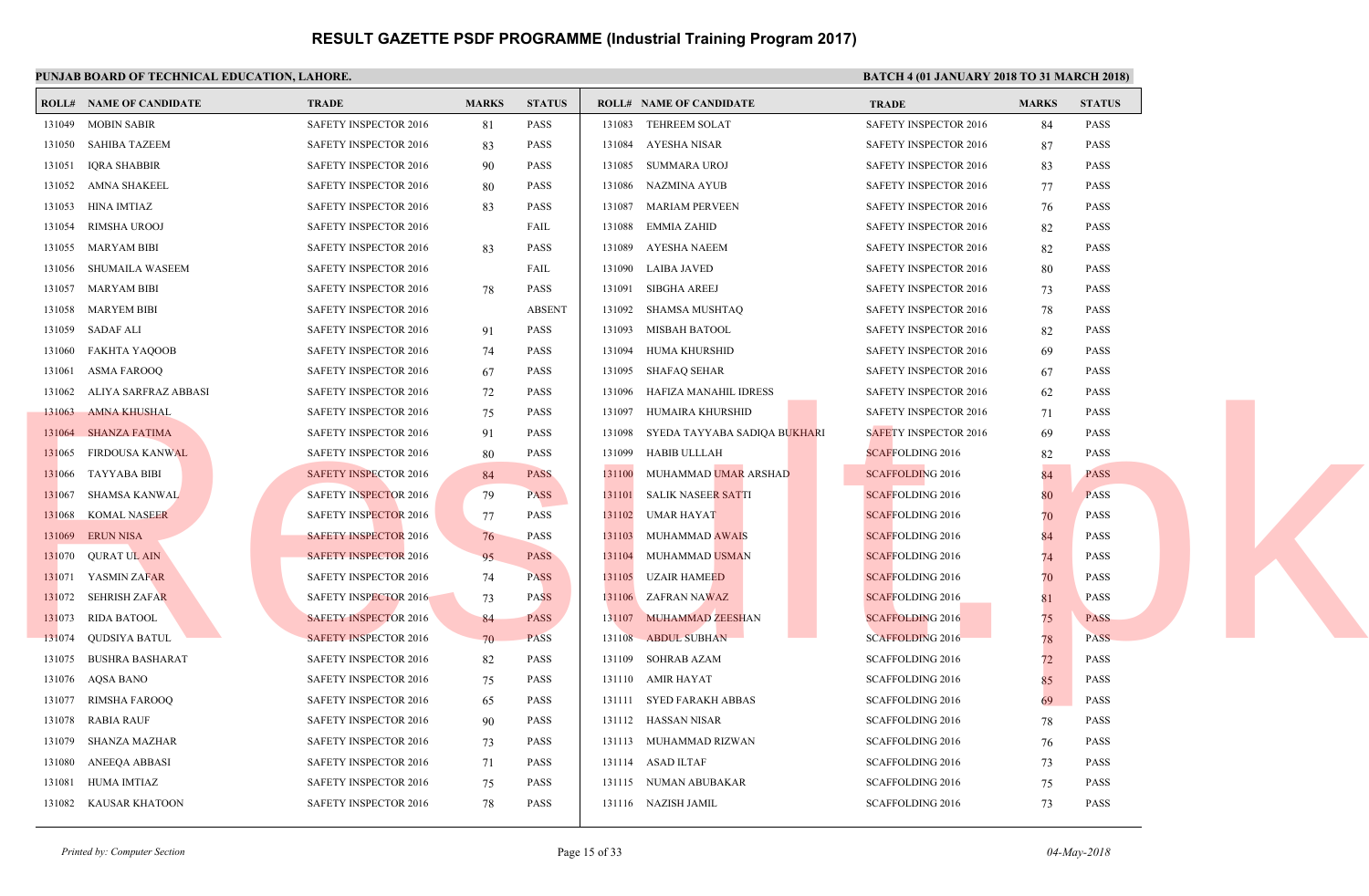#### **PUNJAB BOARD OF TECHNICAL EDUCATION, LAHORE.** BATCH 4 (01 JANUARY 2018 TO 31 MARCH 2018 TO 31 MARCH 2018 TO 31 MARCH 2018) **ROLL# NAME OF CANDIDATE TRADE MARKS STATUS ROLL# NAME OF CANDIDATE TRADE MARKS STATUS** 131117 ABDUL WAHAB SCAFFOLDING 2016 75 PASS 131118 USMAN ALI WAHEED SCAFFOLDING 2016 75 PASS 131119 SHAMOON UZAIR SCAFFOLDING 2016 70 PASS 131120 ASAD ALI QURESHI SCAFFOLDING 2016 74 PASS 131121 MUHAMMAD SAQLAIN ABBASI SCAFFOLDING 2016 FAIL 131122 FARHAD ZAFAR SCAFFOLDING 2016 74 PASS 131123 RAMIZ ARSHAD KHAN SCAFFOLDING 2016 66 PASS 131124 MUSTAFA PERVAIZ SCAFFOLDING 2016 69 PASS 131125 MUHAMMAD SHOAIB SCAFFOLDING 2016 73 PASS 131126 ABDUL BASIT SCAFFOLDING 2016 75 PASS 131127 HAMZA MEHMOOD STEEL FIXER 2016 81 PASS 131128 KASHIF JAMIL STEEL FIXER 2016 76 PASS 131129 MUHAMMAD BILAL SATTI STEEL FIXER 2016 87 PASS 131130 MOIZ GILL MASIH STEEL FIXER 2016 91 PASS 131131 ZIA UR REHMAN STEEL FIXER 2016 84 PASS 131132 MOHSIN FARID STEEL FIXER 2016 86 PASS 131133 MUHAMMAD DA<mark>NISH S</mark>OHAIL STEEL FIXER 2016 60 PASS 131134 FAIZAN UNSAR STEEL FIXER 2016 64 PASS 131135 AHSAN SALAMAT STEEL FIXER 2016 78 PASS 131136 MUDASAR ALAM STEEL FIXER 2016 74 PASS 131137 WAQAS AKRAM STEEL FIXER 2016 88 PASS 131138 IHTSHAM HUSSAIN SATTI STEEL FIXER 2016 84 PASS 131139 HAMZA ASGHAR STEEL FIXER 2016 68 PASS 131140 MUHAMMAD OSAMA RAFIQ BUTT STEEL FIXER 2016 78 PASS 131141 OMAIR AHMED STEEL FIXER 2016 72 PASS 131142 IMRAN SITTAR STEEL FIXER 2016 69 PASS 131143 UMER FAROOQ STEEL FIXER 2016 71 PASS 131144 CH WAJID HUSSAIN STEEL FIXER 2016 ABSENT 131145 RAHEEL AHMED STEEL FIXER 2016 79 PASS 131146 MUHAMMAD TAIMOOR STEEL FIXER 2016 ABSENT 131147 KAMRAN AHMED STEEL FIXER 2016 72 PASS 131148 UMAR SAIF STEEL FIXER 2016 73 PASS 131149 MUHAMMAD ISHAQ STEEL FIXER 2016 76 PASS 131150 YASIR MURAD STEEL FIXER 2016 72 PASS 131151 AAQIB AMJAD STEEL 131152 GOHAR KHALIQ STEEL 131153 MEHTAB UR REHMAN STEEL 131154 MAHRAN OURBAN STEEL 131155 SHAHZAD AHMED SATTI STEEL 131156 MUHAMMAD HAMZA SALEEM STEEL 131157 MUHAMMAD UMAR STEEL 131158 HAIDER ALI STEEL 131159 IBRAHIM KHAN STEEL 131160 EHTASHAM HABIB STEEL 131161 HAMZA SHABBIR STEEL 131162 AQIB SAEED STEEL 131163 MOMIN ALI STEEL 131164 USAMA MUNIR ABBASI STEEL 131165 UZAIR HASSAN ABBASI STEEL 131166 MUHAMMAD ZEESHAN ABBASI STEEL 131167 MUHAMMAD JABBAR STEEL 131168 HAMZA AZAD STEEL 131169 UMAIR GULFRAZ KHAN STEEL 131170 ARSALAN FAROOQ STEEL 131171 MOHIB JAVED STEEL 131172 MUHAMMAD AHSAN RASHEED STEEL 131173 MUHAMMAD HASSAN SULTAN STEEL 131174 FAISAL MEHMOOD STEEL 131175 HASSAM JAVEED STEEL 131176 FAISAL SHAZAD STEEL 131177 NAYYAR MEHMOOD STEEL 131178 MUBASHER AHMAD STEEL 131179 WASEEM AKRAM STEEL 131180 MUDASIR NAWAZ STEEL 131181 ABBAS ALI ABBASI STEEL 131182 SHAHZIB UMER STEEL **COLONY TEXTILE MILLS LTD, COLONY TEXTILE M RAIWAND ROAD-55140, LAHORE** 31119 MOZGILL MASHI<br>
13119 MOZGILL MASHI<br>
13119 MOZGILL MASHI<br>
13119 MORAMAMAD DANISH SOHAIL<br>
13119 MORAMAMAD DANISH SOHAIL<br>
13119 MUANSAR ALAM<br>
13119 MUANSAR ALAM<br>
13119 MUANSAR ALAM<br>
13119 MUANSAR ALAM<br>
13119 MUANSAR ALA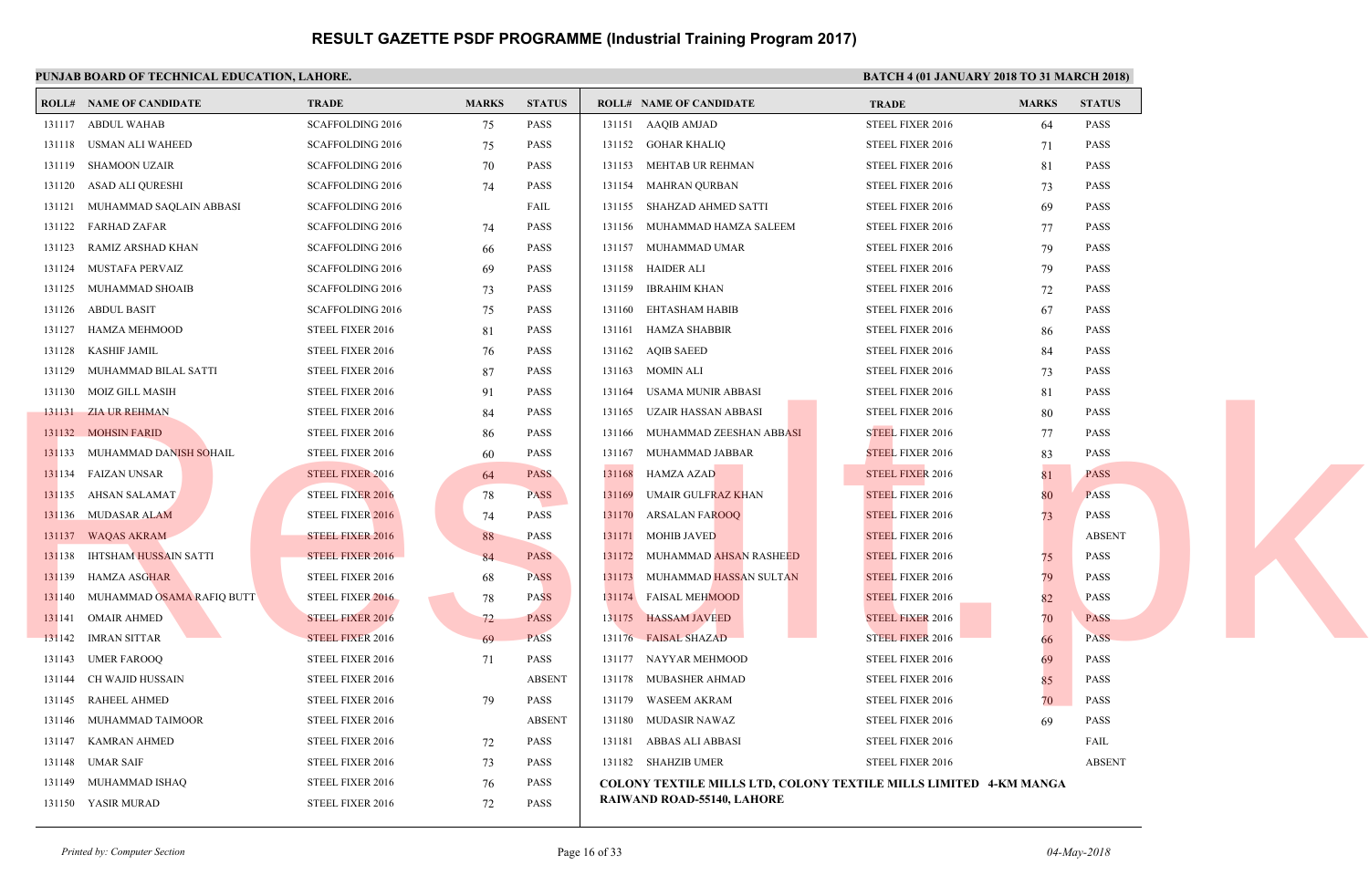|                 | PUNJAB BOARD OF TECHNICAL EDUCATION, LAHORE. |                         |              |               |        |                                | <b>BATC</b> |
|-----------------|----------------------------------------------|-------------------------|--------------|---------------|--------|--------------------------------|-------------|
|                 | <b>ROLL# NAME OF CANDIDATE</b>               | <b>TRADE</b>            | <b>MARKS</b> | <b>STATUS</b> |        | <b>ROLL# NAME OF CANDIDATE</b> | <b>TRAL</b> |
| 131183          | RANA MUHAMMAD ZEESHAN KHAN                   | <b>WEAVER/WEAVING</b>   |              | <b>ABSENT</b> |        | 131208 AHMAD RAZA              | WEAV        |
|                 |                                              | <b>MACHINE OPERATOR</b> |              |               |        |                                | <b>MACH</b> |
|                 | 131184 MUHAMMAD ASIF                         | WEAVER/WEAVING          | 75           | <b>PASS</b>   |        | 131209 MUHAMMAD FAROOQ         | WEAV        |
|                 |                                              | <b>MACHINE OPERATOR</b> |              |               |        |                                | <b>MACH</b> |
|                 | 131185 MUHAMMAD JALEEL                       | WEAVER/WEAVING          | 75           | PASS          |        | 131210 IRFAN JAVED             | WEAV        |
|                 |                                              | <b>MACHINE OPERATOR</b> |              |               |        |                                | <b>MACH</b> |
|                 | 131186 UMAR FAROOQ                           | WEAVER/WEAVING          | 77           | PASS          |        | 131211 MUHAMMAD ASHFAQ         | WEAV        |
|                 |                                              | <b>MACHINE OPERATOR</b> |              |               |        |                                | <b>MACH</b> |
|                 | 131187 RIAZ AHMAD                            | <b>WEAVER/WEAVING</b>   | 77           | <b>PASS</b>   |        | 131212 SHARAFAT ALI            | WEAV        |
|                 |                                              | MACHINE OPERATOR        |              |               |        |                                | <b>MACH</b> |
|                 | 131188 SAJID NAEEM                           | WEAVER/WEAVING          | 85           | <b>PASS</b>   |        | 131213 MUHAMMAD SALEEM RAZA    | WEAV        |
|                 |                                              | MACHINE OPERATOR        |              |               |        |                                | <b>MACH</b> |
|                 | 131189 MUHAMMAD ALEEM                        | <b>WEAVER/WEAVING</b>   | 65           | <b>PASS</b>   |        | 131214 ABUBAKAR                | WEAV        |
|                 |                                              | <b>MACHINE OPERATOR</b> |              |               |        |                                | <b>MACH</b> |
|                 | 131190 MUHAMMAD SHAHZAD                      | <b>WEAVER/WEAVING</b>   | 76           | <b>PASS</b>   |        | 131215 MUHAMMAD HAMEED         | WEAV        |
|                 |                                              | <b>MACHINE OPERATOR</b> |              |               |        |                                | <b>MACH</b> |
|                 | 131191 MUHAMMAD SAIF ULLAH                   | WEAVER/WEAVING          | 80           | <b>PASS</b>   |        | 131216 MUNIR AHMAD             | WEAV        |
|                 |                                              | <b>MACHINE OPERATOR</b> |              |               |        |                                | <b>MACH</b> |
|                 | 131192 MUHAMMAD QASIM ALI                    | WEAVER/WEAVING          | 82           | <b>PASS</b>   |        | 131217 MUHAMMAD BILAL          | WEAV        |
|                 |                                              | <b>MACHINE OPERATOR</b> |              |               |        |                                | <b>MACH</b> |
| 131193 ALI RAZA |                                              | <b>WEAVER/WEAVING</b>   | 81           | <b>PASS</b>   |        | 131218 TAHIR AMIN              | <b>WEAV</b> |
|                 |                                              | MACHINE OPERATOR        |              |               |        |                                | <b>MACH</b> |
|                 | 131194 SAFDAR ZAHEER                         | <b>WEAVER/WEAVING</b>   | 73           | PASS          |        | 131219 KASHIF ALI              | <b>WEAV</b> |
|                 |                                              | <b>MACHINE OPERATOR</b> |              |               |        |                                | <b>MACF</b> |
|                 | 131195 FARMAN ALI                            | WEAVER/WEAVING          | 74           | <b>PASS</b>   |        | 131220 MUAHMMAD JAVED          | <b>WEAV</b> |
|                 |                                              | <b>MACHINE OPERATOR</b> |              |               |        |                                | <b>MACH</b> |
|                 | 131196 SAJJAD HUSSAIN                        | <b>WEAVER/WEAVING</b>   | 77           | <b>PASS</b>   | 131221 | IFTIKHAR AHMAD                 | WEAV        |
|                 |                                              | <b>MACHINE OPERATOR</b> |              |               |        |                                | <b>MACH</b> |
|                 | 131197 MUHAMMAD ASIF                         | <b>WEAVER/WEAVING</b>   | 80           | <b>PASS</b>   |        | 131222 MUNAWAR ALI             | <b>WEAV</b> |
|                 |                                              | <b>MACHINE OPERATOR</b> |              |               |        |                                | <b>MACF</b> |
|                 | 131198 NAEEM JABBAR                          | <b>WEAVER/WEAVING</b>   | 75           | <b>PASS</b>   |        | 131223 NAVEED KHAN             | <b>WEAV</b> |
|                 |                                              | <b>MACHINE OPERATOR</b> |              |               |        |                                | <b>MACF</b> |
|                 | 131199 MUHAMMAD ARSHAD                       | <b>WEAVER/WEAVING</b>   | 79           | <b>PASS</b>   |        | 131224 ZULFIQAR                | WEAV        |
|                 |                                              | <b>MACHINE OPERATOR</b> |              |               |        |                                | <b>MACE</b> |
|                 | 131200 MUHAMMAD NAUMAN IJAZ                  | <b>WEAVER/WEAVING</b>   |              | <b>ABSENT</b> |        | 131225 ASHFAQ AHMAD            | WEAV        |
|                 |                                              | <b>MACHINE OPERATOR</b> |              |               |        |                                | <b>MACH</b> |
| 131201          | KHALID MEHMOOD                               | <b>WEAVER/WEAVING</b>   |              | <b>ABSENT</b> |        | 131226 NASIR MEHMOOD           | WEAV        |
|                 |                                              | <b>MACHINE OPERATOR</b> |              |               |        |                                | <b>MACH</b> |
| 131202          | UMER HAYAT                                   | <b>WEAVER/WEAVING</b>   |              | <b>ABSENT</b> |        | 131227 SADDAM HUSSAIN          | WEAV        |
|                 |                                              | <b>MACHINE OPERATOR</b> |              |               |        |                                | <b>MACH</b> |
| 131203          | MUHAMMAD ZAHID                               | <b>WEAVER/WEAVING</b>   | 78           | <b>PASS</b>   | 131228 | MUHAMMAD AMIR                  | WEAV        |
|                 |                                              | <b>MACHINE OPERATOR</b> |              |               |        |                                | <b>MACH</b> |
|                 | 131204 MUHAMMAD NAEEM                        | <b>WEAVER/WEAVING</b>   | 76           | <b>PASS</b>   |        | 131229 GHULAM ABBAS            | WEAV        |
|                 |                                              | <b>MACHINE OPERATOR</b> |              |               |        |                                | <b>MACH</b> |
|                 | 131205 AHMAD RAZA                            | WEAVER/WEAVING          | 77           | <b>PASS</b>   |        | 131230 ADIL MASIH              | WEAV        |
|                 |                                              | <b>MACHINE OPERATOR</b> |              |               |        |                                | <b>MACH</b> |
| 131206          | MUHAMMAD TARIQ                               | <b>WEAVER/WEAVING</b>   | 85           | <b>PASS</b>   | 131231 | MUHAMMAD AMJAD                 | WEAV        |
|                 |                                              | <b>MACHINE OPERATOR</b> |              |               |        |                                | <b>MACH</b> |
|                 | 131207 MUHAMMAD YASIN                        | WEAVER/WEAVING          | 88           | <b>PASS</b>   |        | 131232 USAMA ZAID              | WEAV        |
|                 |                                              | MACHINE OPERATOR        |              |               |        |                                | <b>MACH</b> |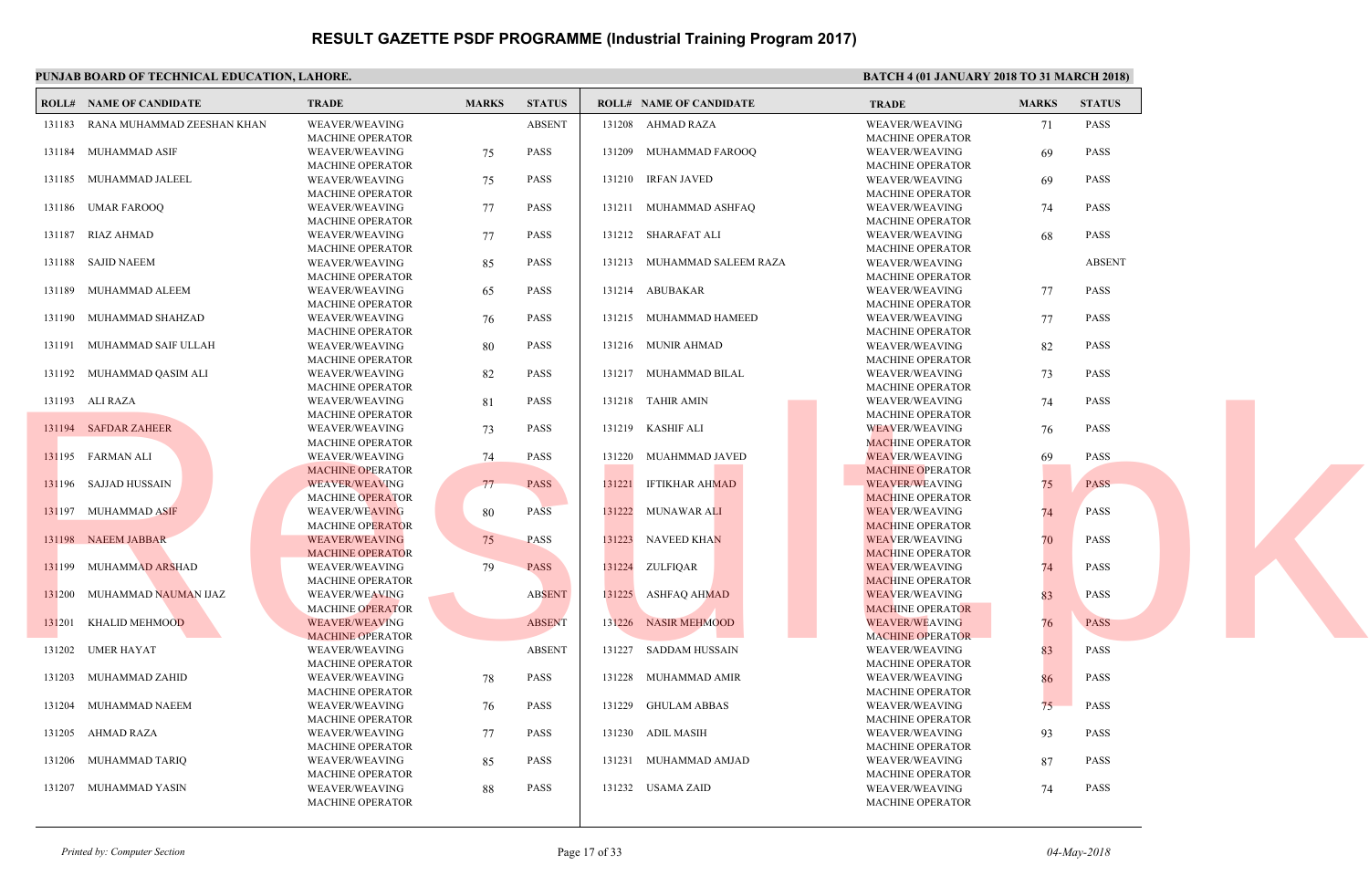|        | PUNJAB BOARD OF TECHNICAL EDUCATION, LAHORE.                          |                         |              |               |        |                                                   | <b>BATC</b>  |
|--------|-----------------------------------------------------------------------|-------------------------|--------------|---------------|--------|---------------------------------------------------|--------------|
|        | <b>ROLL# NAME OF CANDIDATE</b>                                        | <b>TRADE</b>            | <b>MARKS</b> | <b>STATUS</b> |        | <b>ROLL# NAME OF CANDIDATE</b>                    | <b>TRAL</b>  |
|        | 131233 MUHAMMAD AFZAL                                                 | <b>WEAVER/WEAVING</b>   | 76           | <b>PASS</b>   |        | 131257 MOHSIN BILAL                               | FABRI        |
|        |                                                                       | MACHINE OPERATOR        |              |               |        |                                                   | <b>INSPE</b> |
|        | 131234 GHULAM MOHIUDDIN                                               | WEAVER/WEAVING          |              | <b>ABSENT</b> |        | 131258 IJAZ AHMED                                 | <b>FABRI</b> |
|        |                                                                       | <b>MACHINE OPERATOR</b> |              |               |        |                                                   | <b>INSPE</b> |
|        | 131235 MUHAMMAD UMER                                                  | WEAVER/WEAVING          | 75           | <b>PASS</b>   |        | 131259 MUHAMMAD KHALID                            | <b>FABRI</b> |
|        |                                                                       | <b>MACHINE OPERATOR</b> |              |               |        |                                                   | <b>INSPE</b> |
|        | 131236 MUHAMMAD RASHID                                                | <b>WEAVER/WEAVING</b>   | 84           | <b>PASS</b>   |        | 131260 NASIR ABBAS                                | <b>FABRI</b> |
|        |                                                                       | MACHINE OPERATOR        |              |               |        |                                                   | <b>INSPE</b> |
|        | <b>COLONY TEXTILE MILLS LTD, COLONY TEXTILE MILLS LTD. 5KM MANAGA</b> |                         |              |               |        | 131261 FARHAN AHMED                               | <b>FABRI</b> |
|        | RAIWAND ROAD-55140 LAHORE: UNIT-2 WEAVING, LAHORE                     |                         |              |               |        |                                                   | <b>INSPE</b> |
|        |                                                                       |                         |              |               |        | <b>EXPO LAHORE PVT LTD, EXPO LAHORE PVT LTD 1</b> |              |
|        | 131237 MUHAMMAD ILYAS                                                 | <b>FABRIC QUALITY</b>   | 79           | <b>PASS</b>   |        |                                                   |              |
|        |                                                                       | <b>INSPECTOR 2016</b>   |              |               |        | 131262 ABDUL SHAKOOR AHMAD                        | <b>SALES</b> |
|        | 131238 RIZWAN SHOUKAT                                                 | <b>FABRIC QUALITY</b>   | 77           | <b>PASS</b>   |        |                                                   | <b>SALES</b> |
|        |                                                                       | <b>INSPECTOR 2016</b>   |              |               |        | 131263 MUHAMMAD                                   |              |
|        | 131239 MUHAMMAD TAHIR TAYYAB                                          | <b>FABRIC QUALITY</b>   | 69           | <b>PASS</b>   |        | MEHBOOB-UR-REHMAN                                 |              |
|        |                                                                       | <b>INSPECTOR 2016</b>   |              |               |        | 131264 MUHAMMAD IRFAN                             | <b>SALES</b> |
|        | 131240 SHAHZAD ALI                                                    | <b>FABRIC QUALITY</b>   | 72           | <b>PASS</b>   | 131265 | MUHAMMAD IRSHAD                                   | <b>SALES</b> |
|        |                                                                       | <b>INSPECTOR 2016</b>   |              |               |        |                                                   |              |
|        | 131241 MUHAMMAD SHAHID                                                | <b>FABRIC OUALITY</b>   | 69           | <b>PASS</b>   |        | 131266 SAEED AHMAD                                | <b>SALES</b> |
|        |                                                                       | <b>INSPECTOR 2016</b>   |              |               | 131267 | MUHAMMAD HAMZA AMEER                              | <b>SALES</b> |
|        | 131242 MUHAMMAD RIZWAN                                                | <b>FABRIC QUALITY</b>   | 65           | <b>PASS</b>   |        |                                                   |              |
|        |                                                                       | <b>INSPECTOR 2016</b>   |              |               |        | 131268 ABDUL TAWWAB                               | <b>SALES</b> |
|        | 131243 QAISAR ABBAS                                                   | <b>FABRIC QUALITY</b>   | 64           | <b>PASS</b>   |        |                                                   |              |
|        |                                                                       | <b>INSPECTOR 2016</b>   |              |               | 131269 | KHLEEQ-UR-REHMAN                                  | <b>SALES</b> |
|        | 131244 USMAN ZAHID                                                    |                         |              | <b>PASS</b>   | 131270 | AMMAD BIN MAJEED                                  | <b>SALES</b> |
|        |                                                                       | <b>FABRIC QUALITY</b>   | 68           |               |        |                                                   |              |
|        |                                                                       | <b>INSPECTOR 2016</b>   |              |               | 131271 | MUHAMMAD ZESHAN MUDABBIR                          | <b>SALES</b> |
|        | 131245 ARSHID MEHMOOD                                                 | <b>FABRIC QUALITY</b>   | 66           | <b>PASS</b>   | 131272 | AYISHA SAFDAR                                     | <b>SALES</b> |
|        |                                                                       | <b>INSPECTOR 2016</b>   |              |               |        |                                                   |              |
|        | 131246 NAVEED ASIF                                                    | <b>FABRIC QUALITY</b>   | 80           | <b>PASS</b>   | 131273 | <b>DANISH AZIZ</b>                                | <b>SALES</b> |
|        |                                                                       | <b>INSPECTOR 2016</b>   |              |               |        |                                                   |              |
|        | 131247 MUHAMMAD AQIB                                                  | <b>FABRIC QUALITY</b>   | 76           | <b>PASS</b>   | 131274 | MUHAMMAD AHSAN SARFRAZ                            | <b>SALES</b> |
|        |                                                                       | <b>INSPECTOR 2016</b>   |              |               | 131275 | FRAZ AHMAD NAVEED                                 | <b>SALES</b> |
|        | 131248 ARSLAN AHMAD                                                   | <b>FABRIC QUALITY</b>   | 75           | <b>PASS</b>   |        |                                                   |              |
|        |                                                                       | <b>INSPECTOR 2016</b>   |              |               |        | 131276 MUNAZZA RAFIQUE                            | <b>SALES</b> |
|        | 131249 NAEEM KHUSHI                                                   | <b>FABRIC QUALITY</b>   | 66           | <b>PASS</b>   | 131277 | AQSA REFIQUE                                      | <b>SALES</b> |
|        |                                                                       | <b>INSPECTOR 2016</b>   |              |               |        |                                                   |              |
| 131250 | HAFIZ SHER MUHAMMAD                                                   | <b>FABRIC QUALITY</b>   | 67           | <b>PASS</b>   |        | 131278 MUAAZ-BIN-JAVED                            | <b>SALES</b> |
|        |                                                                       | <b>INSPECTOR 2016</b>   |              |               | 131279 | <b>FATIMA SHOAIB</b>                              | <b>SALES</b> |
| 131251 | MUHAMMAD ASHRAF                                                       |                         |              | <b>PASS</b>   |        |                                                   |              |
|        |                                                                       | <b>FABRIC QUALITY</b>   | 67           |               | 131280 | MUHAMMAD SAAD AWAN                                | <b>SALES</b> |
|        |                                                                       | <b>INSPECTOR 2016</b>   |              |               |        |                                                   |              |
|        | 131252 MUHAMMAD ASHFAQ                                                | <b>FABRIC QUALITY</b>   | 67           | <b>PASS</b>   | 131281 | MUHAMMAD UMAIR NAEEM                              | <b>SALES</b> |
|        |                                                                       | <b>INSPECTOR 2016</b>   |              |               | 131282 | <b>WAQAS JAVED</b>                                | <b>SALES</b> |
|        | 131253 FAIZAN AHSAN                                                   | <b>FABRIC QUALITY</b>   | 73           | <b>PASS</b>   |        |                                                   |              |
|        |                                                                       | <b>INSPECTOR 2016</b>   |              |               | 131283 | MUHAMMAD KARAM SULTAN                             | <b>SALES</b> |
|        | 131254 ANSAR YOUNAS                                                   | <b>FABRIC QUALITY</b>   | 70           | <b>PASS</b>   |        |                                                   |              |
|        |                                                                       | <b>INSPECTOR 2016</b>   |              |               |        | 131284 MADIHA SAMAN                               | <b>SALES</b> |
|        | 131255 MUHAMMAD WALEED ANWAR                                          | <b>FABRIC QUALITY</b>   | 65           | <b>PASS</b>   |        | 131285 ALI RAZA                                   | <b>SALES</b> |
|        |                                                                       | <b>INSPECTOR 2016</b>   |              |               |        |                                                   |              |
|        | 131256 WAQAR YOUNAS                                                   | <b>FABRIC QUALITY</b>   | 67           | <b>PASS</b>   | 131286 | ZEESHAN ALI                                       | <b>SALES</b> |
|        |                                                                       |                         |              |               |        |                                                   |              |
|        |                                                                       | <b>INSPECTOR 2016</b>   |              |               |        | 131287 MUHAMMAD ABDUL MUJEEB                      | <b>SALES</b> |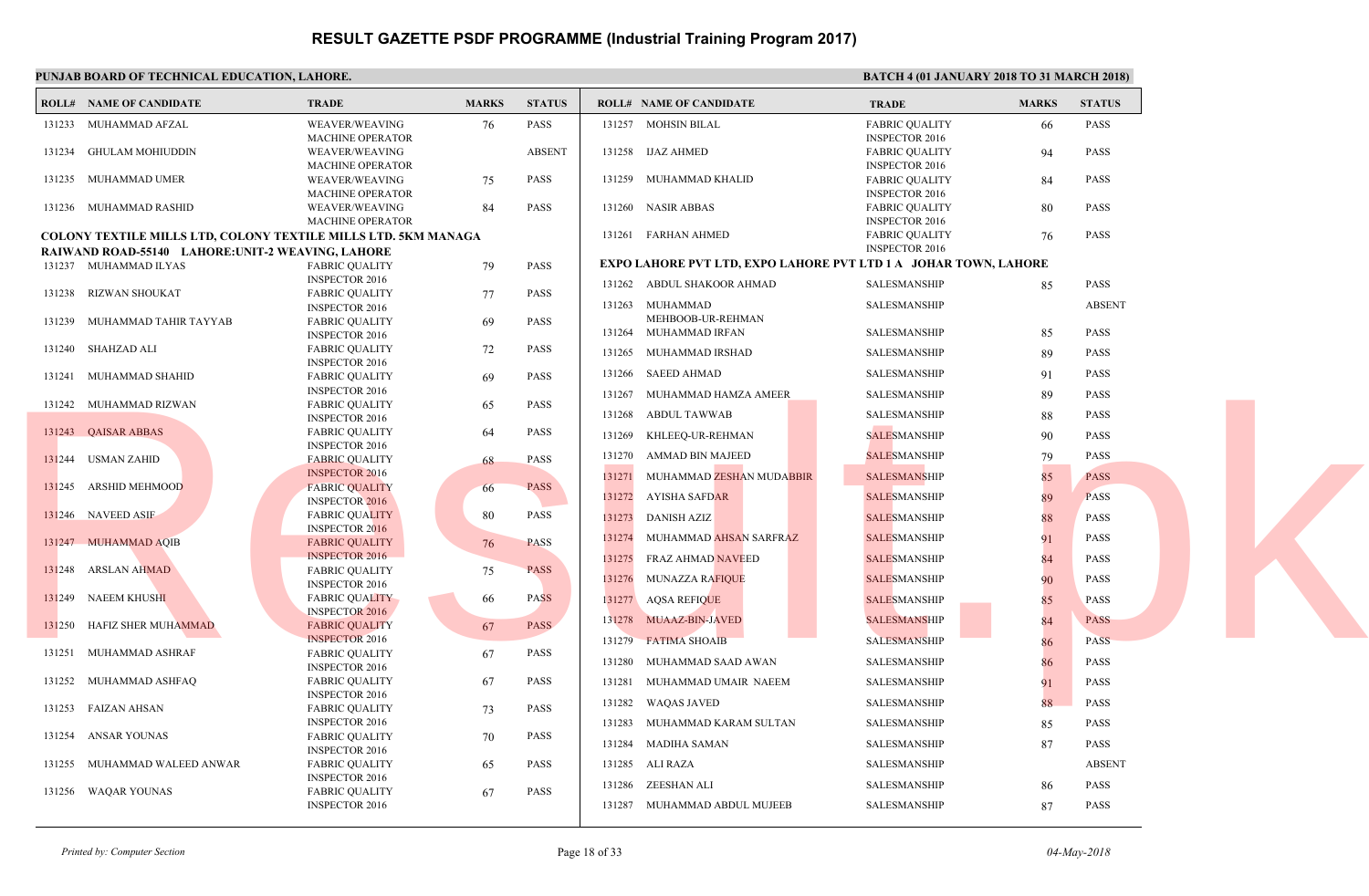|        | PUNJAB BOARD OF TECHNICAL EDUCATION, LAHORE.                       |                             |              |               |        |                                | <b>BATC</b>                |
|--------|--------------------------------------------------------------------|-----------------------------|--------------|---------------|--------|--------------------------------|----------------------------|
|        | <b>ROLL# NAME OF CANDIDATE</b>                                     | <b>TRADE</b>                | <b>MARKS</b> | <b>STATUS</b> |        | <b>ROLL# NAME OF CANDIDATE</b> | <b>TRAL</b>                |
|        | INFINITY ENGINEERING (PVT) LTD., 13-KM, SHEIKHKUPURA ROAD., LAHORE |                             |              |               |        | 131321 ZAHID RAFIO             | CNC <sub>N</sub>           |
|        | 131288 MUHAMMAD YASIR                                              | <b>CNC MACHINE OPERATOR</b> | 81           | <b>PASS</b>   | 131322 | MUHAMMAD ALI KHAN              | CNC <sub>N</sub>           |
| 131289 | IFTIKHAR MAJEED                                                    | <b>CNC MACHINE OPERATOR</b> | 80           | <b>PASS</b>   | 131323 | HAMZA ISHTIAQ                  | CNC <sub>N</sub>           |
| 131290 | MUHAMMAD FAISAL FARYAD                                             | CNC MACHINE OPERATOR        |              | <b>ABSENT</b> | 131324 | AHMAD RAZA                     | CNC <sub>N</sub>           |
| 131291 | AFZAAL AHMAD                                                       | CNC MACHINE OPERATOR        | 78           | <b>PASS</b>   | 131325 | MUHAMMAD USMAN IHSAN           | CNC <sub>N</sub>           |
|        | 131292 MUHAMMAD ABBAS                                              | CNC MACHINE OPERATOR        | 78           | <b>PASS</b>   | 131326 | MUHAMMAD ALI MUBEEN            | CNC <sub>N</sub>           |
|        | 131293 MUHAMMAD FARHAN                                             | CNC MACHINE OPERATOR        | 79           | <b>PASS</b>   | 131327 | ABDUL RAHMAN                   | CNC <sub>N</sub>           |
|        | 131294 MUBEEN AKHTAR                                               | CNC MACHINE OPERATOR        | 77           | <b>PASS</b>   | 131328 | MUHAMMAD HAMZA                 | CNC <sub>N</sub>           |
| 131295 | SYED ANAYAT HUSSAIN SHAH                                           | CNC MACHINE OPERATOR        | 70           | PASS          | 131329 | MUHAMMAD SHUAIB ASLAM          | CNC <sub>N</sub>           |
| 131296 | MUHAMMAD ZAHID                                                     | <b>CNC MACHINE OPERATOR</b> | 71           | <b>PASS</b>   | 131330 | AQIB SAJJAD                    | CNC <sub>N</sub>           |
| 131297 | MUHAMMAD YOUSAF                                                    | <b>CNC MACHINE OPERATOR</b> | 80           | <b>PASS</b>   | 131331 | <b>WAJID FAROOO</b>            | CNC <sub>N</sub>           |
| 131298 | MUHAMMAD WAQAS WARIS                                               | CNC MACHINE OPERATOR        | 79           | <b>PASS</b>   | 131332 | <b>MOHSIN RASHEED</b>          | CNC <sub>N</sub>           |
| 131299 | MUHAMMAD ADNAN                                                     | CNC MACHINE OPERATOR        | 77           | PASS          | 131333 | MIRZA FAHID SHAFIQUE           | CNC <sub>N</sub>           |
| 131300 | AAMIR ALI                                                          | CNC MACHINE OPERATOR        | 73           | <b>PASS</b>   | 131334 | FAIZAN RASHEED                 | CNC <sub>N</sub>           |
|        | 131301 MUHAMMAD NAVEED                                             | CNC MACHINE OPERATOR        | 80           | <b>PASS</b>   | 131335 | MUHAMMAD ISMAIL                | CNC <sub>N</sub>           |
|        | 131302 MUHAMMAD SAQIB                                              | CNC MACHINE OPERATOR        | 74           | PASS          | 131336 | ADNAN MAJEED                   | <b>CNC M</b>               |
| 131303 | ZEESHAN HAIDE <mark>R</mark>                                       | CNC MACHINE OPERATOR        | 70           | PASS          | 131337 | MUHAMMAD IMRAN                 | CNC <sub>N</sub>           |
| 131304 | HUSSNAIN ALI                                                       | CNC MACHINE OPERATOR        | 78           | <b>PASS</b>   | 131338 | MUHAMMAD AWAIS ULFAT           | CNC <sub>N</sub>           |
| 131305 | MUZAMMALL HUSSAIN                                                  | <b>CNC MACHINE OPERATOR</b> | 75           | <b>PASS</b>   | 131339 | <b>ASIM RAFIQ</b>              | CNC <sub>N</sub>           |
|        | 131306 MUHAMMAD UZAIR                                              | <b>CNC MACHINE OPERATOR</b> | -81          | <b>PASS</b>   | 131340 | MUBARAK ALI                    | <b>CNC M</b>               |
| 131307 | <b>RAHMAN KHALID</b>                                               | <b>CNC MACHINE OPERATOR</b> | 88           | <b>PASS</b>   | 131341 | MUHAMMAD TANVEER               | CNC <sub>N</sub>           |
| 131308 | MUHAMMAD UMER JAMIL                                                | <b>CNC MACHINE OPERATOR</b> | 83           | <b>PASS</b>   | 131342 | ALI SABIR                      | CNC <sub>N</sub>           |
| 131309 | HAMAD AFZAL BUTT                                                   | <b>CNC MACHINE OPERATOR</b> | 82           | <b>PASS</b>   | 131343 | MUHAMMAD FAISAL                | <b>CNC M</b>               |
|        | 131310 SYED FAZAL ABBAS                                            | <b>CNC MACHINE OPERATOR</b> | 88           | <b>PASS</b>   |        | 131344 MUHAMMAD MUBASHIR       | <b>PROG</b>                |
| 131311 | SYED NOOR ALI                                                      | <b>CNC MACHINE OPERATOR</b> | 79           | <b>PASS</b>   |        |                                | <b>CONT</b>                |
|        | 131312 MUHAMMAD ARSHAD MEHMOOD                                     | <b>CNC MACHINE OPERATOR</b> | 80           | <b>PASS</b>   |        | 131345 SHERAZ ASHFAQ           | <b>PROG</b><br><b>CONT</b> |
| 131313 | <b>TAIMOOR RAMZAN</b>                                              | <b>CNC MACHINE OPERATOR</b> | 83           | <b>PASS</b>   |        | 131346 ZAHID ALI               | <b>PROG</b>                |
|        | 131314 ASAD ALI                                                    | CNC MACHINE OPERATOR        | 77           | <b>PASS</b>   | 131347 | MUHAMMAD SUBAN                 | <b>CONT</b><br><b>PROG</b> |
| 131315 | DANISH WAHEED                                                      | CNC MACHINE OPERATOR        | 82           | <b>PASS</b>   |        |                                | CONT.                      |
|        | 131316 MUHAMMAD HASSAN GUL                                         | <b>CNC MACHINE OPERATOR</b> | 77           | <b>PASS</b>   |        | 131348 MUHAMMAD RIZWAN         | <b>PROG</b><br><b>CONT</b> |
|        | 131317 JABBAR ALI                                                  | CNC MACHINE OPERATOR        | 81           | <b>PASS</b>   |        | 131349 USAMA AKHTAR            | <b>PROG</b>                |
|        | 131318 ALI RAZA                                                    | CNC MACHINE OPERATOR        | -79          | <b>PASS</b>   | 131350 | ABRAR AHMAD                    | <b>CONT</b><br>PROG!       |
|        | 131319 ALI NOUMAN                                                  | CNC MACHINE OPERATOR        | 76           | <b>PASS</b>   |        |                                | <b>CONT</b>                |
|        | 131320 GHULAM MUJTABA                                              | <b>CNC MACHINE OPERATOR</b> | 78           | <b>PASS</b>   |        | 131351 MUHAMMAD ALI            | PROG!<br><b>CONT</b>       |
|        |                                                                    |                             |              |               |        |                                |                            |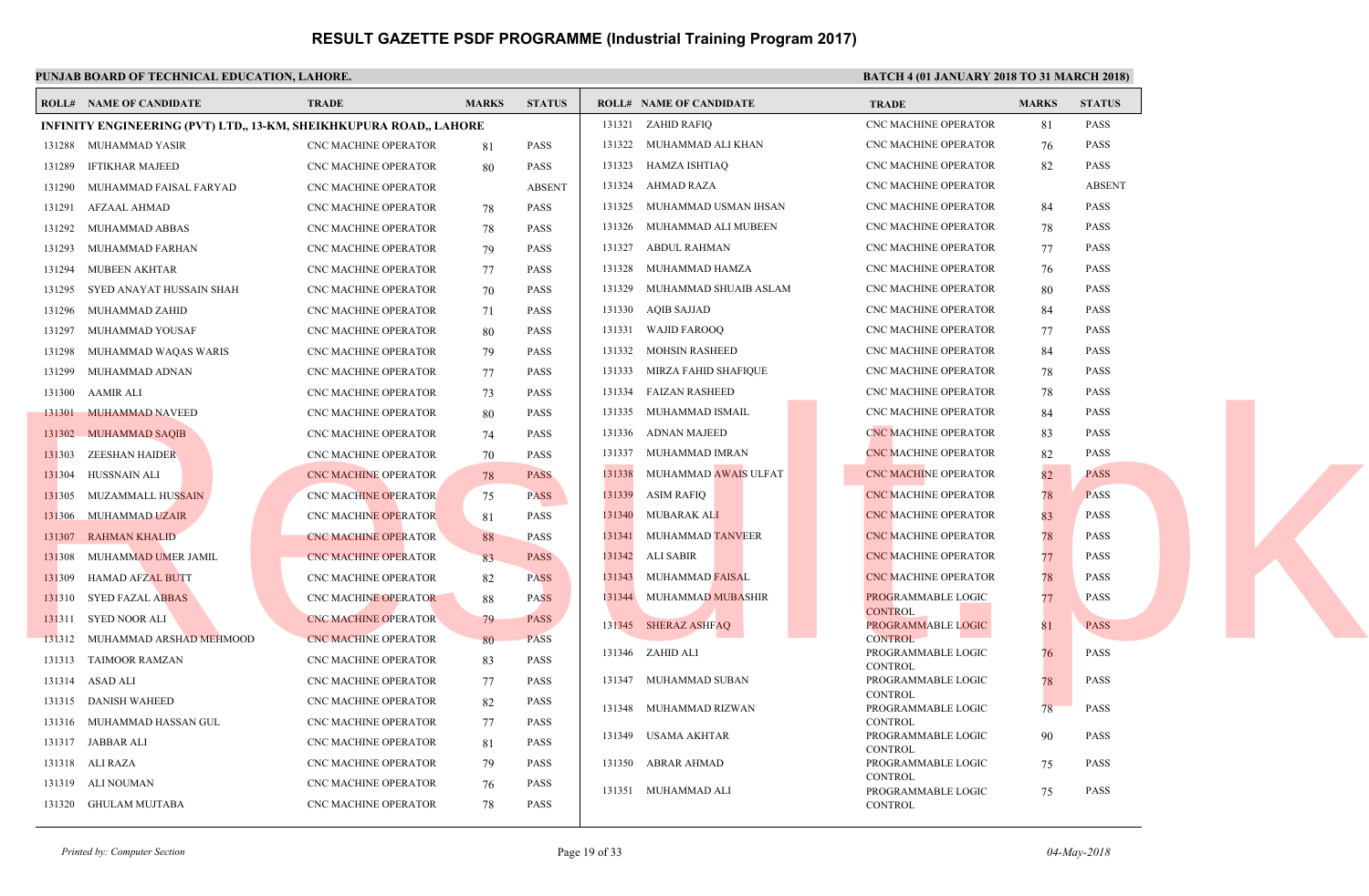|        | PUNJAB BOARD OF TECHNICAL EDUCATION, LAHORE.   |                                      |              |               |                        |                                             | <b>BATC</b>                 |
|--------|------------------------------------------------|--------------------------------------|--------------|---------------|------------------------|---------------------------------------------|-----------------------------|
|        | <b>ROLL# NAME OF CANDIDATE</b>                 | <b>TRADE</b>                         | <b>MARKS</b> | <b>STATUS</b> |                        | <b>ROLL# NAME OF CANDIDATE</b>              | <b>TRAL</b>                 |
|        | 131352 ALI HAMZA                               | PROGRAMMABLE LOGIC<br><b>CONTROL</b> | 76           | PASS          |                        | 131377 MUHAMMAD ADEEL RAZA                  | <b>PROG</b><br><b>CONT</b>  |
|        | 131353 USMAN FAROOQ                            | PROGRAMMABLE LOGIC<br><b>CONTROL</b> | 89           | PASS          | 131378 SHARJEEL        |                                             | <b>PROGI</b><br><b>CONT</b> |
|        | 131354 GHULAM QASIM                            | PROGRAMMABLE LOGIC<br><b>CONTROL</b> | 76           | PASS          |                        | 131379 MUHAMMAD IMRAN                       | <b>PROG</b><br><b>CONT</b>  |
|        | 131355 NAVEED ANWAR                            | PROGRAMMABLE LOGIC<br><b>CONTROL</b> | 76           | PASS          | 131380 AHSAN RAZA      |                                             | PROGI<br><b>CONT</b>        |
|        | 131356 MUHAMMAD BILAL                          | PROGRAMMABLE LOGIC<br><b>CONTROL</b> | 76           | <b>PASS</b>   | 131381 HASSAN RAZA     |                                             | <b>PROG</b><br><b>CONT</b>  |
| 131357 | AMEER HAMZA                                    | PROGRAMMABLE LOGIC<br><b>CONTROL</b> | 89           | <b>PASS</b>   | 131382                 | HASSAN MUNAWAR SHAH                         | PROGI<br><b>CONT</b>        |
|        | 131358 ABDUL LATIF                             | PROGRAMMABLE LOGIC<br><b>CONTROL</b> | 88           | PASS          | 131383 AMIR SOHAIL     |                                             | PROGI<br><b>CONT</b>        |
|        | 131359 JUSTIN JAVED                            | PROGRAMMABLE LOGIC<br><b>CONTROL</b> | 76           | PASS          | 131384 TAYYAB ABID     |                                             | <b>PROG</b><br><b>CONT</b>  |
| 131360 | MUHAMMAD NAFEES                                | PROGRAMMABLE LOGIC<br><b>CONTROL</b> | 78           | <b>PASS</b>   | 131385                 | ABDUL RAZZAQ                                | PROGI<br><b>CONT</b>        |
|        | 131361 NADEEM ASHRAF                           | PROGRAMMABLE LOGIC<br><b>CONTROL</b> | 75           | PASS          |                        | 131386 HAFIZ ABID NAVEED                    | <b>PROG</b><br><b>CONT</b>  |
|        | 131362 ADNAN SOHAIL                            | PROGRAMMABLE LOGIC<br><b>CONTROL</b> | 78           | PASS          | 131387 ABID ALI        |                                             | <b>PROGI</b><br><b>CONT</b> |
|        | 131363 MUHAMMAD SUFYAN MUGHAL                  | PROGRAMMABLE LOGIC<br><b>CONTROL</b> | 89           | <b>PASS</b>   |                        | 131388 MUHAMMAD ASIM NASEER                 | <b>PROG</b><br><b>CONT</b>  |
|        | 131364 MUHAMMAD UMAIR BUTT                     | PROGRAMMABLE LOGIC<br>CONTROL        | 75           | <b>PASS</b>   | 131389                 | MUHAMMAD RIZWAN                             | PROG!<br><b>CONT</b>        |
|        | 131365 MUHAMMAD ASIF                           | PROGRAMMABLE LOGIC<br><b>CONTROL</b> | 76           | <b>PASS</b>   | 131390<br>UMAIR        |                                             | <b>PROG</b><br><b>CONT</b>  |
|        | 131366 ZEESHAN ALI                             | PROGRAMMABLE LOGIC<br><b>CONTROL</b> | 76           | <b>PASS</b>   | 131391 UMAR FAROOQ     |                                             | PROG!<br><b>CONT</b>        |
|        | 131367 MUHAMMAD IFTIKHAR ZAEEM<br><b>AHMED</b> | PROGRAMMABLE LOGIC<br><b>CONTROL</b> | 96           | <b>PASS</b>   |                        | 131392 MUHAMMAD USMAN ALI                   | <b>PROG</b><br><b>CONT</b>  |
|        | 131368 MUHAMMAD FARAZ JAVAID                   | PROGRAMMABLE LOGIC<br><b>CONTROL</b> | 89           | <b>PASS</b>   |                        | 131393 SADDAM HUSSAIN                       | PROG!<br><b>CONT</b>        |
|        | 131369 MUDASSAR IQBAL                          | PROGRAMMABLE LOGIC<br><b>CONTROL</b> | 76           | <b>PASS</b>   |                        | 131394 MUHAMMAD ARSALAN                     | <b>PROGI</b><br><b>CONT</b> |
|        | 131370 MUHAMMAD USAMA RAZZAQ                   | PROGRAMMABLE LOGIC<br><b>CONTROL</b> | 91           | <b>PASS</b>   |                        | 131395 MUHAMMAD SUFIAN                      | <b>PROG</b><br><b>CONT</b>  |
|        | 131371 NUMAN SIDDIQUE                          | PROGRAMMABLE LOGIC<br><b>CONTROL</b> | 88           | <b>PASS</b>   |                        | 131396 MUHAMMAD SAAD QADIR                  | PROG!<br><b>CONT</b>        |
|        | 131372 MUHAMMAD UBAID YOUNAS                   | PROGRAMMABLE LOGIC<br><b>CONTROL</b> | 88           | <b>PASS</b>   | <b>SHAHPUR, LAHORE</b> | KNITTEX APPAREL (PVT) LTD, 10-KM MULTAN ROA |                             |
|        | 131373 TAJAMMAL ILYAS SANDHU                   | PROGRAMMABLE LOGIC<br><b>CONTROL</b> | 87           | <b>PASS</b>   | 131397 FAISAL IQBAL    |                                             | <b>INDUS</b><br><b>MACH</b> |
|        | 131374 MUHAMMAD HAROON                         | PROGRAMMABLE LOGIC<br><b>CONTROL</b> | 75           | <b>PASS</b>   | 131398 ASIF ALI        |                                             | <b>INDUS</b><br><b>MACH</b> |
|        | 131375 MUHAMMAD QASIM                          | PROGRAMMABLE LOGIC<br><b>CONTROL</b> |              | <b>ABSENT</b> |                        | 131399 M QAMAR NAWAZ                        | <b>INDUS</b><br><b>MACH</b> |
|        | 131376 MUHAMMAD SAJID                          | PROGRAMMABLE LOGIC<br><b>CONTROL</b> | 76           | <b>PASS</b>   | 131400 OAMAR FIAZ      |                                             | <b>INDUS</b><br><b>MACH</b> |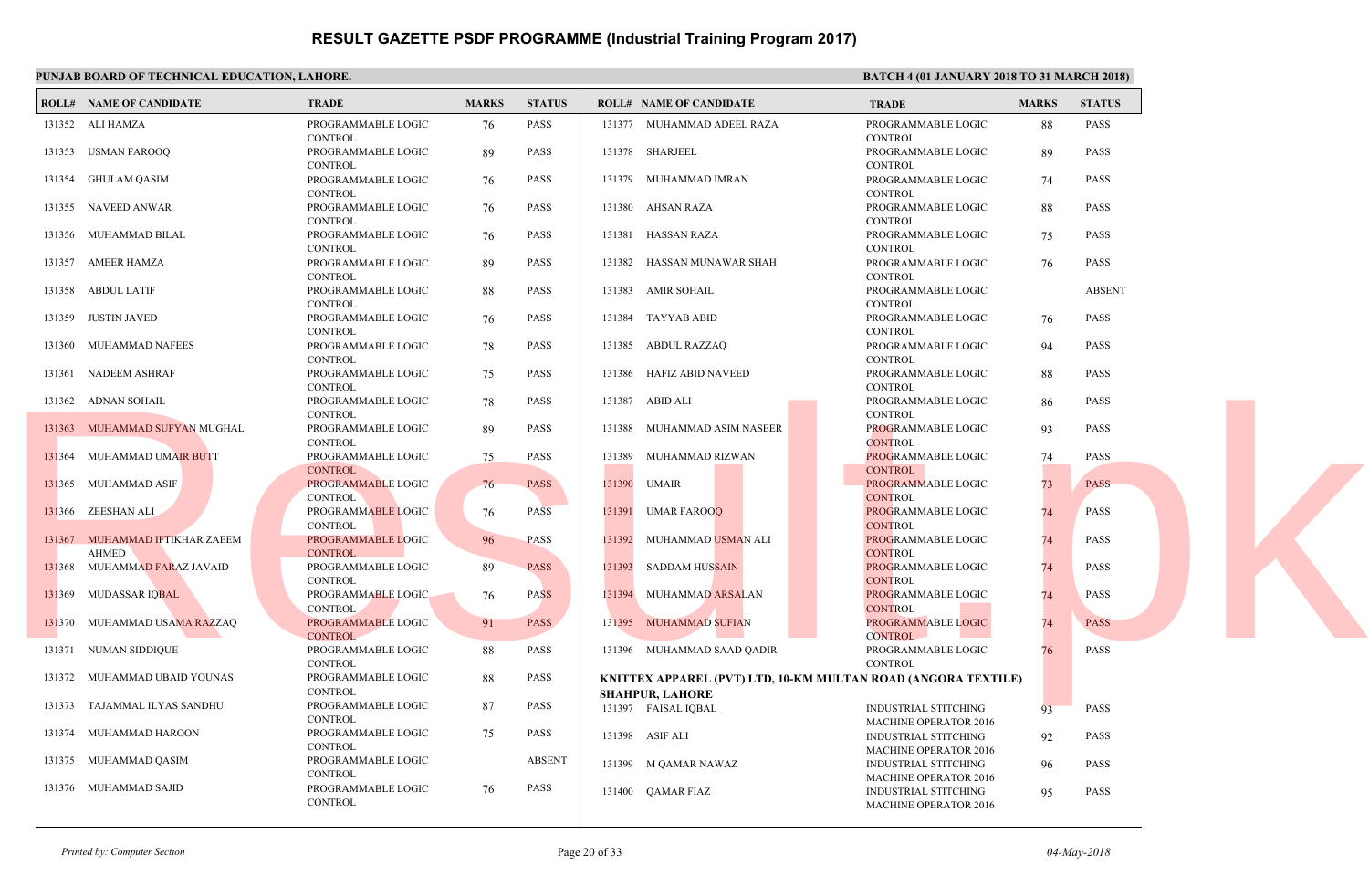|             | PUNJAB BOARD OF TECHNICAL EDUCATION, LAHORE. |                                                             |              |               |                                                                | <b>BATC</b>                 |
|-------------|----------------------------------------------|-------------------------------------------------------------|--------------|---------------|----------------------------------------------------------------|-----------------------------|
|             | <b>ROLL# NAME OF CANDIDATE</b>               | <b>TRADE</b>                                                | <b>MARKS</b> | <b>STATUS</b> | <b>ROLL# NAME OF CANDIDATE</b>                                 | <b>TRAL</b>                 |
|             | 131401 WILLIAM BHATTI                        | <b>INDUSTRIAL STITCHING</b><br><b>MACHINE OPERATOR 2016</b> | 94           | <b>PASS</b>   | 131426 KASHIF AMEER                                            | <b>INDUS</b><br><b>MACH</b> |
|             | 131402 BILAWAL KHAWAR                        | <b>INDUSTRIAL STITCHING</b><br><b>MACHINE OPERATOR 2016</b> | 87           | <b>PASS</b>   | 131427 ALI RAZA                                                | <b>INDUS</b><br><b>MACH</b> |
|             | 131403 SAJID ALI                             | <b>INDUSTRIAL STITCHING</b><br><b>MACHINE OPERATOR 2016</b> | 94           | <b>PASS</b>   | 131428 ARSLAN SHARIF                                           | <b>INDUS</b><br><b>MACH</b> |
| 131404      | MUHAMMAD SHAHBAZ                             | <b>INDUSTRIAL STITCHING</b><br><b>MACHINE OPERATOR 2016</b> |              | <b>ABSENT</b> | MUHAMMAD IRFAN<br>131429                                       | <b>INDUS</b><br><b>MACH</b> |
| 131405      | MUHAMMAD IMRAN                               | <b>INDUSTRIAL STITCHING</b><br>MACHINE OPERATOR 2016        | 99           | <b>PASS</b>   | 131430 M FAISAL MAJEED                                         | <b>INDUS</b><br><b>MACH</b> |
| 131406      | SHAFQAT HAYYAT                               | <b>INDUSTRIAL STITCHING</b><br><b>MACHINE OPERATOR 2016</b> | 94           | <b>PASS</b>   | 131431 MUHAMMAD SHAFIQ                                         | <b>INDUS</b><br><b>MACH</b> |
| 131407      | MUHAMMAD SULEMAN                             | <b>INDUSTRIAL STITCHING</b><br><b>MACHINE OPERATOR 2016</b> | 86           | PASS          | 131432 SHABIR HUSSAIN                                          | <b>INDUS</b><br><b>MACH</b> |
|             | 131408 MUHAMMAD ASHIQ                        | <b>INDUSTRIAL STITCHING</b><br>MACHINE OPERATOR 2016        | 90           | <b>PASS</b>   | 131433 TARIQ ALI                                               | <b>INDUS</b><br><b>MACH</b> |
| 131409      | MUHAMMAD HUSSAIN                             | <b>INDUSTRIAL STITCHING</b><br><b>MACHINE OPERATOR 2016</b> | 94           | <b>PASS</b>   | 131434 RAQIB ALI                                               | <b>INDUS</b><br><b>MACH</b> |
|             | 131410 MUHAMMAD SHAHBAZ                      | <b>INDUSTRIAL STITCHING</b><br><b>MACHINE OPERATOR 2016</b> | 92           | <b>PASS</b>   | 131435 ADNAN SALEEM                                            | <b>INDUS</b><br><b>MACH</b> |
|             | 131411 MUHAMMAD IMRAN                        | INDUSTRIAL STITCHING<br><b>MACHINE OPERATOR 2016</b>        | 86           | <b>PASS</b>   | 131436 M SHAMAS R HASHMI                                       | <b>INDUS</b><br><b>MACH</b> |
|             | 131412 SAMI ULLAH                            | INDUSTRIAL STITCHING<br><b>MACHINE OPERATOR 2016</b>        | 91           | <b>PASS</b>   | 131437 AMIR YOUSAF                                             | <b>INDUS</b><br><b>MACH</b> |
|             | 131413 ZEESHAN UMAR                          | INDUSTRIAL STITCHING<br><b>MACHINE OPERATOR 2016</b>        | 92           | <b>PASS</b>   | 131438 MUHAMMAD ALI                                            | <b>INDUS</b><br><b>MACH</b> |
| 131414 ADIL |                                              | <b>INDUSTRIAL STITCHING</b><br><b>MACHINE OPERATOR 2016</b> | 95           | <b>PASS</b>   | 131439<br><b>ADEEL SHAH</b>                                    | <b>INDUS</b><br><b>MACH</b> |
|             | 131415 SHOUKAT HUSSAIN                       | <b>INDUSTRIAL STITCHING</b><br><b>MACHINE OPERATOR 2016</b> | 95           | <b>PASS</b>   | 131440 MUSHTAQ AHMAD                                           | <b>INDUS</b><br><b>MACH</b> |
|             | 131416 MUHAMMAD ASHFAQ                       | <b>INDUSTRIAL STITCHING</b><br><b>MACHINE OPERATOR 2016</b> | 99           | <b>PASS</b>   | RAHAT UL HA <mark>SSAN</mark><br>131441                        | <b>INDUS</b><br><b>MACF</b> |
|             | 131417 MUHAMMAD NAZIM                        | <b>INDUSTRIAL STITCHING</b><br><b>MACHINE OPERATOR 2016</b> | 90           | <b>PASS</b>   | 131442 AFTAB AHMAD                                             | <b>INDUS</b><br><b>MACH</b> |
|             | 131418 ABID ALI                              | <b>INDUSTRIAL STITCHING</b><br><b>MACHINE OPERATOR 2016</b> | 96           | <b>PASS</b>   | 131443 AZHAR ABBAS                                             | <b>INDUS</b><br><b>MACH</b> |
|             | 131419 YASIR ALI                             | <b>INDUSTRIAL STITCHING</b><br><b>MACHINE OPERATOR 2016</b> | 93           | <b>PASS</b>   | 131444 FAISAL ALI                                              | <b>INDUS</b><br><b>MACH</b> |
|             | 131420 MUHAMMAD NADEEM                       | <b>INDUSTRIAL STITCHING</b><br><b>MACHINE OPERATOR 2016</b> | 95           | PASS          | 131445 MUHAMMAD OASIM                                          | <b>INDUS</b><br><b>MACH</b> |
|             | 131421 RANA M BABAR                          | <b>INDUSTRIAL STITCHING</b><br>MACHINE OPERATOR 2016        | 97           | <b>PASS</b>   | 131446 FAISAL SADDIQ                                           | <b>INDUS</b><br><b>MACH</b> |
|             | 131422 FAISAL HABIB                          | <b>INDUSTRIAL STITCHING</b><br><b>MACHINE OPERATOR 2016</b> | 100          | PASS          | 131447 M.FAHEEL AMIR                                           | <b>INDUS</b><br><b>MACH</b> |
| 131423 BAO  |                                              | <b>INDUSTRIAL STITCHING</b><br><b>MACHINE OPERATOR 2016</b> | 87           | <b>PASS</b>   | KNITTEX APPAREL (PVT.) LTD., 20G MAIN BOULEV.<br><b>LAHORE</b> |                             |
|             | 131424 GHULAM MUHAMMAD                       | <b>INDUSTRIAL STITCHING</b><br>MACHINE OPERATOR 2016        | 91           | <b>PASS</b>   | 131448 MARIYUM                                                 | FABRI<br>2016               |
|             | 131425 SHAHID IQBAL                          | INDUSTRIAL STITCHING<br><b>MACHINE OPERATOR 2016</b>        | 98           | <b>PASS</b>   | 131449 MARREYAM ALI                                            | <b>FABRI</b><br>2016        |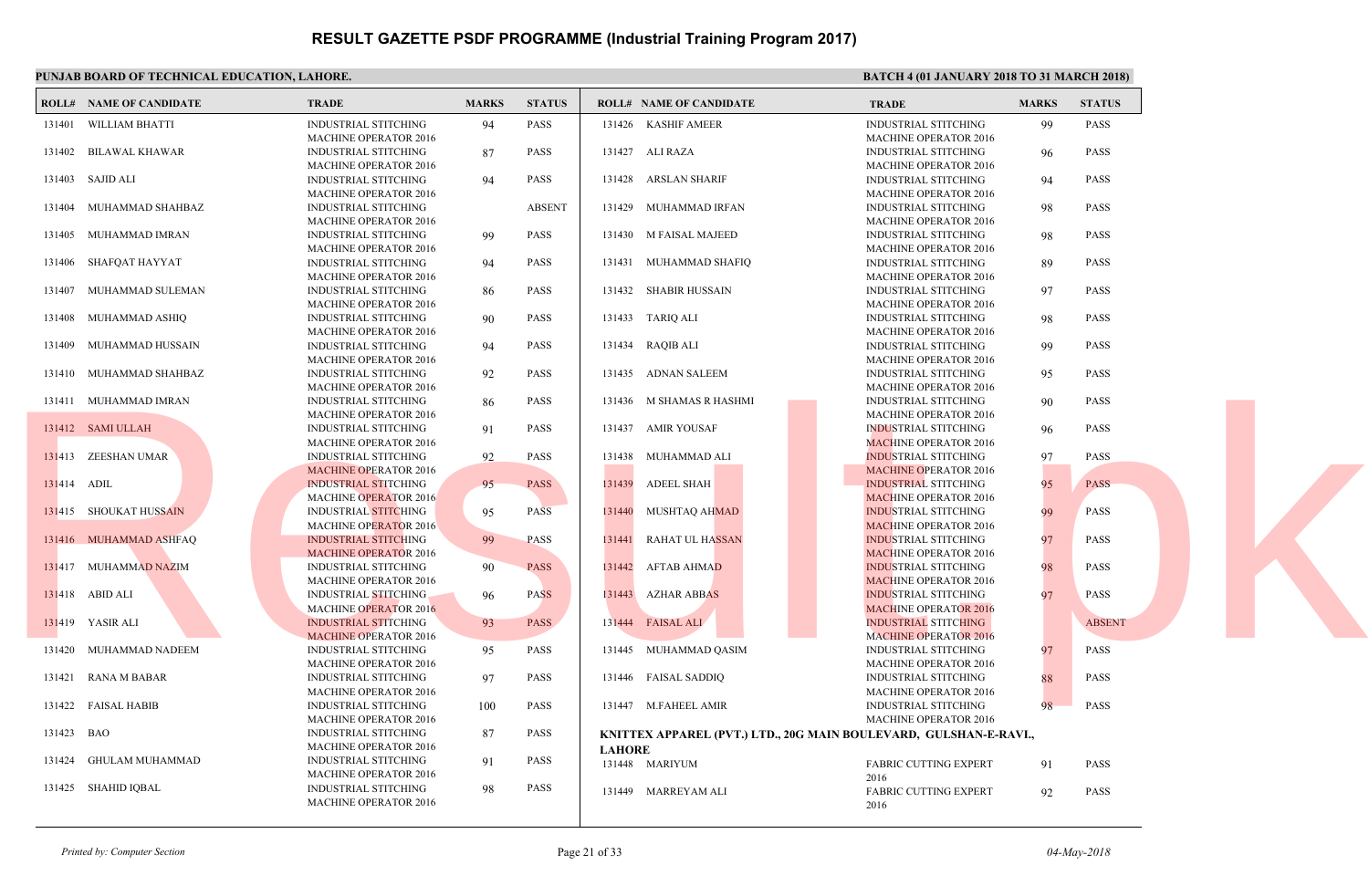|               | <b>ROLL# NAME OF CANDIDATE</b> | <b>TRADE</b>                                                                                                                    | <b>MARKS</b> | <b>STATUS</b> |        | <b>ROLL# NAME OF CANDIDATE</b> |  |
|---------------|--------------------------------|---------------------------------------------------------------------------------------------------------------------------------|--------------|---------------|--------|--------------------------------|--|
|               |                                |                                                                                                                                 |              |               |        |                                |  |
|               | 131450 AROOBA ZAHRA            | <b>FABRIC CUTTING EXPERT</b>                                                                                                    | 92           | <b>PASS</b>   |        | 131473 DILAWAR HUSSAIN         |  |
|               | 131451 KAZMA ASHFAQ            | 2016<br>FABRIC CUTTING EXPERT                                                                                                   | 92           | <b>PASS</b>   |        | 131474 MUHAMMAD ADNAN          |  |
|               |                                | 2016                                                                                                                            |              |               |        |                                |  |
| 131452 SABA   |                                | <b>FABRIC CUTTING EXPERT</b>                                                                                                    | 92           | <b>PASS</b>   |        | 131475 MUHAMMAD BILAWAL KHAN   |  |
|               |                                | 2016                                                                                                                            |              |               |        |                                |  |
|               | 131453 HINA IQBAL              | <b>FABRIC CUTTING EXPERT</b>                                                                                                    | 93           | <b>PASS</b>   |        | 131476 MUHAMMAD ISHFAQ         |  |
| 131454 ZOHA   |                                | 2016<br><b>FABRIC CUTTING EXPERT</b>                                                                                            | 93           | <b>PASS</b>   |        | 131477 MUHAMMAD RAMZAN         |  |
|               |                                | 2016                                                                                                                            |              |               |        |                                |  |
| 131455 ZOBIA  |                                | FABRIC CUTTING EXPERT                                                                                                           | 92           | PASS          |        | 131478 MUHAMMAD ZARGHAM ABBAS  |  |
|               |                                | 2016                                                                                                                            |              |               |        |                                |  |
|               | 131456 MAHRUKH SHAMSHAD        | FABRIC CUTTING EXPERT                                                                                                           | 93           | <b>PASS</b>   |        | 131479 MUHAMMAD ZESHAN         |  |
|               |                                | 2016                                                                                                                            |              |               |        |                                |  |
| 131457 ASMA   |                                | <b>FABRIC CUTTING EXPERT</b><br>2016                                                                                            | 94           | <b>PASS</b>   |        | 131480 NAFEES ADREES           |  |
|               | 131458 FAIZA JAFFER            | <b>FABRIC CUTTING EXPERT</b>                                                                                                    | 94           | <b>PASS</b>   |        | 131481 SHAHZAD AHMAD           |  |
|               |                                | 2016                                                                                                                            |              |               |        |                                |  |
|               | 131459 IRAM ALLAH DITA         | <b>FABRIC CUTTING EXPERT</b>                                                                                                    | 92           | <b>PASS</b>   |        | 131482 SHEHAR YAR              |  |
|               |                                | 2016                                                                                                                            |              |               |        |                                |  |
|               | 131460 ASMA AKHTAR             | <b>FABRIC CUTTING EXPERT</b>                                                                                                    | 93           | <b>PASS</b>   |        | 131483 SHAHZAIB                |  |
|               |                                | 2016                                                                                                                            |              |               |        |                                |  |
|               | 131461 KOMAL                   | FABRIC CUTTING EXPERT<br>2016                                                                                                   | 92           | <b>PASS</b>   |        | 131484 MUHAMMAD ADNAN          |  |
|               | 131462 IRAM ATIF               | FABRIC CUTTING EXPERT                                                                                                           | 91           | <b>PASS</b>   | 131485 | MUHAMMAD MUDASSIR              |  |
|               |                                | 2016                                                                                                                            |              |               |        |                                |  |
|               | 131463 TAYYABA TARIQ           | <b>FABRIC CUTTING EXPERT</b>                                                                                                    | 93           | <b>PASS</b>   |        | 131486 SHARAFAT ALI            |  |
|               |                                | 2016                                                                                                                            |              |               |        |                                |  |
|               | 131464 RAFIA ZAFAR             | <b>FABRIC CUTTING EXPERT</b>                                                                                                    | 92           | <b>PASS</b>   |        | 131487 MUHAMMAD NASEER         |  |
|               |                                | 2016                                                                                                                            |              |               |        |                                |  |
|               | 131465 SIDRA RAFIQ             | <b>FABRIC CUTTING EXPERT</b><br>2016                                                                                            | 91           | <b>PASS</b>   |        | 131488 MUHAMMAD ZAHID          |  |
|               | 131466 FATIMA ZULIFQAR         | <b>FABRIC CUTTING EXPERT</b>                                                                                                    | 92           | <b>PASS</b>   |        | 131489 MUHAMMAD FAZEEL HASHMAT |  |
|               |                                | 2016                                                                                                                            |              |               |        | HASHMI                         |  |
|               | 131467 TEHMINA                 | <b>FABRIC CUTTING EXPERT</b>                                                                                                    | 94           | <b>PASS</b>   |        | 131490 MUHAMMAD TAMSEEL TARIQ  |  |
|               |                                | 2016                                                                                                                            |              |               |        |                                |  |
|               | 131468 BINISH AYAZ             | <b>FABRIC CUTTING EXPERT</b>                                                                                                    | 92           | <b>PASS</b>   |        | 131491 FAHAD ASHRAF            |  |
| 131469        | AMARA SHAHID                   | 2016<br><b>FABRIC CUTTING EXPERT</b>                                                                                            | 95           | PASS          |        | 131492 MUHAMMAD ADEEL          |  |
|               |                                | 2016                                                                                                                            |              |               |        |                                |  |
|               | 131470 NIMRA IRSHAAD           | <b>FABRIC CUTTING EXPERT</b>                                                                                                    | 93           | <b>PASS</b>   |        | 131493 SAJID FIDA              |  |
|               |                                | 2016                                                                                                                            |              |               |        |                                |  |
| 131471 FAIZA  |                                | <b>FABRIC CUTTING EXPERT</b>                                                                                                    | 94           | <b>PASS</b>   |        | 131494 MUHAMMAD JAMIL          |  |
|               |                                | 2016                                                                                                                            |              |               |        |                                |  |
|               | 131472 AYESHA MUMTAZ           | <b>FABRIC CUTTING EXPERT</b>                                                                                                    |              | <b>ABSENT</b> |        | 131495 ARSHAD JAVAID           |  |
|               |                                | 2016                                                                                                                            |              |               |        | 131496 ALLAH RAKHA             |  |
|               |                                | ALLAWAISAYA TEXTILE & FINISHING MILLS LTD, ALLAWAISAYA TEXTILE &<br>FINISHING MILLS LTD MUMTAZABAD INDUSTRIAL AREA VEHARI ROAD, |              |               |        |                                |  |
| <b>MULTAN</b> |                                |                                                                                                                                 |              |               |        | 131497 SHEHZAD IQBAL           |  |
|               |                                |                                                                                                                                 |              |               |        |                                |  |

*Printed by: Computer Section* Page 22 of 33

MARK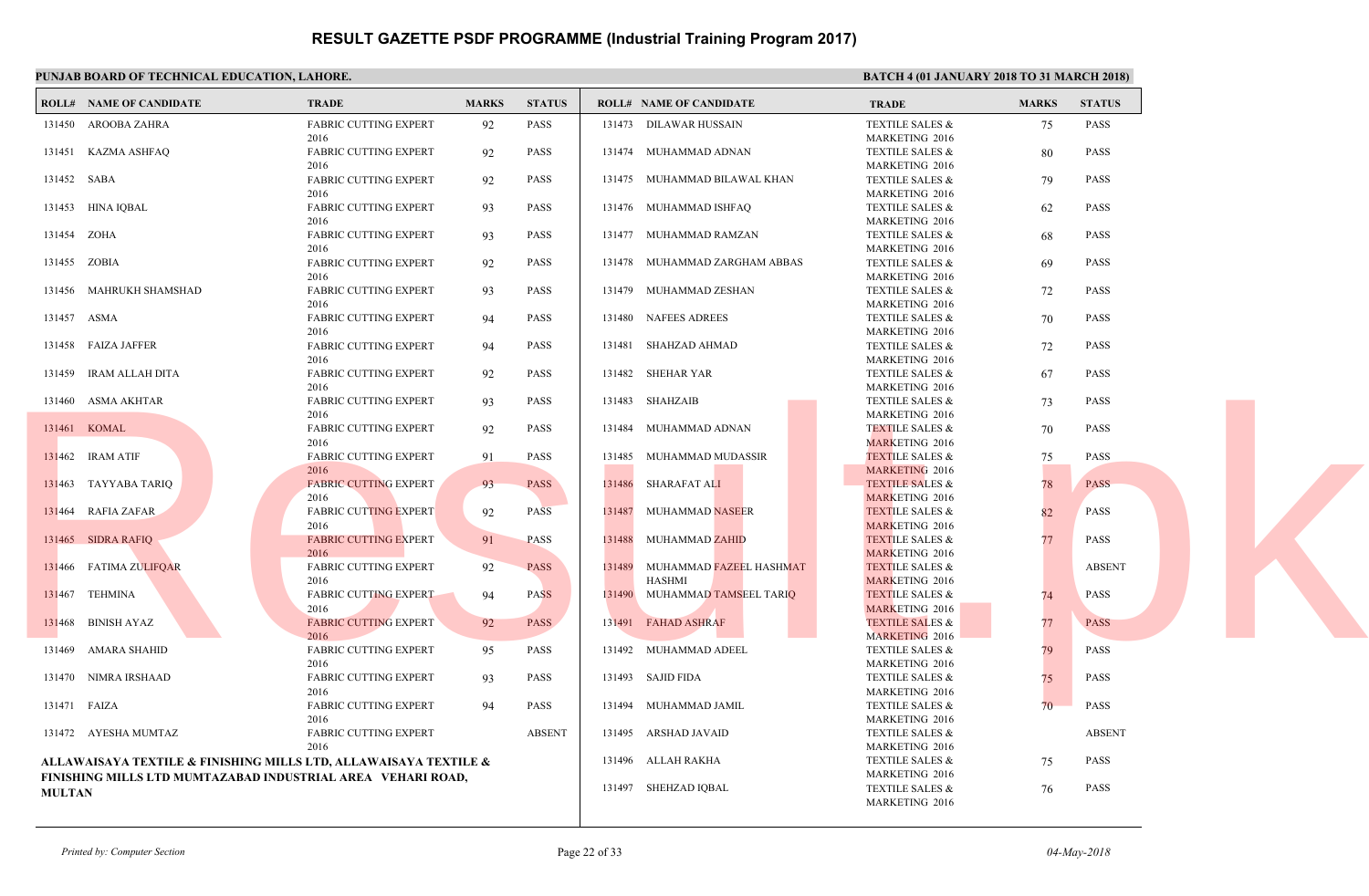|        | PUNJAB BOARD OF TECHNICAL EDUCATION, LAHORE.                          |                                              |              |               |                                          | <b>BATC</b>                  |
|--------|-----------------------------------------------------------------------|----------------------------------------------|--------------|---------------|------------------------------------------|------------------------------|
|        | <b>ROLL# NAME OF CANDIDATE</b>                                        | <b>TRADE</b>                                 | <b>MARKS</b> | <b>STATUS</b> | <b>ROLL# NAME OF CANDIDATE</b>           | <b>TRAL</b>                  |
|        | 131498 SHEHZAD ALI                                                    | <b>TEXTILE SALES &amp;</b>                   | 77           | <b>PASS</b>   | 131529<br>MUHAMMAD SHAKEEL               | CARD                         |
|        |                                                                       | MARKETING 2016                               |              |               |                                          | <b>OPER</b>                  |
| 131499 | MUHAMMAD LUQMAN                                                       | <b>TEXTILE SALES &amp;</b><br>MARKETING 2016 | 80           | <b>PASS</b>   | 131530 TAHIR JAVEED                      | <b>CARD</b><br>OPERA         |
|        | 131500 MUHAMMAD IQBAL                                                 | <b>TEXTILE SALES &amp;</b>                   | 82           | <b>PASS</b>   | 131531<br>AJMAL SHAHZAD                  | <b>CARD</b>                  |
|        |                                                                       | MARKETING 2016                               |              |               |                                          | OPERA                        |
|        | <b>COLONY TEXTILE MILLS LTD, COLONY TEXTILE MILLS SHER SHAH ROAD,</b> |                                              |              |               | JAFFAR HUSSAIN<br>131532                 | <b>CARD</b><br>OPERA         |
|        | <b>ISMAILABAD MULTAN, MULTAN</b><br>131501 MUHAMMAD BABAR             | <b>BLOW ROOM OPERATOR</b>                    | 89           | <b>PASS</b>   | 131533<br>MUHAMMAD RASHID                | <b>CARD</b>                  |
|        | 131502 MUHAMMAD AAMIR                                                 | <b>BLOW ROOM OPERATOR</b>                    | 92           | <b>PASS</b>   | 131534 MUHAMMAD MAJID                    | OPER/<br><b>CARD</b>         |
| 131503 | MUHAMMAD HAMID SATTAR                                                 | <b>BLOW ROOM OPERATOR</b>                    | 93           | <b>PASS</b>   |                                          | OPERA                        |
| 131504 | IRFAN ALI                                                             | <b>BLOW ROOM OPERATOR</b>                    |              | <b>ABSENT</b> | 131535 MUHAMMAD FAYYAZ                   | CARD<br>OPER/                |
| 131505 | WAQAR AHMED                                                           | <b>BLOW ROOM OPERATOR</b>                    | 95           | <b>PASS</b>   | 131536 MUHAMMAD SHAHZAD                  | <b>CARD</b>                  |
| 131506 | ADNAN JILLANI                                                         | <b>BLOW ROOM OPERATOR</b>                    | 90           | <b>PASS</b>   | 131537<br><b>ABDUL RASHEED</b>           | OPER/<br>CARD                |
|        | 131507 ZULQARNAIN ALI                                                 | <b>BLOW ROOM OPERATOR</b>                    | 86           | <b>PASS</b>   |                                          | OPER/                        |
| 131508 | ASGHAR ALI                                                            | <b>BLOW ROOM OPERATOR</b>                    | 88           | <b>PASS</b>   | 131538 SYED ZULFIQAR HUSSAIN ZOQ         | <b>CARD</b><br>OPER/         |
|        | 131509 HAFIZ TAHIR AHMAD                                              | <b>BLOW ROOM OPERATOR</b>                    | 91           | <b>PASS</b>   | 131539 SIKANDAR ALI                      | CARD                         |
|        | 131510 ABDUL RAUF                                                     | <b>BLOW ROOM OPERATOR</b>                    | 89           | <b>PASS</b>   | MUHAMMAD RIZWAN<br>131540                | OPERA<br><b>CARD</b>         |
|        | 131511 TARIQ AZIZ                                                     | <b>BLOW ROOM OPERATOR</b>                    | 86           | PASS          | <b>HAIDER ALI</b><br>131541              | <b>OPER</b><br><b>CARD</b>   |
|        | 131512 SAMMAR ABBAS                                                   | <b>BLOW ROOM OPERATOR</b>                    | 89           | <b>PASS</b>   |                                          | OPER <sub>A</sub>            |
|        | 131513 MUHAMMAD ABDULLAH                                              | <b>BLOW ROOM OPERATOR</b>                    | 88           | <b>PASS</b>   | 131542 NAZIR AHMAD                       | <b>CARD</b><br><b>OPER</b>   |
|        | 131514 MUREED HUSSAIN                                                 | <b>BLOW ROOM OPERATOR</b>                    | 88           | <b>PASS</b>   | MUHAMMAD RASHID<br>131543                | <b>CARD</b>                  |
|        | 131515 FAHAD RASHEED                                                  | <b>BLOW ROOM OPERATOR</b>                    | 93           | <b>PASS</b>   | 131544<br>MUHAMMAD SAJID                 | OPER/<br><b>CARD</b>         |
|        | 131516 INTEZAR AHMAD                                                  | <b>BLOW ROOM OPERATOR</b>                    | 88           | <b>PASS</b>   |                                          | <b>OPER</b>                  |
|        | 131517 ZAFAR IQBAL                                                    | <b>BLOW ROOM OPERATOR</b>                    | 86           | <b>PASS</b>   | 131545 FAROOQ HUSSAIN                    | <b>CARD</b><br>OPER/         |
|        | 131518 MAZHAR HUSSAIN                                                 | <b>BLOW ROOM OPERATOR</b>                    | 84           | <b>PASS</b>   | 131546 MUHAMMAD AMIN                     | <b>CARD</b>                  |
| 131519 | WASEEM AKRAM                                                          | <b>BLOW ROOM OPERATOR</b>                    | 83           | <b>PASS</b>   |                                          | OPER/                        |
| 131520 | MUMTAZ AHMAD                                                          | <b>BLOW ROOM OPERATOR</b>                    | 93           | <b>PASS</b>   | 131547 NAZIR AHMED                       | <b>CARD</b><br><b>OPERA</b>  |
| 131521 | MUHAMMAD WASEEM                                                       | <b>BLOW ROOM OPERATOR</b>                    | 85           | <b>PASS</b>   | 131548 YAQOOB ALI                        | <b>CARD</b>                  |
| 131522 | MUHAMMAD AYAZ RAO                                                     | <b>BLOW ROOM OPERATOR</b>                    | 87           | <b>PASS</b>   | 131549 AHSAN ALI                         | OPER/<br><b>CARD</b>         |
|        | 131523 ZULFIQAR ALI                                                   | <b>BLOW ROOM OPERATOR</b>                    | 91           | <b>PASS</b>   |                                          | OPERA                        |
|        | 131524 MUHAMMAD AZEEM                                                 | BLOW ROOM OPERATOR                           | 88           | <b>PASS</b>   | 131550 MUHAMMAD AFZAL NAVEED             | CARD<br>OPER/                |
| 131525 | MUHAMMAD TAZEEM                                                       | <b>BLOW ROOM OPERATOR</b>                    | 94           | <b>PASS</b>   | KHADI CRAFTS DEVELOPMENT COMPANY PVT LTI |                              |
| 131526 | MUHAMMAD TALHA                                                        | <b>BLOW ROOM OPERATOR</b>                    | 85           | <b>PASS</b>   | 131551 ANAM RANI                         | <b>FABRI</b>                 |
| 131527 | MUHAMMAD SHOAIB                                                       | <b>CARDING MACHINE</b><br><b>OPERATOR</b>    | 87           | <b>PASS</b>   | 131552 SAIMA NOREEN                      | <b>INSPE</b><br><b>FABRI</b> |
|        | 131528 MUHAMMAD KHURAM SHAHZAD                                        | <b>CARDING MACHINE</b><br><b>OPERATOR</b>    | 86           | <b>PASS</b>   |                                          | <b>INSPE</b>                 |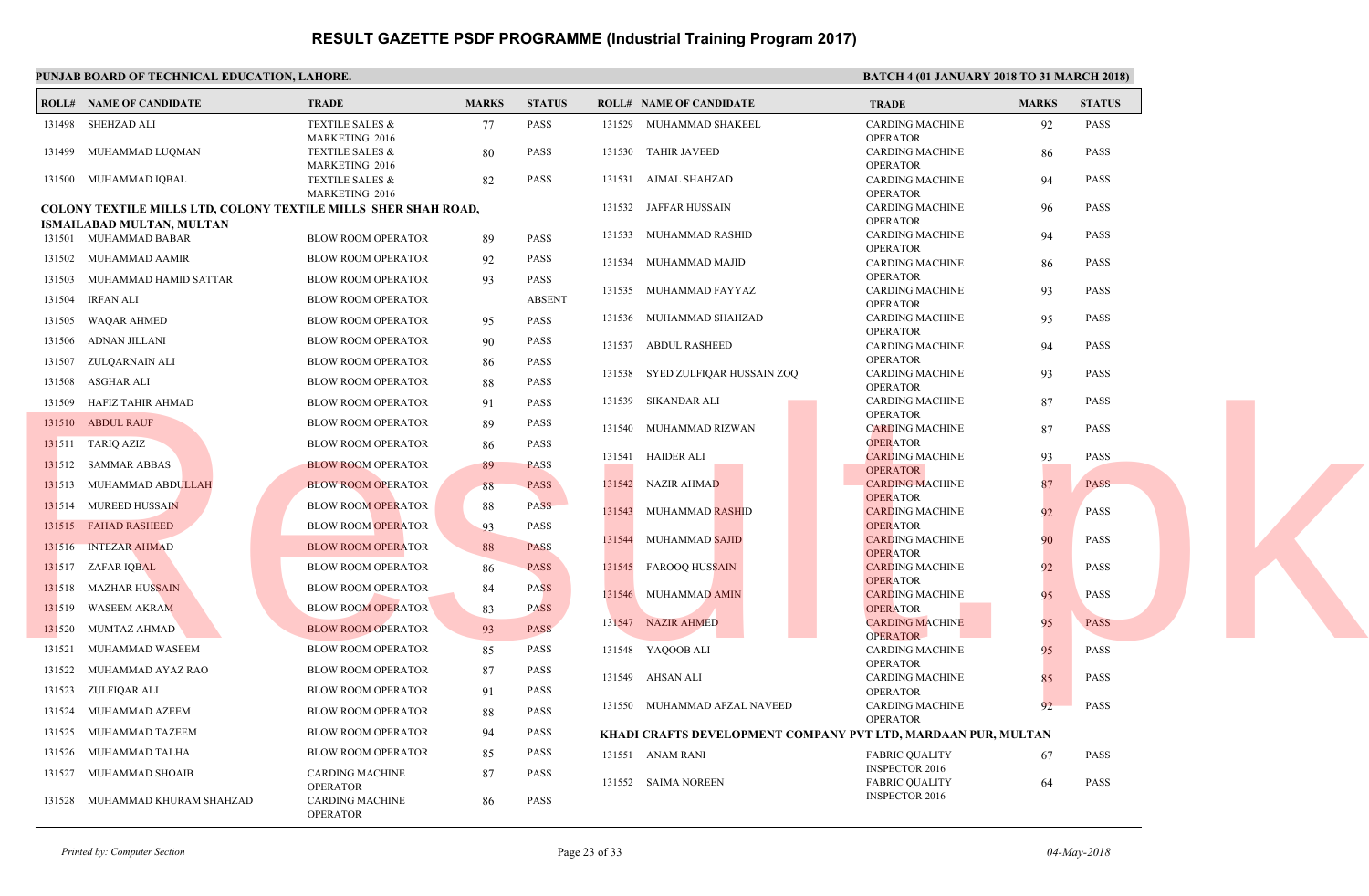|        | PUNJAB BOARD OF TECHNICAL EDUCATION, LAHORE. |                                                                         |              |               |        |                                | <b>BATC</b>                  |
|--------|----------------------------------------------|-------------------------------------------------------------------------|--------------|---------------|--------|--------------------------------|------------------------------|
|        | <b>ROLL# NAME OF CANDIDATE</b>               | <b>TRADE</b>                                                            | <b>MARKS</b> | <b>STATUS</b> |        | <b>ROLL# NAME OF CANDIDATE</b> | <b>TRAD</b>                  |
|        | 131553 NASREEN MAI                           | <b>FABRIC OUALITY</b><br><b>INSPECTOR 2016</b>                          | 65           | PASS          |        | 131578 HUMA RIASAT             | FABRI<br><b>INSPE</b>        |
|        | 131554 SHEHNAZ BIBI                          | <b>FABRIC QUALITY</b><br><b>INSPECTOR 2016</b>                          | 65           | <b>PASS</b>   |        | 131579 HAMEED MAI              | <b>FABRI</b><br><b>INSPE</b> |
|        | 131555 ASMA BIBI                             | <b>FABRIC QUALITY</b><br><b>INSPECTOR 2016</b>                          | 67           | <b>PASS</b>   |        | 131580 ZAKIYA MAI              | <b>FABRI</b><br><b>INSPE</b> |
|        | 131556 SHAZIA ASLAM                          | <b>FABRIC QUALITY</b><br><b>INSPECTOR 2016</b>                          | 64           | <b>PASS</b>   |        | 131581 GULAM FATIMA            | <b>FABRI</b><br><b>INSPE</b> |
|        | 131557 FARZANA BIBI                          | <b>FABRIC QUALITY</b><br><b>INSPECTOR 2016</b>                          | 62           | <b>PASS</b>   |        | 131582 KIRAN TASLEEM           | <b>FABRI</b><br><b>INSPE</b> |
|        | 131558 NADIA BIBI                            | <b>FABRIC QUALITY</b>                                                   | 64           | <b>PASS</b>   | 131583 | <b>SUMAIRA BIBI</b>            | FABRI<br><b>INSPE</b>        |
|        | 131559 RUBINA BUKHARI                        | <b>INSPECTOR 2016</b><br><b>FABRIC QUALITY</b><br><b>INSPECTOR 2016</b> | 62           | PASS          |        | 131584 SAEEDA AHKTER           | <b>FABRI</b><br><b>INSPE</b> |
|        | 131560 FARZANA NAZ                           | <b>FABRIC QUALITY</b><br><b>INSPECTOR 2016</b>                          | 66           | <b>PASS</b>   |        | 131585 REHANA                  | <b>FABRI</b><br><b>INSPE</b> |
|        | 131561 MISBHA SHARIF                         | <b>FABRIC QUALITY</b><br><b>INSPECTOR 2016</b>                          | 64           | <b>PASS</b>   |        | 131586 FARHAT                  | <b>FABRI</b><br><b>INSPE</b> |
|        | 131562 ANAM BIBI                             | <b>FABRIC QUALITY</b><br><b>INSPECTOR 2016</b>                          | 64           | <b>PASS</b>   |        | 131587 NAZIA MAI               | <b>FABRI</b><br><b>INSPE</b> |
|        | 131563 ASGHARA BIBI                          | <b>FABRIC QUALITY</b><br><b>INSPECTOR 2016</b>                          | 63           | <b>PASS</b>   | 131588 | ZAREENA MAI                    | <b>FABRI</b><br><b>INSPE</b> |
|        | 131564 PARVEEN BIBI                          | <b>FABRIC QUALITY</b><br><b>INSPECTOR 2016</b>                          | 67           | PASS          |        | 131589 AKHTAR MAI              | <b>FABRI</b><br><b>INSPE</b> |
|        | 131565 NADIA ABBAS                           | <b>FABRIC QUALITY</b><br><b>INSPECTOR 2016</b>                          | 69           | <b>PASS</b>   |        | 131590 FARZANA MAI             | <b>FABRI</b><br><b>INSPE</b> |
|        | 131566 TAHIRA KALSOOM                        | <b>FABRIC QUALITY</b><br><b>INSPECTOR 2016</b>                          | 69           | <b>PASS</b>   |        | 131591 UZMA MAI                | <b>FABRI</b><br><b>INSPE</b> |
|        | 131567 KALSOOM NAZEER                        | <b>FABRIC QUALITY</b><br><b>INSPECTOR 2016</b>                          | 69           | <b>PASS</b>   |        | 131592 SHENAZ BIBI             | <b>FABRI</b><br><b>INSPE</b> |
| 131568 | <b>NASIRA TABASUM</b>                        | <b>FABRIC QUALITY</b><br><b>INSPECTOR 2016</b>                          | 67           | <b>PASS</b>   | 131593 | <b>SOBIA BKHUARI</b>           | <b>FABRI</b><br><b>INSPE</b> |
|        | 131569 SHABANA NAZEER                        | <b>FABRIC QUALITY</b><br><b>INSPECTOR 2016</b>                          | 65           | <b>PASS</b>   |        | 131594 SAJIDA BIBI             | <b>FABRI</b><br><b>INSPE</b> |
|        | 131570 MUREED FATIMA                         | <b>FABRIC QUALITY</b><br><b>INSPECTOR 2016</b>                          | 67           | <b>PASS</b>   |        | 131595 ZAHRA BIBI              | <b>FABRI</b><br><b>INSPE</b> |
|        | 131571 PARVEEN FAYAAZ                        | <b>FABRIC QUALITY</b><br><b>INSPECTOR 2016</b>                          | 66           | <b>PASS</b>   |        | 131596 SUMAIRA MULAZIM         | FABRI<br><b>INSPE</b>        |
|        | 131572 AMNA BIBI                             | <b>FABRIC QUALITY</b><br><b>INSPECTOR 2016</b>                          | 66           | PASS          |        | 131597 IRSHAD BIBI             | <b>FABRI</b><br><b>INSPE</b> |
|        | 131573 IFFAT BIBI                            | <b>FABRIC QUALITY</b><br><b>INSPECTOR 2016</b>                          | 67           | PASS          | 131598 | UZMA PARVEEN                   | <b>FABRI</b><br><b>INSPE</b> |
|        | 131574 BUSHRA BIBI                           | <b>FABRIC QUALITY</b><br><b>INSPECTOR 2016</b>                          | 65           | <b>PASS</b>   |        | 131599 RABIA BIBI              | <b>FABRI</b><br><b>INSPE</b> |
|        | 131575 SAJIDA BIBI                           | <b>FABRIC QUALITY</b><br><b>INSPECTOR 2016</b>                          | 66           | <b>PASS</b>   |        | 131600 SUNERRA BIBI            | <b>FABRI</b><br><b>INSPE</b> |
|        | 131576 MAFIA NAZEER                          | <b>FABRIC QUALITY</b><br><b>INSPECTOR 2016</b>                          | 68           | <b>PASS</b>   |        | 131601 KOSAR MAI               | <b>FABRI</b><br><b>INSPE</b> |
|        | 131577 NUSRAT AZEEM                          | <b>FABRIC QUALITY</b><br><b>INSPECTOR 2016</b>                          | 69           | <b>PASS</b>   |        | 131602 SAMINA BIBI             | FABRI<br><b>INSPE</b>        |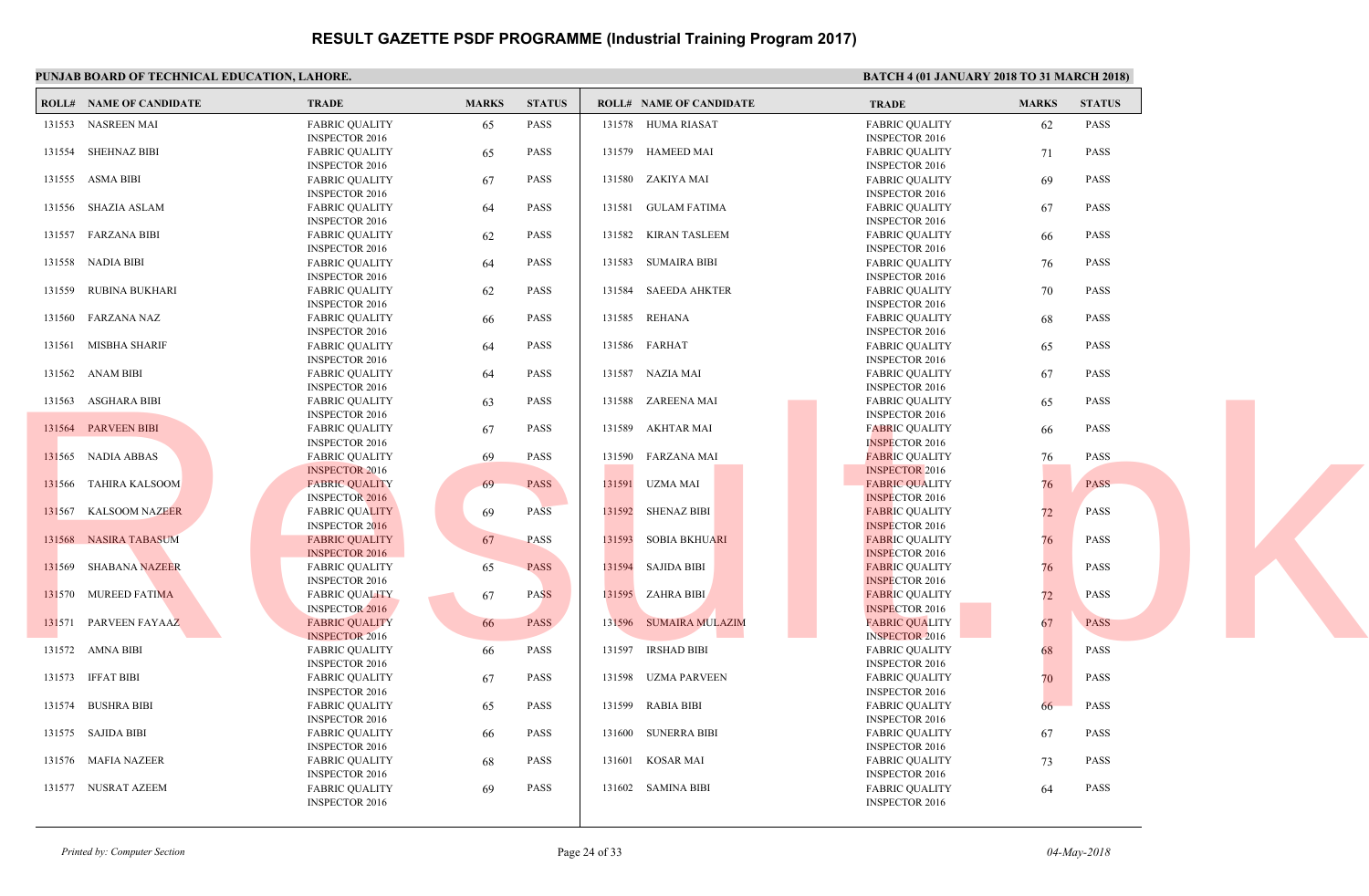|        | PUNJAB BOARD OF TECHNICAL EDUCATION, LAHORE. |                                                |              |               |        |                                | <b>BATC</b>                  |
|--------|----------------------------------------------|------------------------------------------------|--------------|---------------|--------|--------------------------------|------------------------------|
|        | <b>ROLL# NAME OF CANDIDATE</b>               | <b>TRADE</b>                                   | <b>MARKS</b> | <b>STATUS</b> |        | <b>ROLL# NAME OF CANDIDATE</b> | <b>TRAD</b>                  |
|        | 131603 SOBIA ABBAS                           | <b>FABRIC OUALITY</b><br><b>INSPECTOR 2016</b> | 68           | PASS          |        | 131628 FARZANA KOSAR           | FABRI<br><b>INSPE</b>        |
|        | 131604 AYESHA SALEH                          | <b>FABRIC QUALITY</b><br><b>INSPECTOR 2016</b> | 66           | <b>PASS</b>   |        | 131629 FARZANA SULTAN          | <b>FABRI</b><br><b>INSPE</b> |
| 131605 | TEHMEENA SARWAR                              | <b>FABRIC QUALITY</b><br><b>INSPECTOR 2016</b> | 70           | <b>PASS</b>   |        | 131630 NASEEM MAI              | <b>FABRI</b><br><b>INSPE</b> |
|        | 131606 SOBIA AKRAM                           | <b>FABRIC QUALITY</b><br><b>INSPECTOR 2016</b> | 68           | <b>PASS</b>   |        | 131631 NADIA MAI               | <b>FABRI</b><br><b>INSPE</b> |
|        | 131607 RAZIA BIBI                            | <b>FABRIC QUALITY</b><br><b>INSPECTOR 2016</b> | 67           | <b>PASS</b>   |        | 131632 NADIA TUFAIL            | <b>FABRI</b><br><b>INSPE</b> |
| 131608 | AZIZ MAI                                     | <b>FABRIC QUALITY</b><br><b>INSPECTOR 2016</b> | 61           | <b>PASS</b>   |        | 131633 ASIA BIBI               | FABRI<br><b>INSPE</b>        |
|        | 131609 NAZERAN MAI                           | <b>FABRIC QUALITY</b><br><b>INSPECTOR 2016</b> | 65           | PASS          |        | 131634 NASREEN MAI             | <b>FABRI</b><br><b>INSPE</b> |
|        | 131610 MUSARAT BIBI                          | <b>FABRIC QUALITY</b><br><b>INSPECTOR 2016</b> | 67           | <b>PASS</b>   |        | 131635 RAHEELA BIBI            | <b>FABRI</b><br><b>INSPE</b> |
|        | 131611 MUSARAT NAWAZ                         | <b>FABRIC QUALITY</b><br><b>INSPECTOR 2016</b> | 62           | <b>PASS</b>   |        | 131636 KOUSAR BIBI             | <b>FABRI</b><br><b>INSPE</b> |
|        | 131612 NASEEM BIBI                           | <b>FABRIC QUALITY</b><br><b>INSPECTOR 2016</b> | 62           | <b>PASS</b>   |        | 131637 SAJJIDA BIBI            | <b>FABRI</b><br><b>INSPE</b> |
|        | 131613 SAKINA MAYI                           | <b>FABRIC QUALITY</b><br><b>INSPECTOR 2016</b> | 62           | <b>PASS</b>   |        | 131638 ABIDA BIBI              | FABRI<br><b>INSPE</b>        |
|        | 131614 SAJIDA PARVEEN                        | <b>FABRIC QUALITY</b><br><b>INSPECTOR 2016</b> | 60           | PASS          |        | 131639 FARHAT MAI              | <b>FABRI</b><br><b>INSPE</b> |
|        | 131615 KALSOOM MAI                           | <b>FABRIC QUALITY</b><br><b>INSPECTOR 2016</b> | 62           | <b>PASS</b>   |        | 131640 PARVEEN BIBI            | <b>FABRI</b><br><b>INSPE</b> |
|        | 131616 AZRA BIBI                             | <b>FABRIC QUALITY</b><br><b>INSPECTOR 2016</b> | 63           | <b>PASS</b>   | 131641 | <b>SUMAIRA ASLAM</b>           | <b>FABRI</b><br><b>INSPE</b> |
|        | 131617 IQRA MAHMMOOD                         | <b>FABRIC QUALITY</b><br><b>INSPECTOR 2016</b> | 66           | <b>PASS</b>   |        | 131642 SHAMEEM BILAL           | <b>FABRI</b><br><b>INSPE</b> |
|        | 131618 SHAMIM MAI                            | <b>FABRIC QUALITY</b><br><b>INSPECTOR 2016</b> | 61           | <b>PASS</b>   |        | 131643 FOUZIA BIBI             | <b>FABRI</b><br><b>INSPE</b> |
|        | 131619 NADIA BIBI                            | <b>FABRIC QUALITY</b><br><b>INSPECTOR 2016</b> | 64           | <b>PASS</b>   |        | 131644 AMINA BIBI              | <b>FABRI</b><br><b>INSPE</b> |
|        | 131620 NAFEESA BIBI                          | <b>FABRIC QUALITY</b><br><b>INSPECTOR 2016</b> | 66           | <b>PASS</b>   |        | 131645 KOSAR MALIK             | <b>FABRI</b><br><b>INSPE</b> |
|        | 131621 RAZIA MAI                             | <b>FABRIC QUALITY</b><br><b>INSPECTOR 2016</b> | 63           | <b>PASS</b>   |        | 131646 RABIA MALIK             | FABRI<br><b>INSPE</b>        |
|        | 131622 SHANAZ BIBI                           | <b>FABRIC QUALITY</b><br><b>INSPECTOR 2016</b> | 66           | PASS          |        | 131647 SONIA BIBI              | <b>FABRI</b><br><b>INSPE</b> |
|        | 131623 SAIMA KIRAN                           | <b>FABRIC QUALITY</b><br><b>INSPECTOR 2016</b> | 63           | PASS          |        | 131648 RUKHSANA ARIF           | <b>FABRI</b><br><b>INSPE</b> |
|        | 131624 MUMTAZ MAI                            | <b>FABRIC QUALITY</b><br><b>INSPECTOR 2016</b> | 64           | PASS          |        | 131649 SHAZIA MAI              | <b>FABRI</b><br><b>INSPE</b> |
|        | 131625 NABILA NAZIR                          | <b>FABRIC QUALITY</b><br><b>INSPECTOR 2016</b> | 64           | <b>PASS</b>   |        | 131650 RUKHSANA BIBI           | <b>FABRI</b><br><b>INSPE</b> |
|        | 131626 SHABANA SULTAN                        | <b>FABRIC QUALITY</b><br><b>INSPECTOR 2016</b> | 64           | <b>PASS</b>   |        | 131651 PARVEEN                 | <b>FABRI</b><br><b>INSPE</b> |
|        | 131627 SUMAIRA FARASAT                       | <b>FABRIC QUALITY</b><br><b>INSPECTOR 2016</b> | 67           | <b>PASS</b>   |        | 131652 NAGINA MAI              | FABRI<br><b>INSPE</b>        |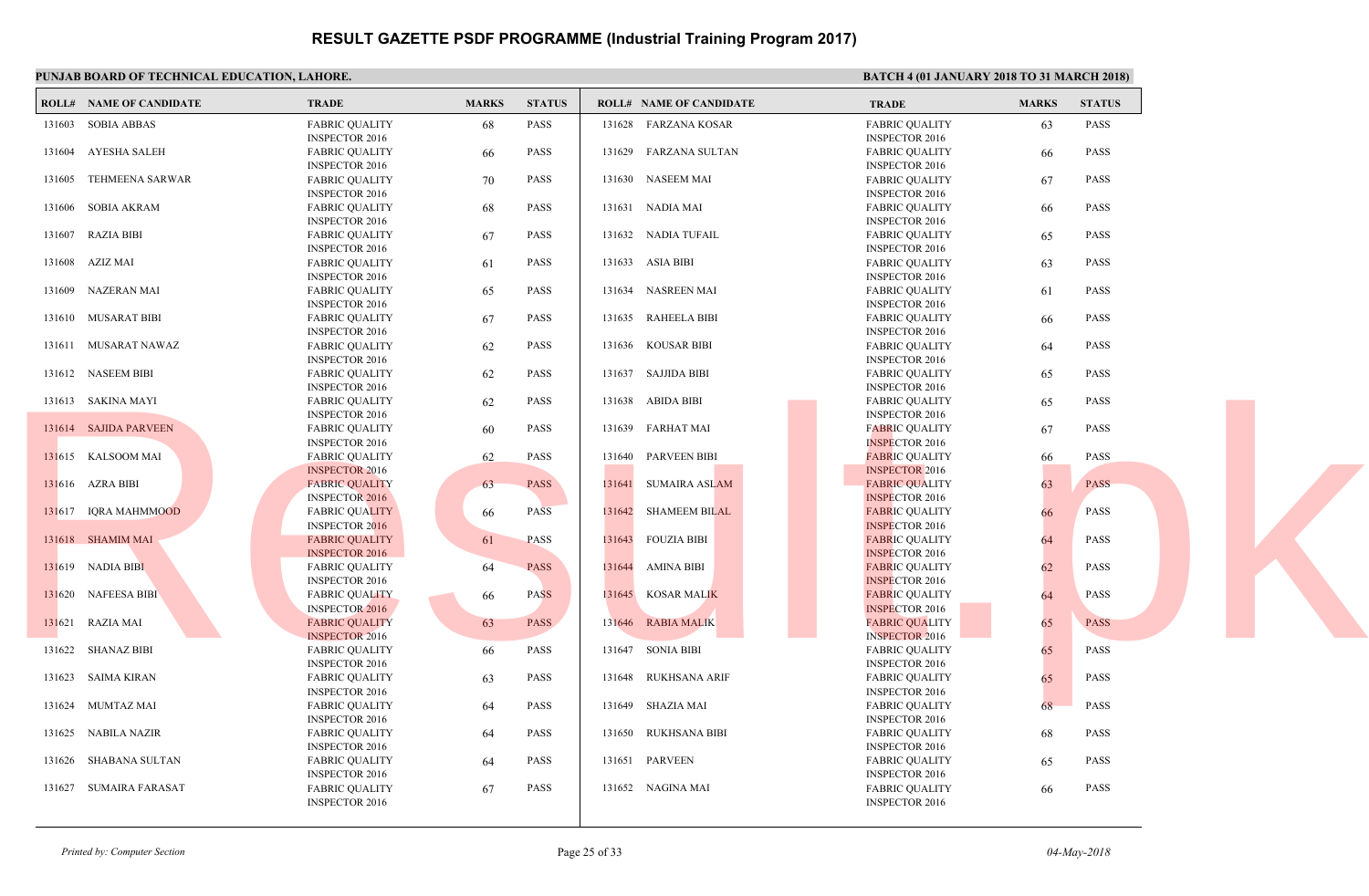|              | PUNJAB BOARD OF TECHNICAL EDUCATION, LAHORE. |                                                                                                    |              |               |                                | <b>BATC</b>                                  |
|--------------|----------------------------------------------|----------------------------------------------------------------------------------------------------|--------------|---------------|--------------------------------|----------------------------------------------|
|              | <b>ROLL# NAME OF CANDIDATE</b>               | <b>TRADE</b>                                                                                       | <b>MARKS</b> | <b>STATUS</b> | <b>ROLL# NAME OF CANDIDATE</b> | <b>TRAD</b>                                  |
|              | 131653 NASEEM BIBI                           | <b>FABRIC QUALITY</b><br><b>INSPECTOR 2016</b>                                                     | 68           | PASS          | 131677 SABA IFTIKHAR           | FABRI<br><b>INSPE</b>                        |
|              | 131654 MARIA BATOOL                          | <b>FABRIC QUALITY</b><br><b>INSPECTOR 2016</b>                                                     | 71           | <b>PASS</b>   | 131678 SHAHBANA                | <b>FABRI</b><br><b>INSPE</b>                 |
|              | 131655 SAMINA IQBAL                          | <b>FABRIC QUALITY</b><br><b>INSPECTOR 2016</b>                                                     | 65           | <b>PASS</b>   | 131679 MEHNAZ                  | <b>FABRI</b><br><b>INSPE</b>                 |
|              | 131656 SHAZIA BIBI                           | <b>FABRIC QUALITY</b><br><b>INSPECTOR 2016</b>                                                     | 67           | <b>PASS</b>   | 131680 MUNERAN BIBI            | <b>FABRI</b><br><b>INSPE</b>                 |
|              | 131657 HASSEENA MAI                          | <b>FABRIC QUALITY</b>                                                                              | 67           | <b>PASS</b>   | 131681 MAHAR RAFIQ             | <b>FABRI</b>                                 |
|              | 131658 SADIA BIBI                            | <b>INSPECTOR 2016</b><br><b>FABRIC QUALITY</b>                                                     | 67           | <b>PASS</b>   | 131682 SAIMA RAZA              | <b>INSPE</b><br>FABRI                        |
|              | 131659 NAZERAN MAI                           | <b>INSPECTOR 2016</b><br><b>FABRIC QUALITY</b>                                                     | 68           | PASS          | 131683 SHAZIA BIBI             | <b>INSPE</b><br><b>FABRI</b>                 |
|              | 131660 PARVEEN MAI                           | <b>INSPECTOR 2016</b><br><b>FABRIC QUALITY</b>                                                     | 68           | PASS          | 131684 SONIA MUSHTAQ           | <b>INSPE</b><br><b>FABRI</b>                 |
|              | 131661 FOUSIA RIAZ                           | <b>INSPECTOR 2016</b><br><b>FABRIC QUALITY</b>                                                     | 67           | <b>PASS</b>   | 131685 AYESHA ASLAM            | <b>INSPE</b><br><b>FABRI</b>                 |
|              | 131662 MUSARAT BIBI                          | <b>INSPECTOR 2016</b><br><b>FABRIC QUALITY</b>                                                     | 65           | <b>PASS</b>   | 131686 ASMA BIBI               | <b>INSPE</b><br>FABRI                        |
|              |                                              | <b>INSPECTOR 2016</b><br><b>KHADI CRAFTS DEVELOPMENT COMPANY PVT LTD, 19 KASSI, MULTAN, MULTAN</b> |              |               | <b>NASREEN BIBI</b><br>131687  | <b>INSPE</b><br><b>FABRI</b>                 |
|              | 131663 SHAKEELA BIBI                         | <b>FABRIC QUALITY</b><br><b>INSPECTOR 2016</b>                                                     | 93           | PASS          | 131688 SANIA KAUSAR            | <b>INSPE</b><br><b>FABRI</b>                 |
|              | 131664 RIZWANA BIBI                          | <b>FABRIC QUALITY</b><br><b>INSPECTOR 2016</b>                                                     | 86           | <b>PASS</b>   | 131689 RAFIA KALSOOM           | <b>INSPE</b><br><b>FABRI</b>                 |
|              | 131665 ISHRAT BIBI                           | <b>FABRIC QUALITY</b><br><b>INSPECTOR 2016</b>                                                     | 86           | <b>PASS</b>   | 131690<br><b>SAIMA MANZOOR</b> | <b>INSPE</b><br><b>FABRI</b>                 |
|              | 131666 SHAKEELA                              | <b>FABRIC QUALITY</b><br><b>INSPECTOR 2016</b>                                                     | 88           | <b>PASS</b>   | 131691 ROBINA ASLAM            | <b>INSPE</b><br><b>FABRI</b>                 |
|              | 131667 TAHIRA NADEEM                         | <b>FABRIC QUALITY</b><br><b>INSPECTOR 2016</b>                                                     | 88           | <b>PASS</b>   | 131692 MISBAH ABBAS            | <b>INSPE</b><br><b>FABRI</b>                 |
| 131668 SADIA |                                              | <b>FABRIC QUALITY</b><br><b>INSPECTOR 2016</b>                                                     | 94           | <b>PASS</b>   | 131693 YASMEEN INTAZAR         | <b>INSPE</b><br><b>FABRI</b>                 |
|              | 131669 KHURSHEED BIBI                        | <b>FABRIC QUALITY</b><br><b>INSPECTOR 2016</b>                                                     | 84           | <b>PASS</b>   | 131694 FARZANA MAI             | <b>INSPE</b><br><b>FABRI</b>                 |
|              | 131670 UROOJ AJMAL                           | <b>FABRIC OUALITY</b><br><b>INSPECTOR 2016</b>                                                     | 93           | <b>PASS</b>   | 131695 SHUMAILA                | <b>INSPE</b><br>FABRI                        |
|              | 131671 NASEEM                                | <b>FABRIC QUALITY</b><br><b>INSPECTOR 2016</b>                                                     | 89           | <b>PASS</b>   | 131696 SHAHEEN BIBI            | <b>INSPE</b><br><b>FABRI</b>                 |
|              | 131672 ASMA YASMEEN                          | <b>FABRIC QUALITY</b><br><b>INSPECTOR 2016</b>                                                     | 92           | <b>PASS</b>   | 131697 JINDU MAI               | <b>INSPE</b><br><b>FABRI</b>                 |
|              | 131673 RUKSANA ASLAM                         | <b>FABRIC QUALITY</b><br><b>INSPECTOR 2016</b>                                                     | 85           | <b>PASS</b>   | 131698 SAIMA BIBI              | <b>INSPE</b><br><b>FABRI</b>                 |
|              | 131674 ZUBIDA BIBI                           | <b>FABRIC QUALITY</b><br><b>INSPECTOR 2016</b>                                                     | 88           | <b>PASS</b>   | 131699 ZAREENA BIBI            | <b>INSPE</b><br><b>FABRI</b>                 |
|              | 131675 SHAZIA FIYAZ                          | <b>FABRIC QUALITY</b><br><b>INSPECTOR 2016</b>                                                     | 87           | <b>PASS</b>   | 131700<br>NASREEN AAMAN ULLAH  | <b>INSPE</b><br>FABRI                        |
| 131676 ASIA  |                                              | <b>FABRIC QUALITY</b><br><b>INSPECTOR 2016</b>                                                     | 88           | <b>PASS</b>   | 131701 FARZANA BIBI            | <b>INSPE</b><br><b>FABRI</b><br><b>INSPE</b> |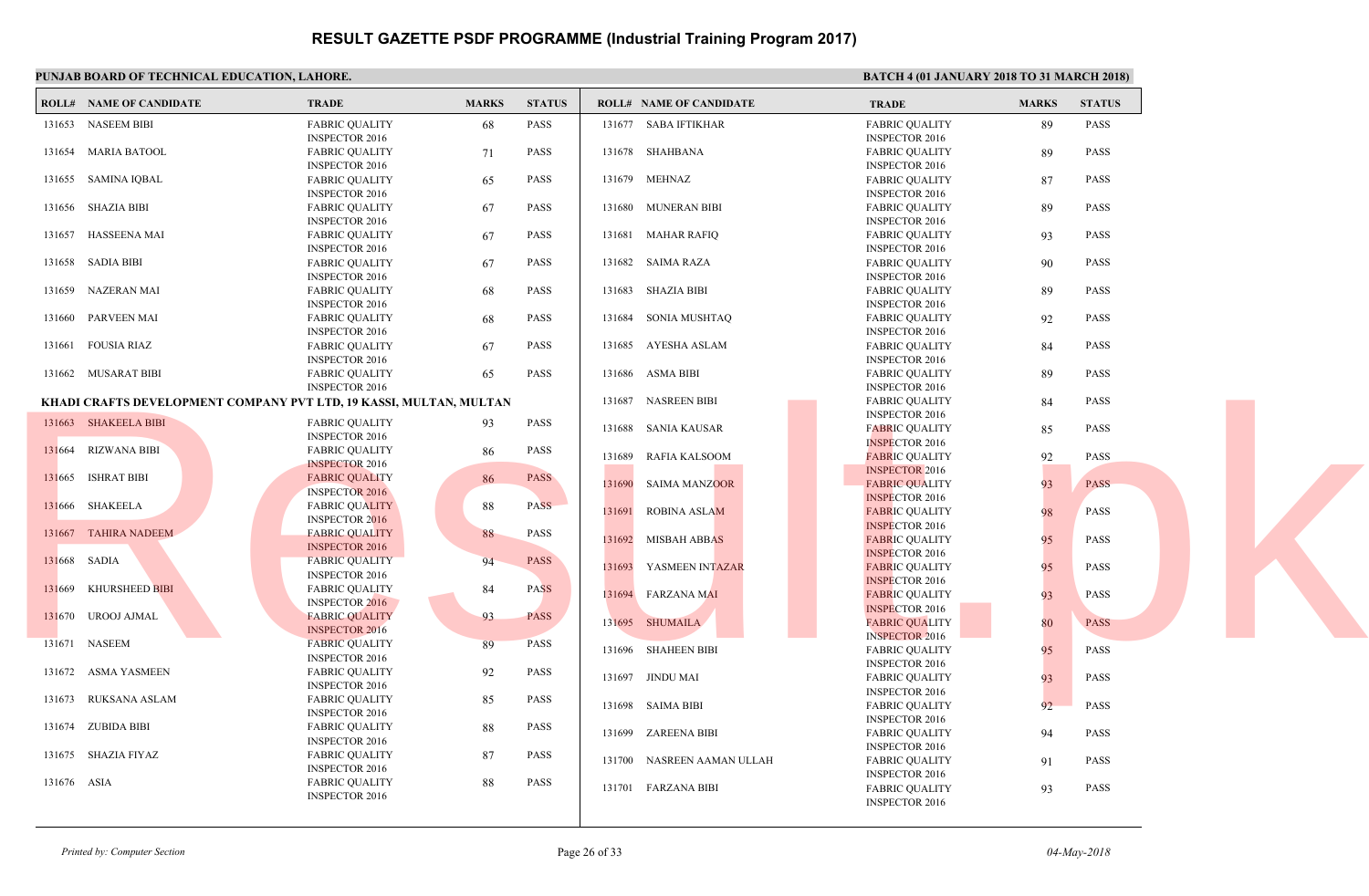| PUNJAB BOARD OF TECHNICAL EDUCATION, LAHORE. |                                                                       |              |               |        |                                | <b>BATC</b>  |
|----------------------------------------------|-----------------------------------------------------------------------|--------------|---------------|--------|--------------------------------|--------------|
| <b>ROLL# NAME OF CANDIDATE</b>               | <b>TRADE</b>                                                          | <b>MARKS</b> | <b>STATUS</b> |        | <b>ROLL# NAME OF CANDIDATE</b> | <b>TRAL</b>  |
| 131702 AMNA BIBI                             | <b>FABRIC QUALITY</b>                                                 | 95           | <b>PASS</b>   |        | 131726 HASNA AKRAM             | <b>INDUS</b> |
|                                              | <b>INSPECTOR 2016</b>                                                 |              |               |        |                                | <b>MACH</b>  |
| 131703 SOBIA RANI                            | <b>FABRIC QUALITY</b>                                                 | 92           | <b>PASS</b>   |        | 131727 NAZIA BIBI              | <b>INDUS</b> |
|                                              | <b>INSPECTOR 2016</b>                                                 |              |               |        |                                | <b>MACH</b>  |
| 131704 TASKEEN BIBI                          | <b>FABRIC QUALITY</b>                                                 | 92           | <b>PASS</b>   |        | 131728 FOZIA BIBI              | <b>INDUS</b> |
|                                              | <b>INSPECTOR 2016</b>                                                 |              |               |        |                                | <b>MACH</b>  |
| 131705 AMRA BIBI                             | <b>FABRIC QUALITY</b>                                                 | 91           | PASS          |        | 131729 SABIHA IRUM             | <b>INDUS</b> |
|                                              | <b>INSPECTOR 2016</b>                                                 |              |               |        |                                | <b>MACH</b>  |
| 131706 AYESHA SAHAR                          | <b>FABRIC QUALITY</b>                                                 | 90           | <b>PASS</b>   |        | 131730 GULZAR BIBI             | <b>INDUS</b> |
|                                              | <b>INSPECTOR 2016</b>                                                 |              |               |        |                                | <b>MACH</b>  |
| 131707 ATIQA ZAFAR                           | <b>FABRIC QUALITY</b>                                                 | 87           | <b>PASS</b>   |        | 131731 KAINAT JAMAL            | <b>INDUS</b> |
|                                              | <b>INSPECTOR 2016</b>                                                 |              |               |        |                                | <b>MACH</b>  |
| 131708 SALMA FIRDOOS                         | <b>FABRIC QUALITY</b>                                                 | 74           | PASS          |        | 131732 NISHA ASGHAR            | <b>INDUS</b> |
|                                              | <b>INSPECTOR 2016</b>                                                 |              |               |        |                                | <b>MACH</b>  |
| 131709 UZMA BIBI                             | <b>FABRIC QUALITY</b>                                                 | 85           | <b>PASS</b>   |        | 131733 HINA SHABIR             | <b>INDUS</b> |
|                                              | <b>INSPECTOR 2016</b>                                                 |              |               |        |                                | <b>MACH</b>  |
| 131710 RASHIDA BIBI                          | <b>FABRIC OUALITY</b>                                                 | 85           | <b>PASS</b>   |        | 131734 KANWAL YOUSAF           | <b>INDUS</b> |
|                                              | <b>INSPECTOR 2016</b>                                                 |              |               |        |                                | <b>MACH</b>  |
| 131711 SAJIDA BIBI                           | <b>FABRIC QUALITY</b>                                                 | 91           | PASS          |        | 131735 KIRAN YOUSAF            | <b>INDUS</b> |
|                                              | <b>INSPECTOR 2016</b>                                                 |              |               |        |                                | <b>MACH</b>  |
| 131712 NASIRA BIBI                           | <b>FABRIC QUALITY</b>                                                 | 88           | PASS          |        | 131736 AATKA JAVEED            | <b>INDUS</b> |
|                                              | <b>INSPECTOR 2016</b>                                                 |              |               |        |                                | <b>MACH</b>  |
| 131713 TAYBA ASGHAR                          | <b>FABRIC QUALITY</b>                                                 | 84           | <b>PASS</b>   |        | 131737 HINA AMJAD              | <b>INDUS</b> |
|                                              | <b>INSPECTOR 2016</b>                                                 |              |               |        |                                | <b>MACF</b>  |
| 131714 SUMIA ASGHAR                          | <b>FABRIC QUALITY</b>                                                 | 84           | <b>PASS</b>   |        | 131738 SHUMAILA BIBI           | <b>INDUS</b> |
|                                              | <b>INSPECTOR 2016</b>                                                 |              |               |        |                                | <b>MACH</b>  |
| 131715 HAFEEZAN BIBI                         | <b>FABRIC QUALITY</b>                                                 | 86           | <b>PASS</b>   |        | 131739 MURAD BIBI              | <b>INDUS</b> |
|                                              | <b>INSPECTOR 2016</b>                                                 |              |               |        |                                | <b>MACH</b>  |
| 131716 NAZIA BIBI                            | <b>FABRIC QUALITY</b>                                                 | 93           | <b>PASS</b>   |        | 131740 CHANDA MEHBOOB          | <b>INDUS</b> |
|                                              | <b>INSPECTOR 2016</b>                                                 |              |               |        |                                | <b>MACF</b>  |
| 131717 RUBINA SAJID                          | <b>FABRIC QUALITY</b>                                                 | 90           | <b>PASS</b>   |        | 131741 SONIA KIRAN             | <b>INDUS</b> |
|                                              | <b>INSPECTOR 2016</b>                                                 |              |               |        |                                | <b>MACE</b>  |
| 131718 HALEEMA BIBI                          | <b>FABRIC QUALITY</b>                                                 | 93           | <b>PASS</b>   | 131742 | <b>ASMA KALSOOM</b>            | <b>INDUS</b> |
|                                              | <b>INSPECTOR 2016</b>                                                 |              |               |        |                                | <b>MACF</b>  |
|                                              | <b>SOUTHERN PUNJAB EMBROIDERY INDUSTRIES PVT LTD, NORTHERN BYPASS</b> |              |               |        | 131743 SONIA BIBI              | <b>INDUS</b> |
| <b>NEEL KOT BOSAN ROAD, MULTAN</b>           |                                                                       |              |               |        |                                | <b>MACH</b>  |
| 131719 ARFA RAMZAN                           | <b>INDUSTRIAL STITCHING</b>                                           | 83           | <b>PASS</b>   |        | 131744 ASIA BIBI               | <b>INDUS</b> |
|                                              | <b>MACHINE OPERATOR 2016</b>                                          |              |               |        |                                | <b>MACH</b>  |
| 131720 SADAF BANO                            | <b>INDUSTRIAL STITCHING</b>                                           | 72           | PASS          |        | 131745 FOZIA MUSHTAQ           | <b>INDUS</b> |
|                                              | <b>MACHINE OPERATOR 2016</b>                                          |              |               |        |                                | <b>MACH</b>  |
| 131721 FARHANA BIBI                          | <b>INDUSTRIAL STITCHING</b>                                           | 81           | PASS          |        | 131746 MARIA ALI               | <b>INDUS</b> |
|                                              | <b>MACHINE OPERATOR 2016</b>                                          |              |               |        |                                | <b>MACH</b>  |
| 131722 NADIA RUBAB                           | INDUSTRIAL STITCHING                                                  | 77           | <b>PASS</b>   | 131747 | RABIA PARVEEN                  | <b>SCREE</b> |
|                                              | <b>MACHINE OPERATOR 2016</b>                                          |              |               | 131748 | SHAGUFTA ABBAS                 | <b>SCREE</b> |
| 131723 IQRA YASEEN                           | INDUSTRIAL STITCHING                                                  | 71           | <b>PASS</b>   |        |                                |              |
|                                              | <b>MACHINE OPERATOR 2016</b>                                          |              |               |        | 131749 NADIA                   | <b>SCREE</b> |
| 131724 ASIA ARSHAD                           | INDUSTRIAL STITCHING                                                  | 84           | <b>PASS</b>   |        | 131750 NABEELA KHNA            | <b>SCREE</b> |
|                                              | <b>MACHINE OPERATOR 2016</b>                                          |              |               |        |                                |              |
| 131725 ASMA BIBI                             | INDUSTRIAL STITCHING                                                  | 90           | PASS          | 131751 | ASIA PARWEEN                   | <b>SCREE</b> |
|                                              | <b>MACHINE OPERATOR 2016</b>                                          |              |               |        | 131752 KANWAL HUSSAIN          | <b>SCREE</b> |
|                                              |                                                                       |              |               |        |                                |              |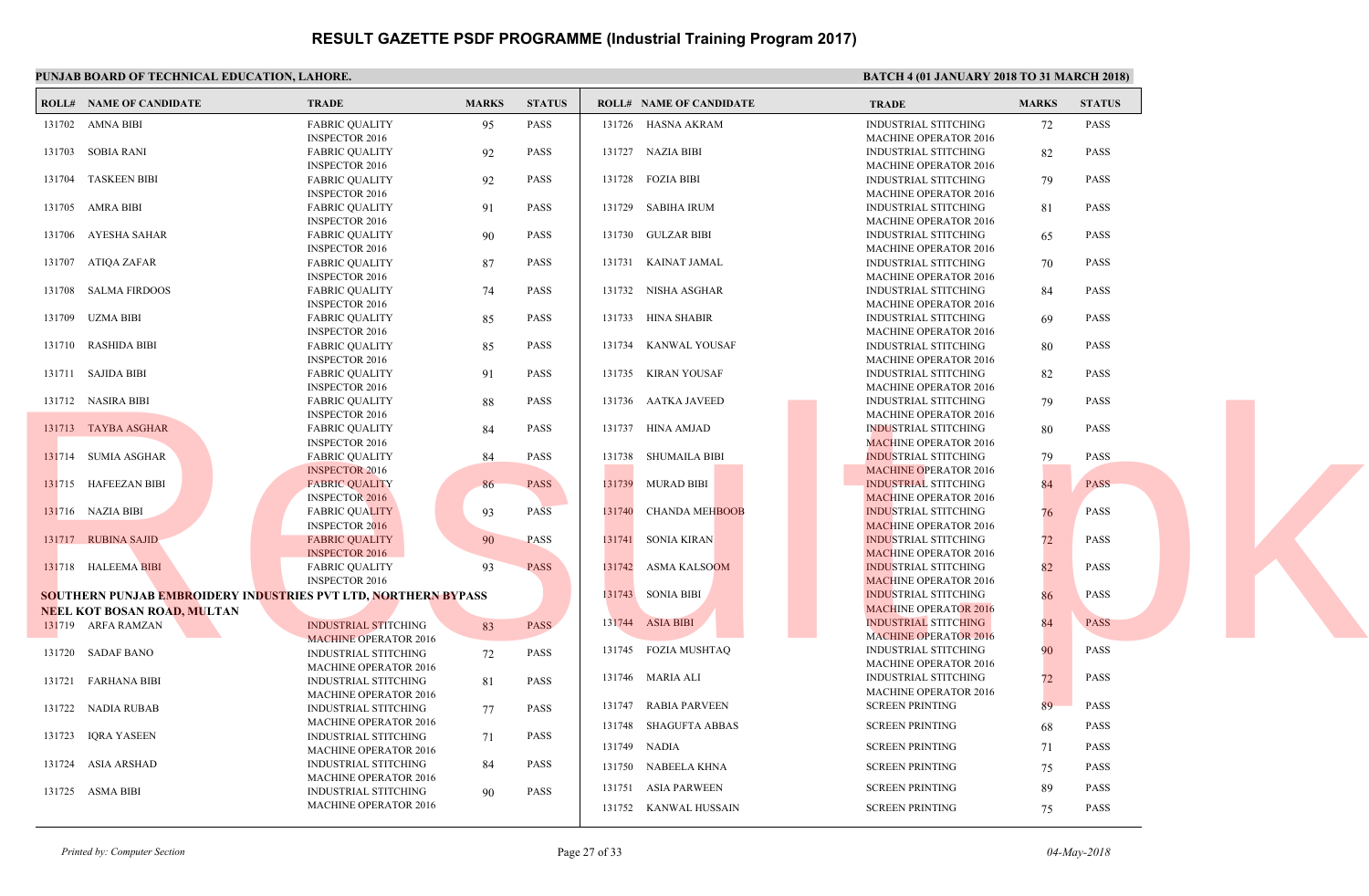| PUNJAB BOARD OF TECHNICAL EDUCATION, LAHORE.                          |                                                             |              |               |        |                                | <b>BATC</b>                 |
|-----------------------------------------------------------------------|-------------------------------------------------------------|--------------|---------------|--------|--------------------------------|-----------------------------|
| <b>ROLL# NAME OF CANDIDATE</b>                                        | <b>TRADE</b>                                                | <b>MARKS</b> | <b>STATUS</b> |        | <b>ROLL# NAME OF CANDIDATE</b> | <b>TRAL</b>                 |
| 131753 NADIA ASLAM                                                    | <b>SCREEN PRINTING</b>                                      | 69           | <b>PASS</b>   |        | 131783 TEHMINA KAUSAR          | <b>INDUS</b>                |
| 131754 LAILA ZAFFAR                                                   | <b>SCREEN PRINTING</b>                                      | 74           | <b>PASS</b>   |        | 131784 SAMINA MAI              | <b>MACH</b><br><b>INDUS</b> |
| 131755 NAZIA BIBI                                                     | <b>SCREEN PRINTING</b>                                      | 68           | <b>PASS</b>   |        |                                | <b>MACH</b>                 |
| 131756 KALSOOM AKRAM                                                  | <b>SCREEN PRINTING</b>                                      | 73           | PASS          |        | 131785 IRUM AHKTER             | <b>INDUS</b><br><b>MACH</b> |
| 131757 MARJAN KHAN                                                    | <b>SCREEN PRINTING</b>                                      | 69           | <b>PASS</b>   |        | 131786 SHAZIA BIBI             | <b>INDUS</b>                |
| 131758 NAJMA                                                          | <b>SCREEN PRINTING</b>                                      | 68           | <b>PASS</b>   |        |                                | <b>MACH</b>                 |
| 131759 ANUM SAJJAD                                                    | <b>SCREEN PRINTING</b>                                      | 80           | <b>PASS</b>   |        | 131787 SHAHEEN MAI             | <b>INDUS</b><br><b>MACH</b> |
| 131760 RASHEEDAN BIBI                                                 | <b>SCREEN PRINTING</b>                                      | 75           | <b>PASS</b>   |        | 131788 ZAREENA MAI             | <b>INDUS</b>                |
| 131761 ASIFA AFZAL                                                    | <b>SCREEN PRINTING</b>                                      | 68           | <b>PASS</b>   |        | 131789 ASIA MUKTIYAR           | <b>MACH</b><br><b>INDUS</b> |
| 131762 ASIA RIAZ                                                      | <b>SCREEN PRINTING</b>                                      | 68           | <b>PASS</b>   |        |                                | <b>MACH</b>                 |
| 131763 FARZANA                                                        | <b>SCREEN PRINTING</b>                                      | 69           | PASS          | 131790 | ANOSHA PARVEEZ                 | <b>INDUS</b><br><b>MACH</b> |
| 131764 UZMA SAEED                                                     | <b>SCREEN PRINTING</b>                                      | 75           | PASS          |        | 131791 RABIA PARVEEN           | <b>INDUS</b>                |
| 131765 ALIA BUKHARI                                                   | <b>SCREEN PRINTING</b>                                      | 76           | <b>PASS</b>   |        | 131792 ROZINA KOSAR            | <b>MACH</b><br><b>INDUS</b> |
| 131766 AQSA BUKHAARI                                                  | <b>SCREEN PRINTING</b>                                      | 77           | <b>PASS</b>   |        |                                | <b>MACH</b>                 |
| 131767 BAKHTAWAR                                                      | <b>SCREEN PRINTING</b>                                      | 74           | <b>PASS</b>   |        | 131793 ABIDA BIBI              | <b>INDUS</b><br><b>MACH</b> |
| 131768 SHAZIA BIBI                                                    | <b>SCREEN PRINTING</b>                                      | 72           | <b>PASS</b>   |        | 131794 MUSARRAT BIBI           | <b>INDUS</b>                |
| 131769 SHAZIA BIBI                                                    | <b>SCREEN PRINTING</b>                                      | 71           | PASS          |        | 131795 SADIA RAMZAN            | <b>MACH</b><br><b>INDUS</b> |
| 131770 SAIRA BIBI                                                     | <b>SCREEN PRINTING</b>                                      | 75           | <b>PASS</b>   |        |                                | <b>MACH</b>                 |
| 131771 DUA MUJAHID                                                    | <b>SCREEN PRINTING</b>                                      | 70           | <b>PASS</b>   | 131796 | NAGEEN GUL                     | <b>INDUS</b><br><b>MACH</b> |
| 131772 SAMREEN BIBI                                                   | <b>SCREEN PRINTING</b>                                      | 79           | <b>PASS</b>   | 131797 | <b>ARSHAAD BIBI</b>            | <b>INDUS</b>                |
| 131773 SALMA AFZAL                                                    | <b>SCREEN PRINTING</b>                                      | 78           | PASS          | 131798 | <b>SHEHAR BANO</b>             | <b>MACE</b><br><b>INDUS</b> |
| 131774 SADIA ARIF                                                     | <b>SCREEN PRINTING</b>                                      | 74           | <b>PASS</b>   |        |                                | <b>MACH</b>                 |
| <b>SOUTHERN PUNJAB EMBROIDERY INDUSTRIES PVT LTD, BASTI UTTAR BAN</b> |                                                             |              |               |        | 131799 KALSOOM MAI             | <b>INDUS</b><br><b>MACF</b> |
| <b>BOSAN, MULTAN</b>                                                  |                                                             |              |               |        | 131800 UME KALSOOM BIBI        | <b>INDUS</b>                |
| 131775 SHUMAILA SHAKIR                                                | INDUSTRIAL STITCHING<br><b>MACHINE OPERATOR 2016</b>        | 69           | <b>PASS</b>   |        |                                | <b>MACH</b>                 |
| 131776 RAZIA BIBI                                                     | <b>INDUSTRIAL STITCHING</b>                                 | 68           | <b>PASS</b>   |        | 131801 TAHIRA YASEEN           | <b>INDUS</b><br><b>MACH</b> |
|                                                                       | <b>MACHINE OPERATOR 2016</b>                                |              |               |        | 131802 SHAHLA SALEEM           | <b>INDUS</b>                |
| 131777 ASIA MAI                                                       | <b>INDUSTRIAL STITCHING</b><br>MACHINE OPERATOR 2016        | 67           | <b>PASS</b>   |        | 131803 RUKHSANA BIBI           | <b>MACH</b><br><b>SCREE</b> |
| 131778 PARVEEN MAI                                                    | <b>INDUSTRIAL STITCHING</b>                                 | 73           | <b>PASS</b>   |        | 131804 SHAHEEN AKHTER          | <b>SCREE</b>                |
| 131779 SHAHIDA BHUKARI                                                | MACHINE OPERATOR 2016<br>INDUSTRIAL STITCHING               | -66          | <b>PASS</b>   |        | 131805 SAFIA MAI               | <b>SCREE</b>                |
|                                                                       | <b>MACHINE OPERATOR 2016</b>                                |              |               | 131806 | FARZANA BIBI                   | <b>SCREE</b>                |
| 131780 NAGEENA BIBI                                                   | INDUSTRIAL STITCHING<br>MACHINE OPERATOR 2016               | 70           | PASS          |        | 131807 SADIA SHAREEF           | <b>SCREE</b>                |
| 131781 SUMERA MAI                                                     | <b>INDUSTRIAL STITCHING</b>                                 | 72           | <b>PASS</b>   | 131808 | ALIA SARFARAZ                  | <b>SCREE</b>                |
| 131782 RUQAYA BIBI                                                    | <b>MACHINE OPERATOR 2016</b><br><b>INDUSTRIAL STITCHING</b> | 68           | <b>PASS</b>   |        | 131809 SABA RIAZ               | <b>SCREE</b>                |
|                                                                       | <b>MACHINE OPERATOR 2016</b>                                |              |               |        |                                |                             |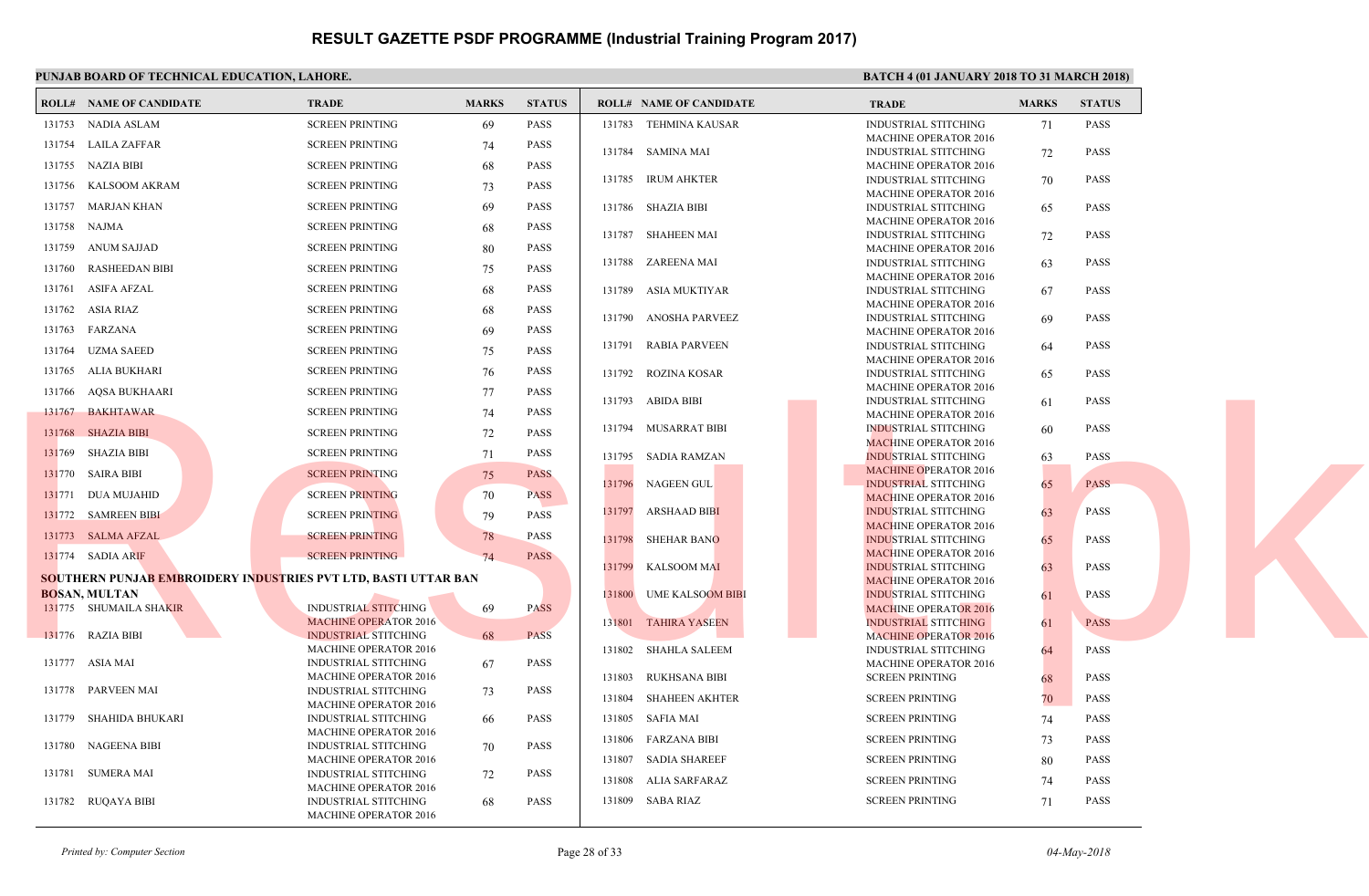| RESULT GAZETTE PSDF PROGRAMME (Industrial Training Program 2017) |  |  |
|------------------------------------------------------------------|--|--|
|------------------------------------------------------------------|--|--|

|        | <b>ROLL# NAME OF CANDIDATE</b>                                             | <b>TRADE</b>           | <b>MARKS</b> | <b>STATUS</b> |        | <b>ROLL# NAME OF CANDIDATE</b>                    | <b>TRAL</b>                  |
|--------|----------------------------------------------------------------------------|------------------------|--------------|---------------|--------|---------------------------------------------------|------------------------------|
|        | 131810 SALMA BIBI                                                          | <b>SCREEN PRINTING</b> | 72           | <b>PASS</b>   |        | 131842 SHAHNEEL FATIMA                            | <b>SALES</b>                 |
|        | 131811 KANEEZ FATIMA                                                       | <b>SCREEN PRINTING</b> | 75           | <b>PASS</b>   |        | 131843 AHSAN SHAFIQUE                             | <b>SALES</b>                 |
|        | 131812 MUSSARAT MAI                                                        | <b>SCREEN PRINTING</b> | 78           | <b>PASS</b>   |        | 131844 ALMAS ANSAR                                | <b>SALES</b>                 |
|        | 131813 QURAT UL AIN                                                        | <b>SCREEN PRINTING</b> | 76           | PASS          |        | 131845 FALAK ABBAS RAZA                           | <b>SALES</b>                 |
|        | 131814 MARYAM BIBI                                                         | <b>SCREEN PRINTING</b> | 73           | PASS          |        | 131846 MUHAMMAD SHEHRIYAR                         | <b>SALES</b>                 |
|        | 131815 PERVEEN MAI                                                         | <b>SCREEN PRINTING</b> | 70           | PASS          |        | 131847 WAJAHAT ALI                                | <b>SALES</b>                 |
|        | 131816 SHAZIA BIBI                                                         | <b>SCREEN PRINTING</b> | 80           | PASS          |        | 131848 WAHAB ALI TARIQ                            | <b>SALES</b>                 |
|        | 131817 SOBIA MAI                                                           | <b>SCREEN PRINTING</b> | 75           | PASS          | 131849 | AMIR SHAHZAD                                      | <b>SALES</b>                 |
|        | 131818 RIFFAT NASEEM                                                       | <b>SCREEN PRINTING</b> | 73           | PASS          |        | 131850 ZAIN FAHEEM                                | <b>SALES</b>                 |
|        | 131819 SAIMA BIBI                                                          | <b>SCREEN PRINTING</b> | 68           | PASS          | 131851 | SYED BURRAIR ZAFAR                                | <b>SALES</b>                 |
|        | 131820 SALMA MAI                                                           | <b>SCREEN PRINTING</b> | 70           | <b>PASS</b>   |        | 131852 AAMAR ALI                                  | <b>SALES</b>                 |
| 131821 | PERVEEN BIBI                                                               | <b>SCREEN PRINTING</b> | 73           | <b>PASS</b>   | 131853 | MUBASHRA RANI                                     | <b>SALES</b>                 |
|        | 131822 AASMA MAI                                                           | <b>SCREEN PRINTING</b> | 74           | <b>PASS</b>   |        | 131854 SEHRISH AFZAL                              | <b>SALES</b>                 |
|        | 131823 SIFFAT MAI                                                          | <b>SCREEN PRINTING</b> | 76           | <b>PASS</b>   |        | 131855 NAZIA AFZAL                                | <b>SALES</b>                 |
|        | 131824 SHAMSHAD MAI                                                        | <b>SCREEN PRINTING</b> | 70           | PASS          |        | <b>RELACOM SERVICES(PVT) LIMITED, RELACOM SER</b> |                              |
|        | 131825 BENISH FAISAL                                                       | <b>SCREEN PRINTING</b> | 75           | <b>PASS</b>   |        | SATELLITE TOWN RAWALPINDI, RAWALPINDI             |                              |
|        | 131826 ZAREENA MUMTAZ                                                      | <b>SCREEN PRINTING</b> | 80           | PASS          |        | 131856 SULTAN ZULQURNAIN AHMAD<br>KHYIAL          | <b>CLOSE</b><br><b>TECHI</b> |
|        | 131827 SAKEENA BIBI                                                        | <b>SCREEN PRINTING</b> | 68           | <b>PASS</b>   | 131857 | MUHAMMAD SIKANDAR EJAZ                            | <b>CLOSE</b>                 |
|        | 131828 RABIA BIBI                                                          | <b>SCREEN PRINTING</b> | 68           | <b>PASS</b>   |        | 131858 MUHAMMAD TALAL RAFIQUE                     | <b>TECHN</b><br><b>CLOSE</b> |
|        | 131829 HAFIZA RUKHSANA BIBI                                                | <b>SCREEN PRINTING</b> | 80           | <b>PASS</b>   |        |                                                   | <b>TECHN</b>                 |
|        | 131830 MEHWISH JAVEED                                                      | <b>SCREEN PRINTING</b> | 70           | <b>PASS</b>   | 131859 | ABDUL KHALIQ UMAIR                                | <b>CLOSE</b><br><b>TECHI</b> |
|        | <b>HASNAIN TANWEER ASSOCIATES (PVT) LIMITED, 2ND FLOOR,147, GUL E IQRA</b> |                        |              |               |        | 131860 UMAIR AYOOB                                | <b>CLOSE</b>                 |
|        | PLAZA, NEAR RED ONION HOTEL, MURREE ROAD, RAWALPINDI, RAWALPINDI           |                        |              |               | 131861 | MUHAMMAD USAMA DIL FAYYAZ                         | <b>TECHI</b><br><b>CLOSE</b> |
|        | 131831 IQRA AFZAL                                                          | <b>SALESMANSHIP</b>    | 72           | <b>PASS</b>   |        |                                                   | <b>TECHI</b>                 |
|        | 131832 MUHAMMAD USMAN KHAN JADOON                                          | <b>SALESMANSHIP</b>    | 61           | <b>PASS</b>   |        | 131862 ALI HASNAIN                                | <b>CLOSE</b><br><b>TECHN</b> |
|        | 131833 MUHAMMAD SIYAB                                                      | <b>SALESMANSHIP</b>    | 60           | <b>PASS</b>   |        | 131863 JAWAD AHMED                                | <b>CLOSE</b>                 |
|        | 131834 HARIS RASHEED                                                       | SALESMANSHIP           | 70           | PASS          |        | 131864 MUHAMMAD AWAIS SAFDAR                      | <b>TECHI</b><br><b>CLOSE</b> |
|        | 131835 MUHAMMAD SAAD KHAN                                                  | SALESMANSHIP           | 63           | <b>PASS</b>   |        |                                                   | <b>TECHN</b>                 |
|        | 131836 SHEEZA RIAZ                                                         | SALESMANSHIP           | 71           | PASS          | 131865 | SHAHID ABBAS SHAH                                 | <b>CLOSE</b><br><b>TECHN</b> |
| 131837 | ASHIR NADEEM                                                               | SALESMANSHIP           |              | FAIL          |        | 131866 ABDUL ADNAN                                | <b>CLOSE</b>                 |
| 131838 | MUHAMMAD KHALID                                                            | <b>SALESMANSHIP</b>    |              | FAIL          |        |                                                   | <b>TECHN</b>                 |
| 131839 | MUHAMMAD TALHA MIR                                                         | <b>SALESMANSHIP</b>    | 66           | <b>PASS</b>   |        | 131867 SANWAL ZAFAR                               | <b>CLOSE</b><br><b>TECHN</b> |
| 131840 | USAMA                                                                      | <b>SALESMANSHIP</b>    | 64           | <b>PASS</b>   | 131868 | SALMAN JAVED ABBASI                               | <b>CLOSE</b>                 |
|        | 131841 ANSA FAROOQ                                                         | SALESMANSHIP           | 70           | <b>PASS</b>   |        | 131869 USAMA ISHAQ ABBASI                         | <b>TECHN</b><br><b>CLOSI</b> |
|        |                                                                            |                        |              |               |        |                                                   | <b>TECHI</b>                 |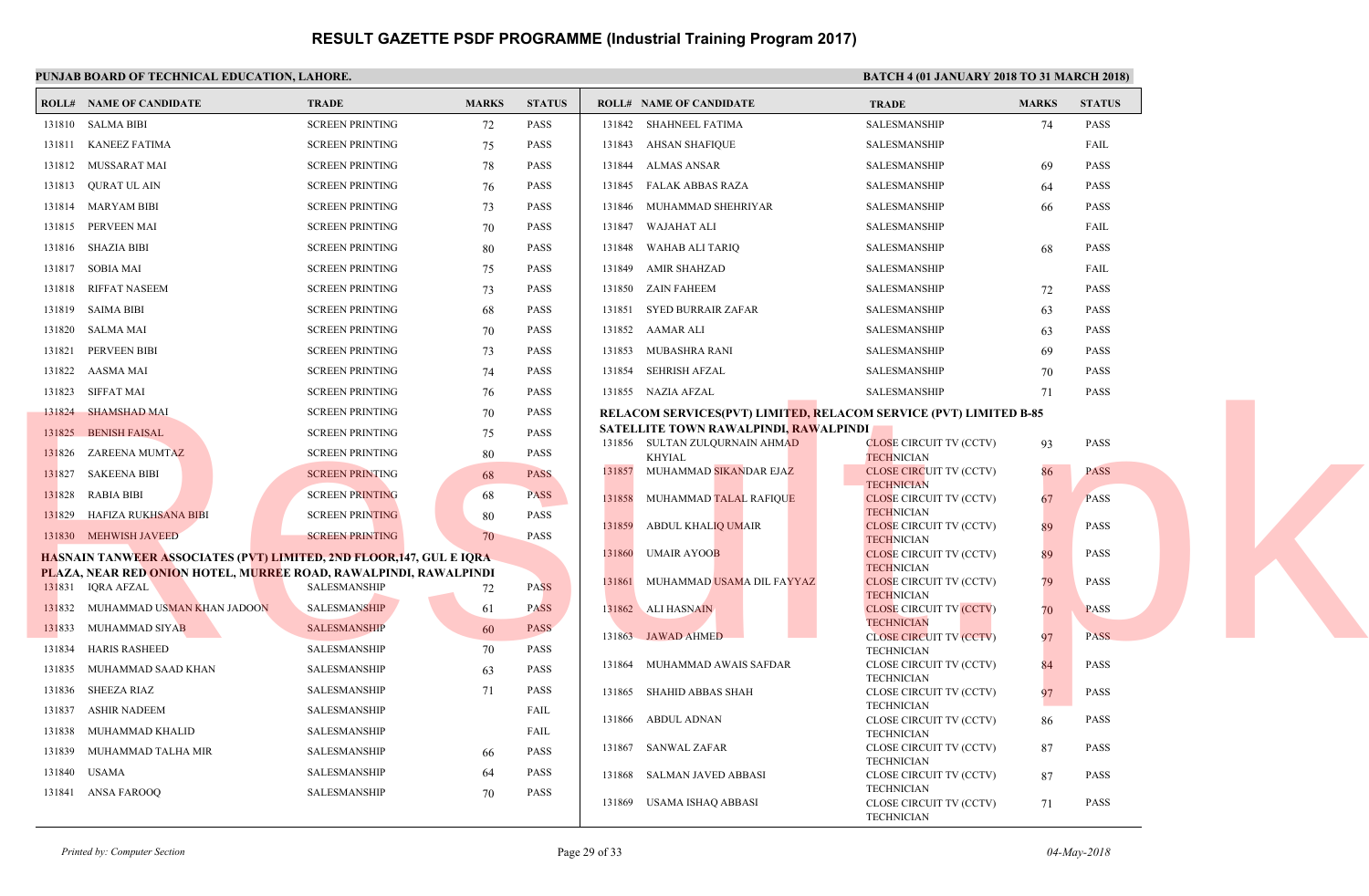|        | PUNJAB BOARD OF TECHNICAL EDUCATION, LAHORE. |                                              |              |               |                                             |               |
|--------|----------------------------------------------|----------------------------------------------|--------------|---------------|---------------------------------------------|---------------|
|        | <b>ROLL# NAME OF CANDIDATE</b>               | <b>TRADE</b>                                 | <b>MARKS</b> | <b>STATUS</b> | <b>ROLL# NAME OF CANDIDATE</b>              | <b>TRAL</b>   |
|        | 131870 MOHSIN ALI                            | CLOSE CIRCUIT TV (CCTV)                      | 70           | PASS          | 131899<br>AMEER HAMZA KHAN                  | <b>GIS SU</b> |
|        |                                              | <b>TECHNICIAN</b>                            |              |               | ZULQURNAIN<br>131900                        | <b>GIS SU</b> |
|        | 131871 ANSAR ABBAS                           | CLOSE CIRCUIT TV (CCTV)<br><b>TECHNICIAN</b> |              | <b>ABSENT</b> | 131901<br>AFZAL MUKHTAR                     | <b>GIS SU</b> |
|        | 131872 MUHAMMAD SHERAZ                       | CLOSE CIRCUIT TV (CCTV)                      | 80           | PASS          | 131902<br>ABDUR REHMAN                      | <b>GIS SU</b> |
|        |                                              | <b>TECHNICIAN</b>                            |              |               |                                             |               |
|        | 131873 AZWAR ALI                             | CLOSE CIRCUIT TV (CCTV)<br><b>TECHNICIAN</b> | 69           | <b>PASS</b>   | <b>ISLAM SHAFAAT</b><br>131903              | <b>GIS SU</b> |
|        | 131874 MUHAMMAD SAAD JAVAID                  | CLOSE CIRCUIT TV (CCTV)                      | -64          | <b>PASS</b>   | 131904<br>ABDUL WARIS                       | <b>GIS SU</b> |
|        |                                              | <b>TECHNICIAN</b>                            |              |               | SHER AFGHAN KHAN<br>131905                  | <b>GIS SU</b> |
|        | 131875 OBAID AKHLAQ                          | CLOSE CIRCUIT TV (CCTV)                      | 77           | <b>PASS</b>   | 131906 MUSAB SALEEM                         | <b>GIS SU</b> |
|        | 131876 BILAL GHALIB                          | <b>TECHNICIAN</b><br>CLOSE CIRCUIT TV (CCTV) | 62           | <b>PASS</b>   | 131907<br>FAWAD AYUB                        | <b>GIS SU</b> |
|        |                                              | <b>TECHNICIAN</b>                            |              |               | 131908<br>SADAQAT HUSSAIN                   | <b>GIS SU</b> |
|        | 131877 MUHAMMAD UMER                         | CLOSE CIRCUIT TV (CCTV)                      | 61           | <b>PASS</b>   |                                             |               |
|        | 131878 ZAIN SHOUKAT                          | <b>TECHNICIAN</b><br>CLOSE CIRCUIT TV (CCTV) | 93           | <b>PASS</b>   | 131909<br>SAIF UR REHMAN                    | <b>GIS SU</b> |
|        |                                              | <b>TECHNICIAN</b>                            |              |               | 131910 MUHAMMAD EJAZ                        | <b>GIS SU</b> |
|        | 131879 SYED AHMER IMDAD                      | CLOSE CIRCUIT TV (CCTV)                      | 79           | <b>PASS</b>   | <b>AMMAR YASIR</b><br>131911                | <b>GIS SU</b> |
|        |                                              | <b>TECHNICIAN</b>                            |              |               | 131912 AWAIS ABRAR                          | <b>MICRO</b>  |
|        | 131880 MUHAMMAD ALI                          | CLOSE CIRCUIT TV (CCTV)<br><b>TECHNICIAN</b> | 85           | <b>PASS</b>   | MUHAMMAD QAZZAFI<br>131913                  | <b>MICRO</b>  |
|        | 131881 SAMI ULLAH KHAN                       | CLOSE CIRCUIT TV (CCTV)                      | 83           | PASS          | 131914<br>MUHAMMAD AHSAN                    | <b>MICRO</b>  |
|        |                                              | <b>TECHNICIAN</b>                            |              |               |                                             | <b>MICRO</b>  |
|        | 131882 AKHTAR ALI                            | CLOSE CIRCUIT TV (CCTV)<br><b>TECHNICIAN</b> | 65           | <b>PASS</b>   | MUHAMMAD WAQAS<br>131915                    |               |
|        | 131883 ADNAN JAVED                           | <b>CLOSE CIRCUIT TV (CCTV)</b>               | 89           | <b>PASS</b>   | 131916<br>FAIZAN SAAD <mark>AT KH</mark> AN | <b>MICRO</b>  |
|        |                                              | <b>TECHNICIAN</b>                            |              |               | 131917<br>MUHAMMAD USAMA IMTIAZ             | <b>MICRO</b>  |
|        | 131884 HUSSAIN ARKHAB                        | <b>GIS SURVEYOR</b>                          | 76           | <b>PASS</b>   | 131918<br><b>MUHAMMAD FAISAL</b>            | <b>MICRO</b>  |
|        | 131885 ABRAR AHMAD                           | <b>GIS SURVEYOR</b>                          | 81           | <b>PASS</b>   | 131919<br><b>IRFAN HUSSAIN</b>              | <b>MICRO</b>  |
|        | 131886 ADNAN ASHRAF                          | <b>GIS SURVEYOR</b>                          | 74           | <b>PASS</b>   | 131920<br><b>HUMAIR PERVAIZ</b>             | <b>MICRO</b>  |
| 131887 | SHAHAB ABBASI                                | <b>GIS SURVEYOR</b>                          | 79           | <b>PASS</b>   | 131921<br>NAQEEB UR REHMAN                  | <b>MICRO</b>  |
| 131888 | MUHAMMAD NOUMAN                              | <b>GIS SURVEYOR</b>                          | 75           | <b>PASS</b>   | 131922<br>TANVEER AHMED                     |               |
| 131889 | <b>WASIF MEHMOOD</b>                         | <b>GIS SURVEYOR</b>                          |              | <b>PASS</b>   |                                             | <b>MICRO</b>  |
| 131890 | MUHAMMAD BILAL IQBAL                         | <b>GIS SURVEYOR</b>                          | 78<br>78     | <b>PASS</b>   | 131923<br><b>DAUD BARAKA</b>                | <b>MICRO</b>  |
| 131891 | <b>DANISH MEHMOOD</b>                        | <b>GIS SURVEYOR</b>                          |              | <b>PASS</b>   | 131924<br>MUHAMMAD HAMAIL                   | <b>MICRO</b>  |
|        |                                              |                                              | 80           |               | 131925<br>NOMAN                             | <b>MICRO</b>  |
|        | 131892 SYED MOEEN HUSSAIN                    | <b>GIS SURVEYOR</b>                          |              | <b>ABSENT</b> | 131926 AWAIS HAIDER                         | <b>MICRO</b>  |
| 131893 | ABDULLAH JAVED                               | <b>GIS SURVEYOR</b>                          | 81           | PASS          | 131927<br>MUHAMMAD SAEED KHAN               | <b>MICRO</b>  |
| 131894 | ALI RAZA                                     | <b>GIS SURVEYOR</b>                          | 86           | <b>PASS</b>   | 131928<br><b>TOQEER SALEEM</b>              | <b>MICRO</b>  |
| 131895 | MUHAMMAD ISHAO                               | <b>GIS SURVEYOR</b>                          | 75           | <b>PASS</b>   | <b>SAMAD JAVEED</b><br>131929               | <b>MICRO</b>  |
| 131896 | MUHAMMAD MUJTABA HASSAN                      | <b>GIS SURVEYOR</b>                          | 77           | <b>PASS</b>   | 131930<br>MUHAMMAD HAROON                   | <b>MICRO</b>  |
| 131897 | <b>EMAD UD DIN</b>                           | <b>GIS SURVEYOR</b>                          | 80           | <b>PASS</b>   | JAWAD HUSSAIN<br>131931                     | <b>MICRO</b>  |
|        | 131898 AHMED MIRAJ RAJPUT                    | <b>GIS SURVEYOR</b>                          | 77           | <b>PASS</b>   | 131932 MUHAMMAD USMAN REHMAN                | <b>MICRO</b>  |
|        |                                              |                                              |              |               |                                             |               |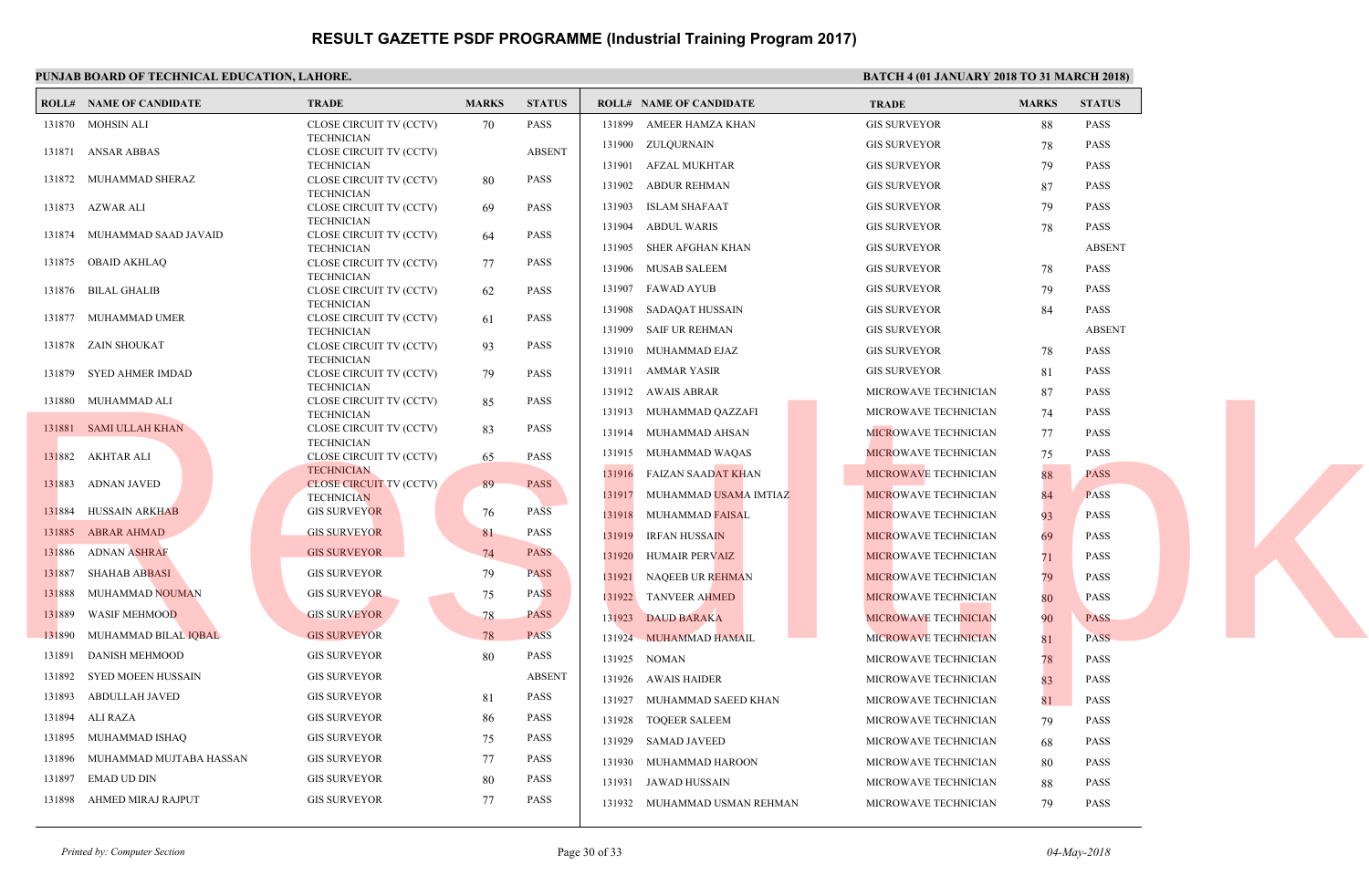|        | <b>BATC</b><br>PUNJAB BOARD OF TECHNICAL EDUCATION, LAHORE. |                                      |              |               |                                                         |                              |  |
|--------|-------------------------------------------------------------|--------------------------------------|--------------|---------------|---------------------------------------------------------|------------------------------|--|
|        | <b>ROLL# NAME OF CANDIDATE</b>                              | <b>TRADE</b>                         | <b>MARKS</b> | <b>STATUS</b> | <b>ROLL# NAME OF CANDIDATE</b>                          | <b>TRAL</b>                  |  |
|        | 131933 SAAD SAJOOD                                          | MICROWAVE TECHNICIAN                 | 96           | PASS          | 131960 SEHRISH MUMTAZ                                   | <b>PROGI</b>                 |  |
|        | 131934 MUHAMMAD HARIS                                       | MICROWAVE TECHNICIAN                 |              | <b>ABSENT</b> |                                                         | <b>CONTI</b>                 |  |
|        | 131935 MUHAMMAD ARSLAN MUSQADAF                             | MICROWAVE TECHNICIAN                 |              | <b>ABSENT</b> | 131961 BUSHRA MUSHTAQ                                   | <b>PROG</b><br><b>CONT</b>   |  |
|        | <b>ABBASI</b>                                               |                                      |              |               | 131962 AQSA SHAKEEL NAWAZ                               | <b>PROGI</b>                 |  |
|        | 131936 SABIR ALI                                            | MICROWAVE TECHNICIAN                 | 78           | PASS          |                                                         | <b>CONT</b>                  |  |
| 131937 | SHUJAAT ABBASI                                              | MICROWAVE TECHNICIAN                 | 84           | PASS          | KASHMALA TARIQ<br>131963                                | <b>PROGI</b>                 |  |
| 131938 | <b>ABDUL AMMAR</b>                                          | MICROWAVE TECHNICIAN                 | 87           | PASS          | 131964 MADIHA GULL                                      | <b>CONT</b><br><b>PROGI</b>  |  |
| 131939 | RAJA BANARUS HUSSAIN                                        | MICROWAVE TECHNICIAN                 | 90           | PASS          |                                                         | <b>CONT</b>                  |  |
|        | 131940 ANUM TARIQ                                           | PROGRAMMABLE LOGIC                   | 96           | <b>PASS</b>   | 131965 HIFSA JAVED                                      | PROG!<br><b>CONT</b>         |  |
|        |                                                             | <b>CONTROL</b>                       |              |               | 131966 PARWASHA KOMAL                                   | <b>PROGI</b>                 |  |
|        | 131941 RAFYA SAGHEER                                        | PROGRAMMABLE LOGIC                   | 69           | <b>PASS</b>   |                                                         | <b>CONT</b>                  |  |
|        |                                                             | <b>CONTROL</b>                       |              |               | 131967 YASMEEN TAHIRA                                   | <b>PROG</b>                  |  |
|        | 131942 IFFAT WAQAR                                          | PROGRAMMABLE LOGIC                   | 96           | <b>PASS</b>   |                                                         | <b>CONT</b>                  |  |
|        | 131943 MAHNOOR SALIM                                        | <b>CONTROL</b><br>PROGRAMMABLE LOGIC | 86           | <b>PASS</b>   | WARRIACH BUILDERS, WARRAICH BUILDERS, COM               |                              |  |
|        |                                                             | <b>CONTROL</b>                       |              |               | SATELLITE TOWN RAWALPINDI, RAWALPINDI<br>131968 WAJAHAT |                              |  |
|        | 131944 NADIA AMBER                                          | PROGRAMMABLE LOGIC                   | 84           | <b>PASS</b>   | 131969 MUHAMMAD SAJID KHAN                              | <b>SAFET</b><br><b>SAFET</b> |  |
|        | 131945 SARWAH KHAN                                          | <b>CONTROL</b><br>PROGRAMMABLE LOGIC | 96           | <b>PASS</b>   |                                                         |                              |  |
|        |                                                             | <b>CONTROL</b>                       |              |               | 131970 ABDUL SATTAR                                     | <b>SAFET</b>                 |  |
|        | 131946 FAIQA MALIK                                          | PROGRAMMABLE LOGIC                   | 90           | <b>PASS</b>   | 131971<br>FARRUKH SAGHIR                                | <b>SAFET</b>                 |  |
|        |                                                             | <b>CONTROL</b>                       |              |               | 131972 SAMI ULLAH                                       | <b>SAFET</b>                 |  |
|        | 131947 LAIBA FATIMA                                         | PROGRAMMABLE LOGIC                   | 75           | <b>PASS</b>   | 131973<br>MUHAMMAD ABDULLAH                             | <b>SAFET</b>                 |  |
|        |                                                             | <b>CONTROL</b>                       |              |               |                                                         |                              |  |
|        | 131948 HIRA HAMEED SHAH                                     | PROGRAMMABLE LOGIC<br><b>CONTROL</b> | 85           | <b>PASS</b>   | 131974 MUHAMMAD SHAHID IQBAL                            | <b>SAFE1</b>                 |  |
|        | 131949 IQRA KHALIQ                                          | PROGRAMMABLE LOGIC                   | -76          | <b>PASS</b>   | 131975<br><b>SAEED UR REHMAN</b>                        | <b>SAFET</b>                 |  |
|        |                                                             | <b>CONTROL</b>                       |              |               | 131976<br><b>ABDUL BASIT</b>                            | <b>SAFET</b>                 |  |
|        | 131950 SAMINA MUZAFFAR                                      | PROGRAMMABLE LOGIC                   | 75           | <b>PASS</b>   | 131977<br>SAAD GHIAS                                    | <b>SAFE1</b>                 |  |
|        | 131951 IQRA RAFIQUE                                         | <b>CONTROL</b><br>PROGRAMMABLE LOGIC |              | <b>PASS</b>   |                                                         |                              |  |
|        |                                                             | <b>CONTROL</b>                       | 66           |               | 131978<br><b>ABDUL WAJID</b>                            | <b>SAFE1</b>                 |  |
|        | 131952 SHAISTA KAMAL                                        | PROGRAMMABLE LOGIC                   | 69           | <b>PASS</b>   | 131979<br>M ADEEL ABBASI                                | <b>SAFET</b>                 |  |
|        |                                                             | <b>CONTROL</b>                       |              |               | 131980 TARIQ                                            | <b>SAFET</b>                 |  |
|        | 131953 ANEELA ABDUL SAMAD                                   | PROGRAMMABLE LOGIC                   | 62           | <b>PASS</b>   | <b>WASEEM AHMED</b><br>131981                           | <b>SAFET</b>                 |  |
|        |                                                             | <b>CONTROL</b>                       |              |               |                                                         |                              |  |
|        | 131954 MEHAK RAZZAQ                                         | PROGRAMMABLE LOGIC<br><b>CONTROL</b> | 70           | <b>PASS</b>   | 131982<br>MUHAMMAD AREEB                                | <b>SAFET</b>                 |  |
|        | 131955 IQRA NAZ                                             | PROGRAMMABLE LOGIC                   | 60           | <b>PASS</b>   | 131983<br>AWAIS MINHAS                                  | <b>SAFET</b>                 |  |
|        |                                                             | <b>CONTROL</b>                       |              |               | 131984<br>KHURRAM SAJJAD                                | <b>SAFET</b>                 |  |
|        | 131956 MARIA SAGHEER                                        | PROGRAMMABLE LOGIC                   | 70           | <b>PASS</b>   | 131985<br>MUHAMMAD LUQMAN                               | <b>SAFET</b>                 |  |
|        | 131957 UZMA NASIR                                           | <b>CONTROL</b><br>PROGRAMMABLE LOGIC |              | <b>ABSENT</b> |                                                         |                              |  |
|        |                                                             | <b>CONTROL</b>                       |              |               | 131986<br>SANA ULLAH KHAN                               | <b>SAFET</b>                 |  |
|        | 131958 ZAIB UN NISA                                         | PROGRAMMABLE LOGIC                   | 85           | <b>PASS</b>   | 131987<br>ASIF UD DIN                                   | <b>SAFET</b>                 |  |
|        |                                                             | <b>CONTROL</b>                       |              |               | 131988<br><b>AMJAD SAEED</b>                            | <b>SAFET</b>                 |  |
|        | 131959 FAIQA EJAZ                                           | PROGRAMMABLE LOGIC<br><b>CONTROL</b> | 91           | <b>PASS</b>   | 131989 MASAB ABBASI                                     | <b>SAFE1</b>                 |  |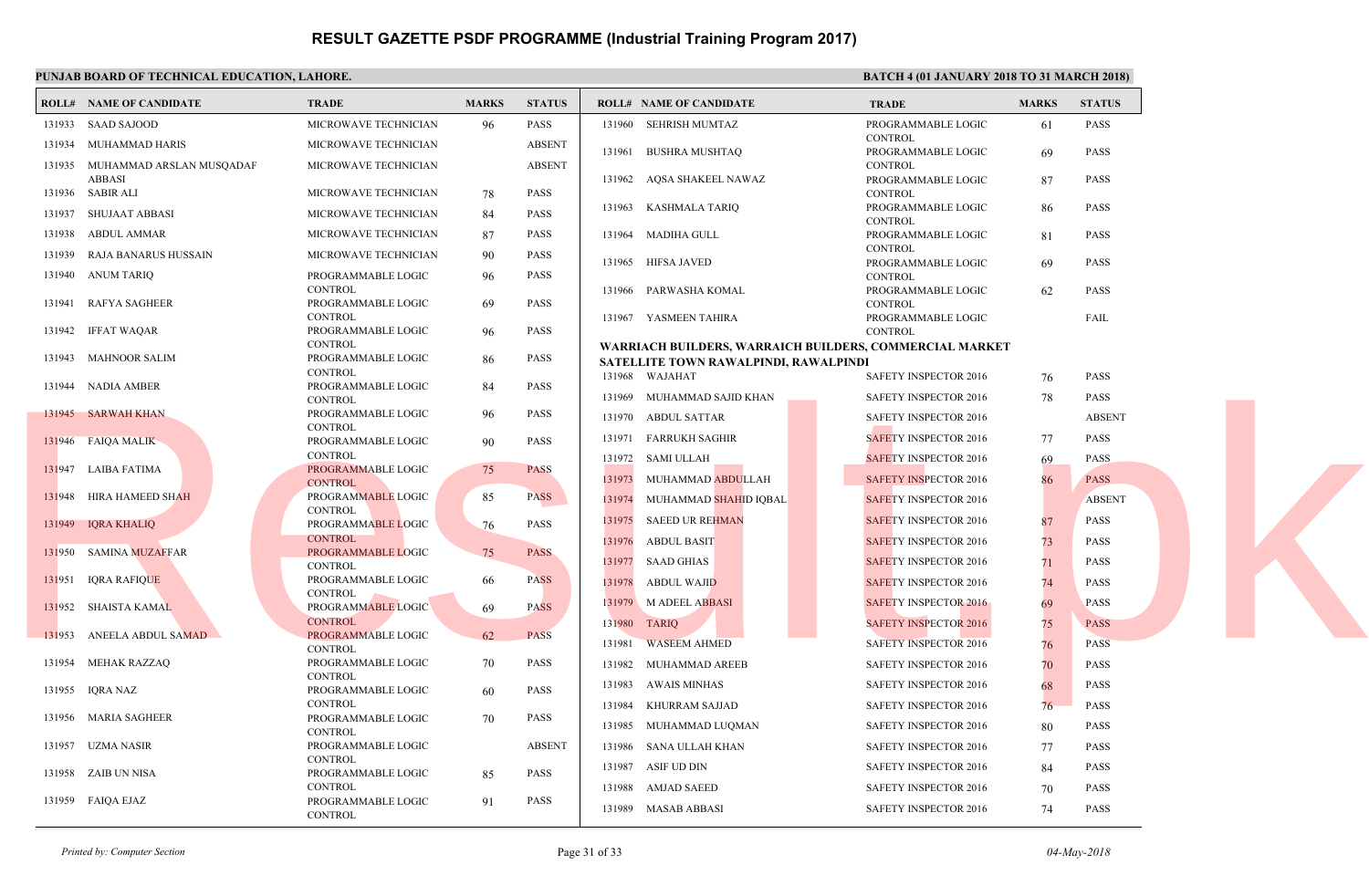#### **PUNJAB BOARD OF TECHNICAL EDUCATION, LAH**

|        | PUNJAB BOARD OF TECHNICAL EDUCATION, LAHORE. |                              |              |               |        |                                |                   |
|--------|----------------------------------------------|------------------------------|--------------|---------------|--------|--------------------------------|-------------------|
|        | <b>ROLL# NAME OF CANDIDATE</b>               | <b>TRADE</b>                 | <b>MARKS</b> | <b>STATUS</b> |        | <b>ROLL# NAME OF CANDIDATE</b> | <b>TRAL</b>       |
| 131990 | NAEEM ANWAR KHAN                             | SAFETY INSPECTOR 2016        | 72           | PASS          |        | 132024 UMER ALI                | <b>SCAFF</b>      |
| 131991 | AZHAR ALI                                    | SAFETY INSPECTOR 2016        | 73           | <b>PASS</b>   | 132025 | MUHAMMAD AFAQ                  | <b>SCAFF</b>      |
| 131992 | MUHAMMAD HAMZA ASIF                          | <b>SAFETY INSPECTOR 2016</b> | 70           | <b>PASS</b>   | 132026 | MUHMMAD HASNAIN SADIQ          | <b>SCAFF</b>      |
| 131993 | SHOAIB AZIZ                                  | <b>SAFETY INSPECTOR 2016</b> |              | <b>ABSENT</b> | 132027 | IMTNAN UL HASSAN               | <b>SCAFF</b>      |
|        | 131994 MUHAMMAD YOUSAF                       | SAFETY INSPECTOR 2016        |              | <b>ABSENT</b> | 132028 | ALI ARSLAN                     | <b>SCAFF</b>      |
| 131995 | <b>BASHARAT HUSSAIN</b>                      | SAFETY INSPECTOR 2016        |              | <b>ABSENT</b> | 132029 | <b>SAQIB ZAHID</b>             | <b>SCAFF</b>      |
| 131996 | HABIB UR REHMAN                              | <b>SCAFFOLDING 2016</b>      | 70           | <b>PASS</b>   |        | 132030 M NAZIR                 | <b>SCAFF</b>      |
|        | 131997 M.YOUNAS                              | <b>SCAFFOLDING 2016</b>      | 71           | <b>PASS</b>   | 132031 | MUHMMAD SHEHYAR                | <b>SCAFF</b>      |
| 131998 | MALIK TAIMOOR NASIR                          | <b>SCAFFOLDING 2016</b>      | 72           | <b>PASS</b>   | 132032 | EHTASHAM HASSAN                | <b>SCAFF</b>      |
| 131999 | <b>BASIT ALI</b>                             | <b>SCAFFOLDING 2016</b>      | 75           | <b>PASS</b>   | 132033 | <b>BILAL KABIR</b>             | <b>SCAFF</b>      |
| 132000 | MALIK USAMA MEHMOOD                          | <b>SCAFFOLDING 2016</b>      | 78           | <b>PASS</b>   | 132034 | SYED IRTAZA HAIDER             | <b>SCAFF</b>      |
| 132001 | <b>M.QASIM RAZZAK</b>                        | <b>SCAFFOLDING 2016</b>      |              | <b>ABSENT</b> | 132035 | REHAN MUHAMMAD                 | <b>SCAFF</b>      |
| 132002 | <b>ABDUL SUBHAN</b>                          | <b>SCAFFOLDING 2016</b>      | 72           | <b>PASS</b>   | 132036 | TALHA BIN YOUSAF               | <b>SCAFF</b>      |
| 132003 | HABIB UR REHMAN                              | <b>SCAFFOLDING 2016</b>      | 70           | <b>PASS</b>   | 132037 | HAMZA AHMED                    | <b>SCAFF</b>      |
| 132004 | <b>M.AWAIS JAMAL</b>                         | <b>SCAFFOLDING 2016</b>      | 72           | <b>PASS</b>   | 132038 | NASIR UD DEEN                  | <b>SCAFF</b>      |
| 132005 | MUHAMMAD ALI                                 | <b>SCAFFOLDING 2016</b>      | 75           | <b>PASS</b>   | 132039 | MUHAMMAD MOIZ                  | <b>SCAFF</b>      |
| 132006 | ZEESHAN ZAIB                                 | <b>SCAFFOLDING 2016</b>      | 70           | <b>PASS</b>   | 132040 | AAMAL ABDULLAH BUTT            | <b>SCAFF</b>      |
| 132007 | M.TAYYAB HUSS <mark>AIN</mark>               | <b>SCAFFOLDING 2016</b>      |              | <b>ABSENT</b> | 132041 | HAMZA TARIQ                    | <b>SCAFF</b>      |
| 132008 | <b>MOIZ HASSAN</b>                           | <b>SCAFFOLDING 2016</b>      | 75           | <b>PASS</b>   | 132042 | USMAN HABIB                    | <b>SCAFF</b>      |
|        | 132009 M.UMER ABASSI                         | <b>SCAFFOLDING 2016</b>      | 71           | <b>PASS</b>   | 132043 | <b>SAYED ABDULLAH</b>          | <b>SCAFF</b>      |
|        | 132010 MUHAMMAD SHERAZ                       | <b>SCAFFOLDING 2016</b>      |              | <b>ABSENT</b> | 132044 | MUDASSER ALI                   | <b>SCAFF</b>      |
|        | 132011 REYAN AKHTER                          | <b>SCAFFOLDING 2016</b>      | 78           | <b>PASS</b>   | 132045 | <b>AAMIR HUSSAIN</b>           | <b>SCAFF</b>      |
| 132012 | RAHMAT ULLAH KHAN                            | SCAFFOLDING 2016             |              | <b>ABSENT</b> | 132046 | <b>ABDUL REHMAN</b>            | <b>SCAFF</b>      |
| 132013 | <b>HASEEB UL HAQ</b>                         | <b>SCAFFOLDING 2016</b>      |              | <b>ABSENT</b> | 132047 | MUZAMMAL ALI                   | <b>SCAFF</b>      |
| 132014 | IBRAR HUSSAIN                                | <b>SCAFFOLDING 2016</b>      | 70           | <b>PASS</b>   | 132048 | MUHAMMAD FAISAL MALIK          | <b>SCAFF</b>      |
|        | 132015 FAISAL IMTIAZ                         | <b>SCAFFOLDING 2016</b>      | 75           | <b>PASS</b>   | 132049 | MUHAMMAD WASIB WAHEED          | <b>SCAFF</b>      |
|        | 132016 M.ARSHAD                              | <b>SCAFFOLDING 2016</b>      | 71           | <b>PASS</b>   | 132050 | SAYED WAQAS ALI                | <b>SCAFF</b>      |
|        | 132017 MOHSIN ALI                            | <b>SCAFFOLDING 2016</b>      | 78           | <b>PASS</b>   | 132051 | MATTI ULLAH                    | <b>SCAFF</b>      |
|        | 132018 MAAZ SABOOR                           | SCAFFOLDING 2016             | 70           | <b>PASS</b>   | 132052 | EHTSHAM IMTIAZ                 | SHUT <sup>®</sup> |
| 132019 | AFRIASIAB ALI                                | SCAFFOLDING 2016             |              | <b>ABSENT</b> | 132053 | <b>MUNEEB AHMED</b>            | SHUT <sup>®</sup> |
| 132020 | MUHYAMMAD AFZAL                              | <b>SCAFFOLDING 2016</b>      | 71           | <b>PASS</b>   | 132054 | IMTIAZ AHMED                   | SHUT <sup>®</sup> |
| 132021 | AHMAD ALI                                    | <b>SCAFFOLDING 2016</b>      |              | <b>ABSENT</b> | 132055 | <b>SAIM LATIF</b>              | <b>SHUT</b>       |
| 132022 | MUHAMMAD AZEEM                               | <b>SCAFFOLDING 2016</b>      |              | <b>ABSENT</b> | 132056 | HUSSNAIN SULTAN                | <b>SHUT</b>       |
|        | 132023 BILAL AHMED                           | <b>SCAFFOLDING 2016</b>      | 75           | <b>PASS</b>   | 132057 | MUHAMMAD UKASHA                | <b>SHUT</b>       |
|        |                                              |                              |              |               |        |                                |                   |